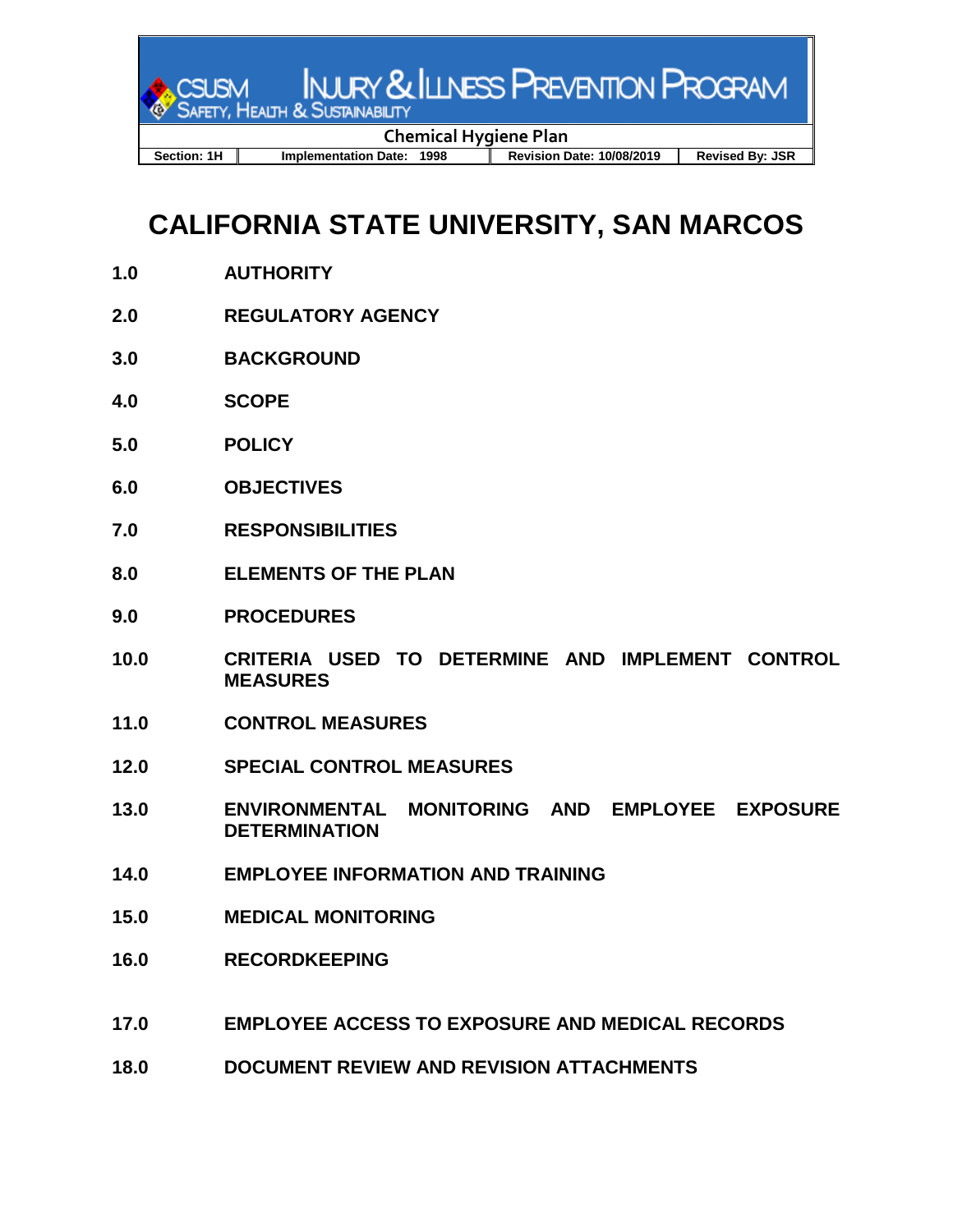- **A: GLOSSARY**
- **B: POLICY AND PROCEDURE SUMMARY**
	- **1. HANDLING CHEMICALS**
	- **2. GENERAL SAFETY GUIDELINES**
	- **3. GENERAL SAFETY ATTITUDES**
	- **4. PERSONAL HYGIENE**
	- **5. PROTECTIVE CLOTHING AND EQUIPMENT**
	- **6. HOUSEKEEPING**
	- **7. SPILLS AND ACCIDENTS**
	- **8. WASTE MINIMIZATION**
- **C: CARCINOGENS**
- **D: REPRODUCTIVE TOXINS**
- **E: HIGHLY TOXIC CHEMICALS**
- **F: INCOMPATIBLE CHEMICALS AND STORAGE**
- **G: HAZARDOUS MATERIALS MANAGEMENT PROGRAM**
- **H: LABORATORY INSPECTIONS**
- **I: TRAINING PROGRAM AND RECORDS**
- **J: CAL-OSHA PERMISSIBLE EXPOSURE LEVELS**
- **K: REGULATIONS AND STANDARDS**
- **L: HAZARD COMMUNICATION**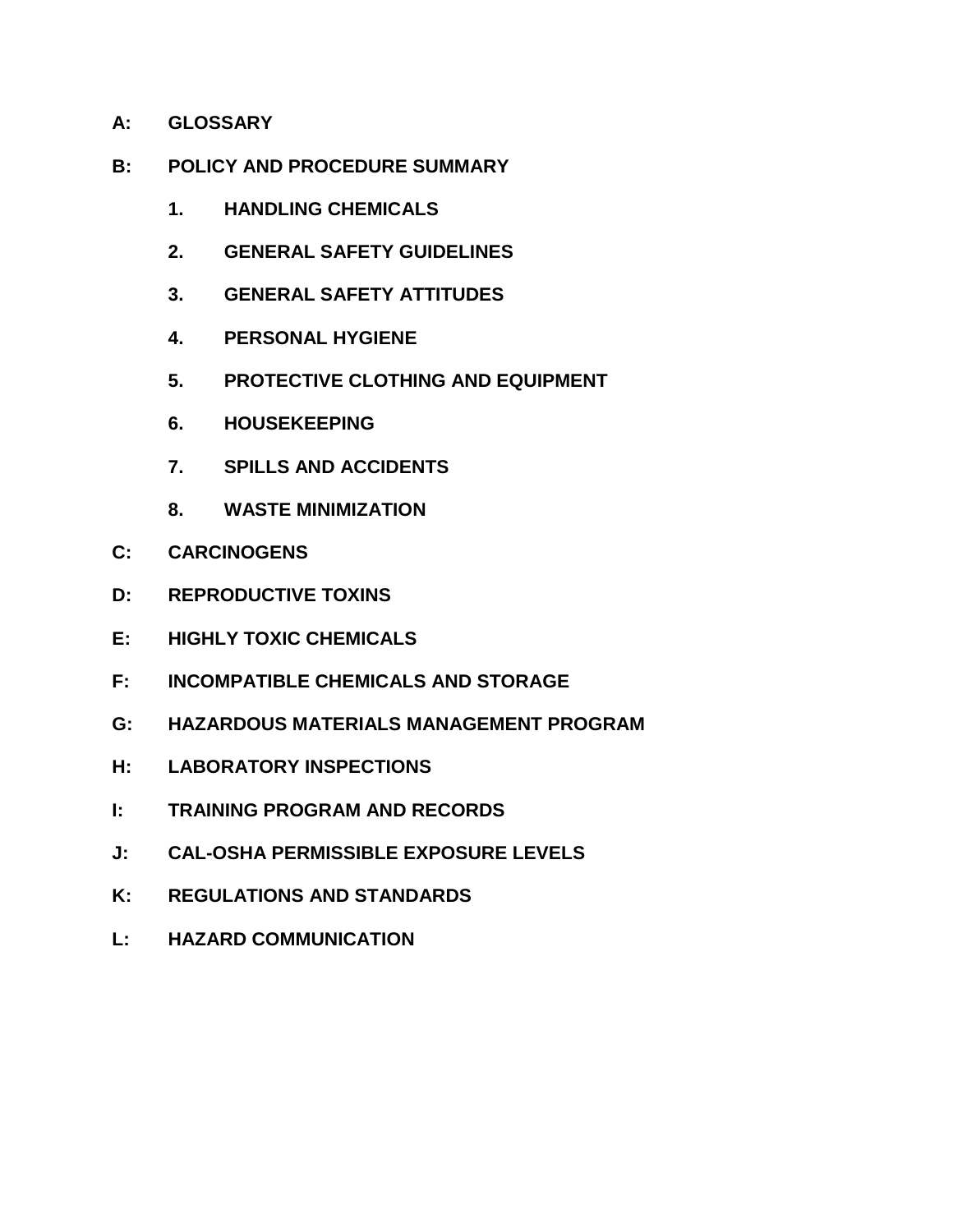### **1.0 AUTHORITY**

California Code of Regulations (CCR), Title 8, Section 5191;

## **2.0 REGULATORY AGENCY**

California Division of Occupational Safety and Health, Department of Industrial Relations (Cal-OSHA).

### **3.0 BACKGROUND**

- 3.1 The California Code of Regulations, Title 8, Section 5191, "Occupational exposure of hazardous chemicals in laboratories," adopted April 26, 1991, requires employers to develop and implement a written Chemical Hygiene Plan (CHP). The plan should be capable of protecting employees from health hazards associated with hazardous chemicals in laboratory environments and keeping employee exposures below permissible limits.
- 3.2 The procedures and methods outlined in the CHP shall be regular, continuing efforts, not merely standby or short-term activities.
- 3.3 Colleges and universities have also had to assume the additional challenge of administering instructional laboratories, where relatively inexperienced students must be introduced to the safety precautions necessary to conduct various laboratory operations.
- 3.4 This plan fulfills the regulatory requirements as promulgated in the CCR, Title 8, Section 5191. It also includes input from the CSU Sample Chemical Hygiene Plan.

#### **4.0 SCOPE**

4.1 The provisions of this plan apply to all personnel who work in shop and laboratory-type environments that utilize hazardous materials, including but not limited to: faculty; principal investigators; laboratory and stockroom technicians and supervisors; student assistants and technical assistants; building service engineers; and building trades and maintenance staff.

## **5.0 POLICY**

5.1 Under the University's Illness and Injury Prevention Program, and as outlined in this plan, it is the policy of the University to maintain, insofar as it is reasonably within its control to do so, campus laboratory environments for faculty, staff, students and the public that will not adversely affect their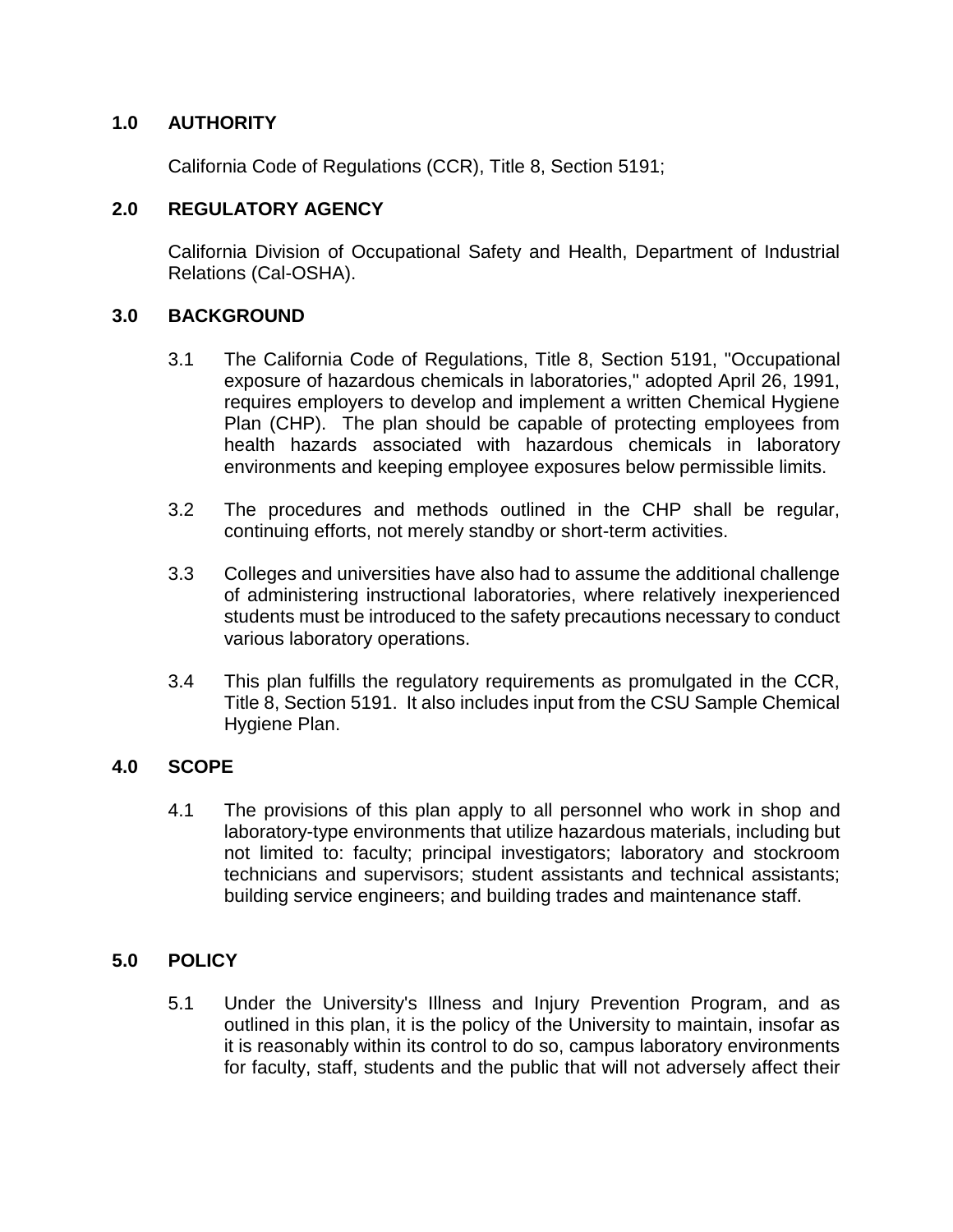health and safety nor subject them to avoidable risks of accidental injury or illness. No student or other worker shall be required to perform any task which is determined to be unsafe or unreasonably hazardous.

- 5.2 To accomplish this, departments shall provide facilities and equipment that meet all federal, state and local (where applicable) safety laws and regulations, and shall promulgate appropriate policies, standards and procedures for governing campus health and safety programs.
- 5.3 While the overall responsibility for campus health and safety rests with the President, the immediate responsibility for laboratory or hazardous area workplace health and safety belongs to each campus employee who performs a supervisory role. In addition, individual employees are responsible for preventing laboratory accidents. Accordingly, all faculty and staff are to ensure that safe and healthful conditions and practices are provided and followed within the areas under their control, and all members of the campus community are to cooperate fully with all aspects of the various campus health and safety programs.

#### **6.0 OBJECTIVES**

- 6.1 The Chemical Hygiene Plan (CHP) is available to assist management, faculty and supervisors to recognize hazards in the workplace, methods used to minimized potential exposure to hazardous chemicals and procedures for incidents involving hazardous materials.
- 6.2 Effective implementation of the Chemical Hygiene Plan is intended to achieve the following objectives:
	- a. Exposures to hazardous materials will be maintained below acceptable limits.
	- b. The CHP will be readily available to all employees, faculty, principal investigators, laboratory and stockroom technicians and supervisors, student assistants and technical assistants, building service engineers, and building trades and maintenance staff.
	- c. The CHP will be reviewed annually and updated as appropriate. Input on the CHP will be solicited from departments and personnel affected by it.
	- d. Laboratory equipment will be inspected regularly and maintained in safe working condition.
	- e. The CHP provides for controls and protection for workers with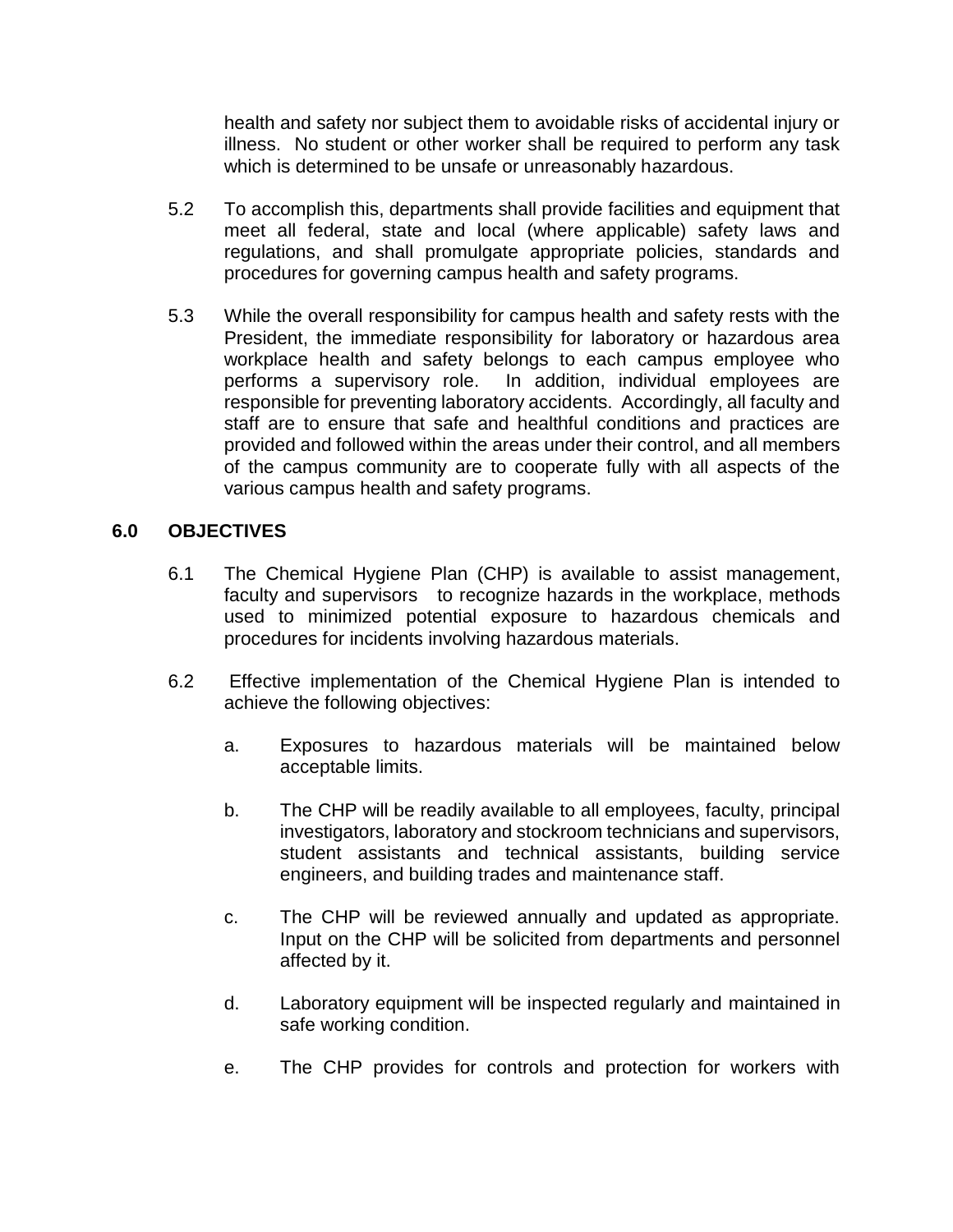particularly hazardous chemicals.

- g. The CHP provides for medical consultation and medical examinations.
- h. The CHP provides for worker information & training.

### **7.0 RESPONSIBILITIES**

- 7.1 University Administration
	- a. The University President has the ultimate responsibility for the safety of the personnel at CSUSM. The CHP is a part of the campus-wide IIPP, thus has the approval of the President.
	- b. It is recognized that certain responsibilities and expressed procedures in this program cannot be equally applied because of the wide diversity of operations within the University and the necessary differences in organizational structure within the various departments. There are, therefore, some details which might be impossible or impractical for one department chair or department head to implement as directed while another would have no difficulty in applying every one. Departments will, therefore, have some latitude in formulating and implementing alternative methods when necessary as long as the total Chemical Hygiene Plan objectives are not compromised.
- 7.2 Chemical Hygiene Committee

The responsibilities of the Committee are as follows:

- a. Meet once a year or as needed.
- b. If requested, will review new project/process proposals for approval.
- c. If requested, will review proposals to change or modify existing projects/processes for approval.
- d. Discuss, explore, study and resolve problems that arise in the laboratories or other hazardous areas.
- e. Prepare written records of safety and health issues discussed, distribute records to affected employees and maintain records.
- f. Review investigations of laboratory or hazardous area accidents and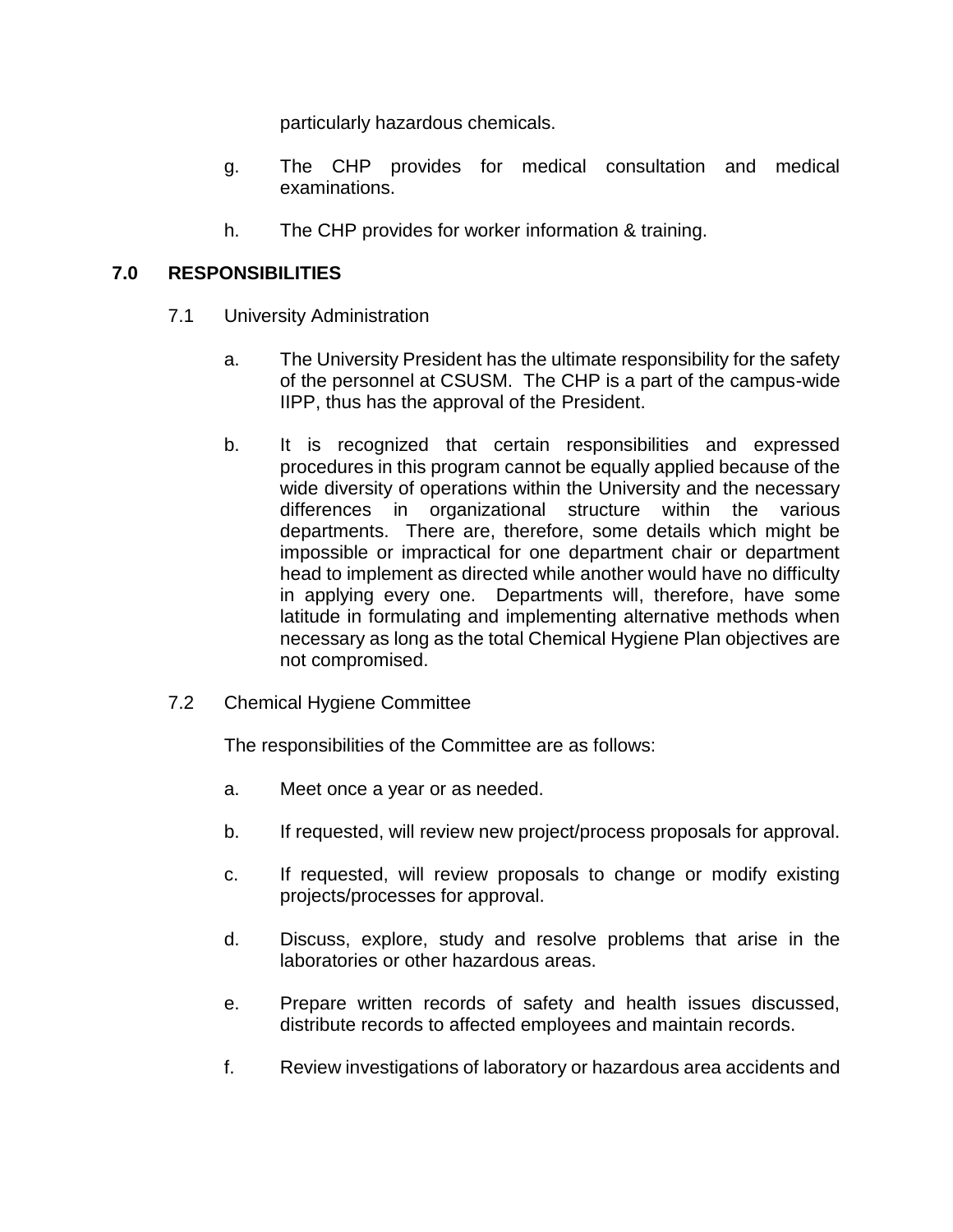causes of incidents.

- g. Submit recommendations to the Chemical Hygiene Officer on laboratory or hazardous area problems.
- 7.3 Safety, Health and Sustainability (SH&S)

It is the responsibility of SH&S, in coordination with the Chemical Hygiene Committee, to develop, implement and maintain a campus wide Chemical Hygiene Plan. Further responsibilities are outlined below:

- a. Provide consultation to Department Deans, Directors, Chairpersons and Coordinators regarding program compliance. Consult on issues of hazard identification and evaluation; procedures for correcting unsafe conditions; determining and implementing control measures; student and worker information and training programs; medical monitoring; and recordkeeping.
- b. Provide centralized monitoring of campus wide chemical hygiene activities on a consultative basis.
- c. Human Resources and SH&S will maintain centralized worker medical monitoring documents for 30 years after termination of employment (provide access as directed by law). Medical records will be maintained by the Occupational Medical Provider.
- d. Maintain environmental and personnel monitoring records in SH&S files for review by persons authorized under the law.
- 7.4 Chemical Hygiene Officer (CHO)

It is the responsibility of the CHO, under the direction of the SH&S Office, to do the following:

- a. Work with administrators and others to develop and implement appropriate chemical hygiene policies and practices.
- b. Provide technical guidance as requested.
- c. Coordinate assessment of exposure to hazardous chemicals.
- d. Maintain currency on legal requirements concerning regulated substances.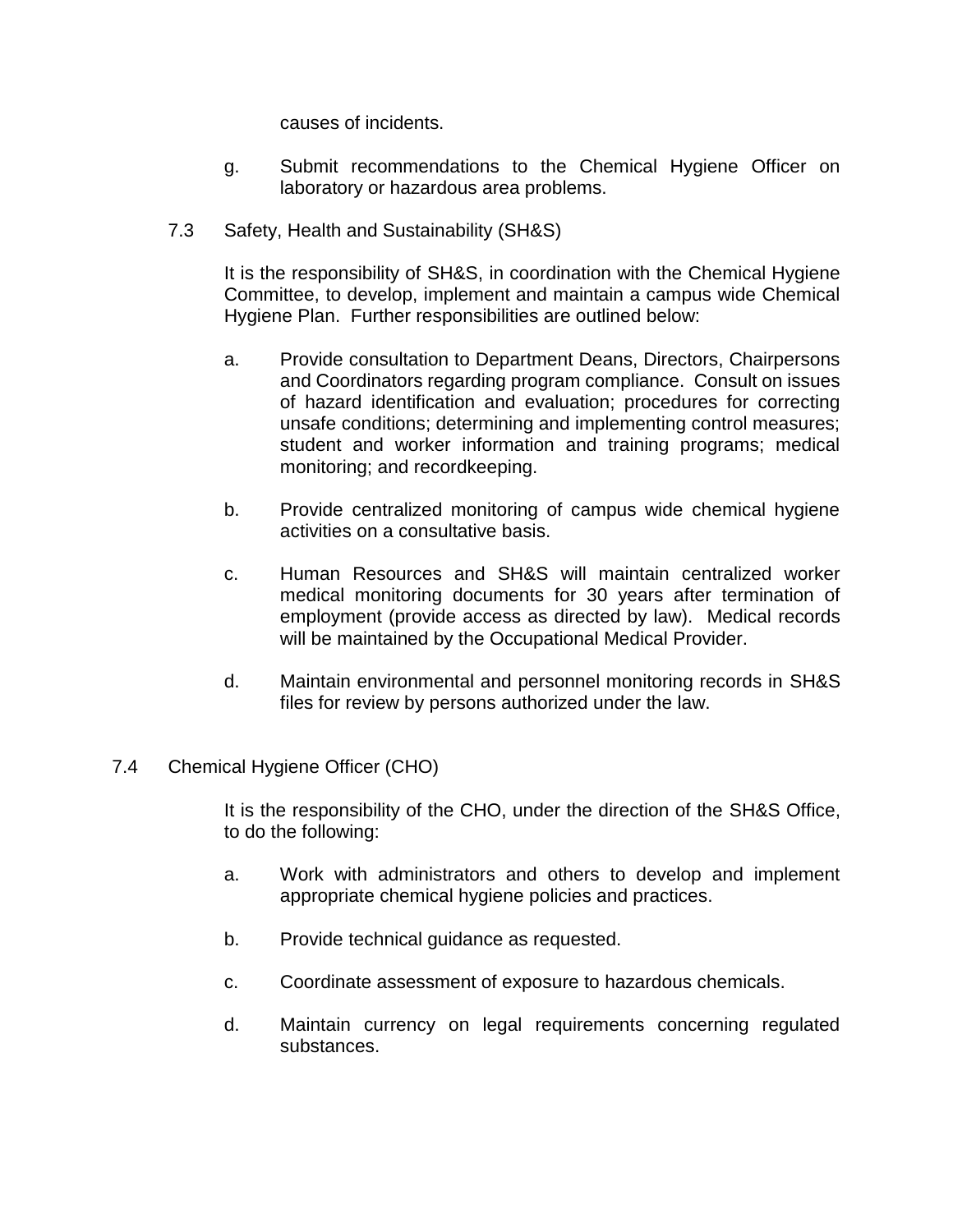- e. Seek ways to improve the chemical hygiene program.
- f. Ensure that appropriate audits, certifications and inspections are conducted. Review and evaluate the effectiveness of the CHP at least annually and update if necessary.
- 7.5 Deans, Directors, Department Chairs, Department Heads, Safety, Health and Sustainability (SH&S)

It is the responsibility of Deans, Directors, Department Chairs, Department Heads and SH&S to develop departmental procedures to ensure effective compliance with the Chemical Hygiene Plan and other university health and safety policies as they relate to operations under their control. Specific areas include worker and student education and training, identification and correction of unsafe laboratory conditions and recordkeeping. Specifically these individuals will:

- a. Identify all laboratories in the department.
- b. Identify Faculty and Principal Investigators (PIs) for each laboratory.
- c. Provide training to Faculty and PIs regarding requirements for compliance, elements of the program and specifics on what/how to train students and employees.
- d. Review departmental program routinely including:
	- 1. Checklists (inspections)
	- 2. Accident reports
	- 3. Certifications (hoods, showers)
	- 3. Maintenance reports
- e. Provide periodic training as necessary.
- f. Provide Safety Data Sheets (SDSs) to PIs when necessary.
- g. Assist Faculty and PIs in identifying laboratory hazards.
- 7.6 Principal Investigators (PIs), Faculty, Supervisors and Stockroom technicians
	- a. Identify potential laboratory hazards and report them to the Chemical Hygiene Committee or SH&S.
	- b. Provide employee training at initial assignment and prior to new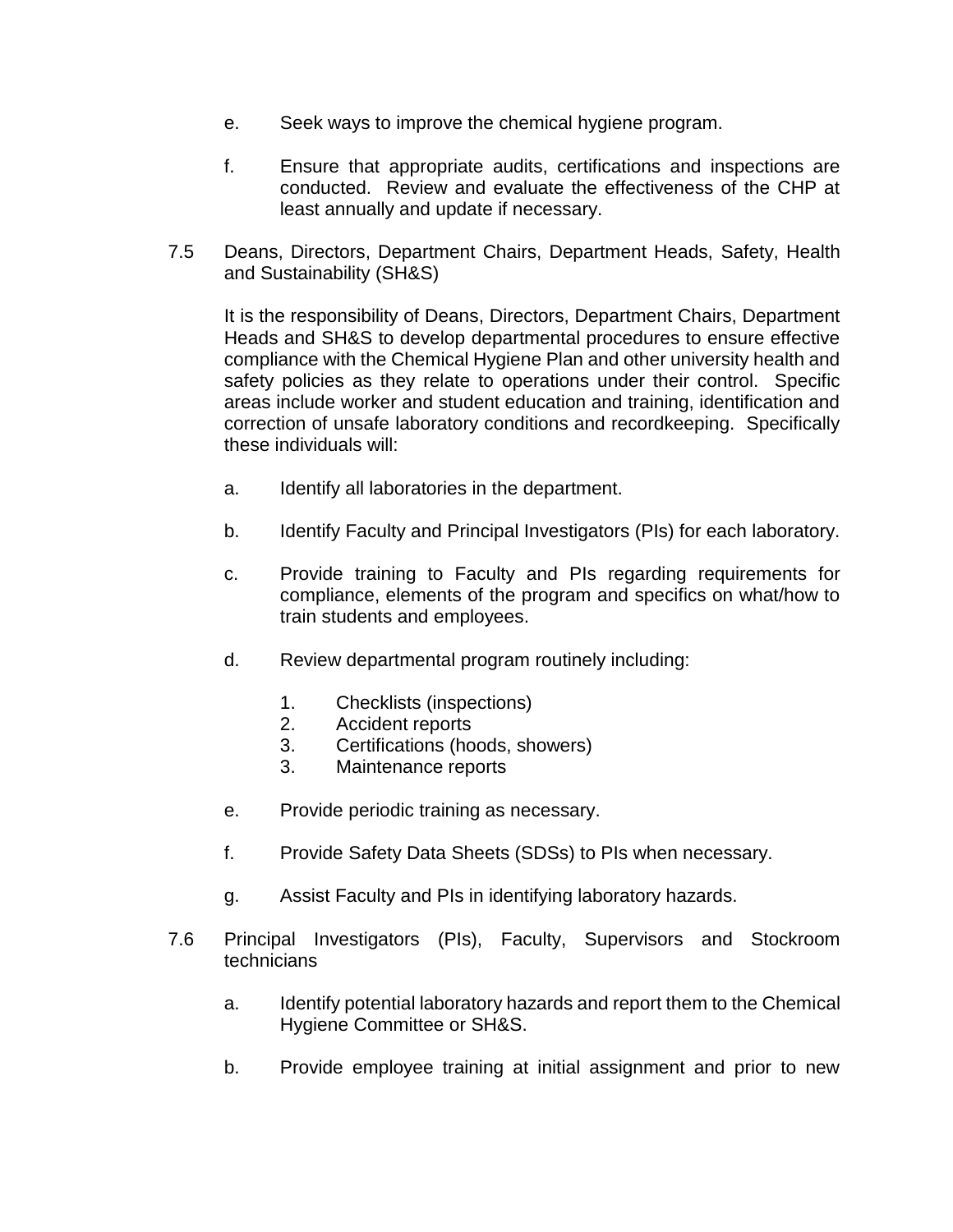exposure situations.

- c. Identify materials considered particularly hazardous (carcinogens, highly toxics, reproductive toxins, etc.).
- d. Define special circumstances under which persons must request approval before engaging in a given work activity.
- e. Conduct routine inspections of the laboratory.
- 7.7 Laboratory Workers (Technicians, Student Assistants, Technical Assistants, Other Employees)

Workers in laboratory environments are responsible for the following:

- a. Plan and conduct each operation in accordance with the institutional and chemical hygiene procedures.
- b. Use common sense and good judgment at all times.
- c. Understand and comply with all Procedures (see Attachment B). Report any significant problems arising from the implementation of the Procedures to the PI or Laboratory Instructor/Supervisor.
- d. Report to the PI, Faculty, Laboratory Instructor or Supervisor all facts pertaining to every accident/incident and any action or condition that may exist that could result in an accident.
- e. Attend established education and training sessions.
- f. Ask questions of supervisors when there is concern about an unknown or hazardous situation.
- g. Understand the function and proper use of all personal protective equipment (PPE). Wear appropriate PPE when required or necessary, and enforce the wearing of appropriate PPE by students and visitors to the laboratories.
- h. Contact the PI, Faculty, Laboratory Instructor, Supervisor, and/or the Chemical Hygiene Officer if any of the above procedures are not clearly understood.
- 7.8 Students
	- a. Students are expected to always adhere to safe and healthful work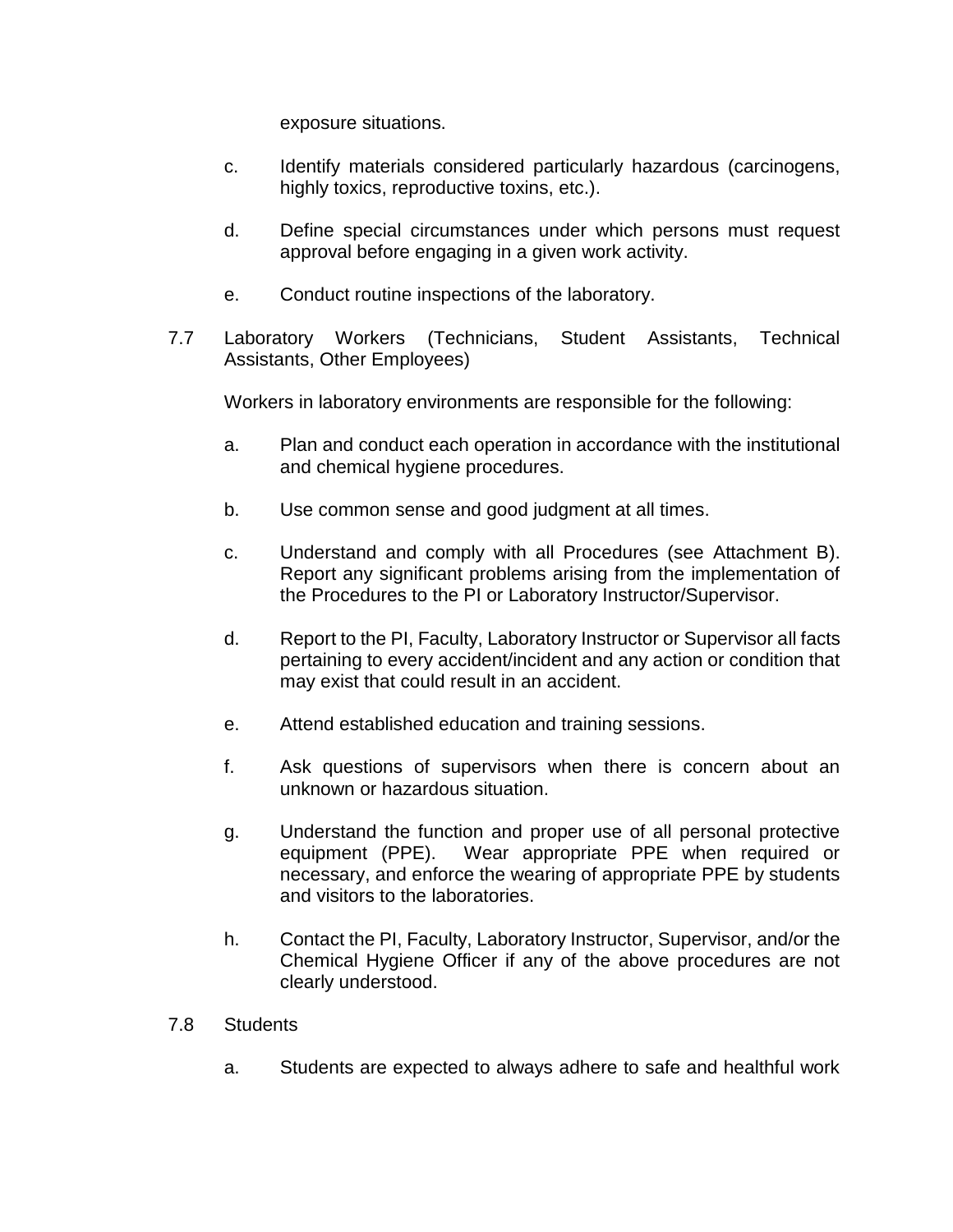practices defined by written and oral campus safety and health guidelines.

- b. Students are to report laboratory hazards that become known to them, to their instructors or other responsible parties. Failure to do so will result in the initiation of disciplinary measures as defined in the campus IIPP.
- c. Students will read the training and documents provided by their lab supervisor.
- d. The written CHP is accessible to students.

### **8.0 ELEMENTS OF THE PLAN**

The Chemical Hygiene Plan addresses the following eight elements:

- a. Procedures relevant to safety and health considerations to be followed when laboratory work involves the use of hazardous chemicals;
- b. Criteria to be used to determine and implement control measures in order to reduce worker exposure to particularly hazardous chemicals;
- c. A requirement that fume hoods comply with existing regulations, and that specific measures be taken to ensure proper and adequate performance of all protective equipment.
- d. Provisions for worker information and training (CHP Attachment I & IIPP Section 1);
- e. The circumstances under which a particular laboratory or hazardous area operation, procedure, or activity shall require prior approval from the employer (or the employer's designee) before implementation;
- f. Provisions for medical consultation and medical examinations based on specified criteria;
- g. Designation of personnel responsible for implementation of the CHP including the assignment of a Chemical Hygiene Officer and, if appropriate, establishment of a Chemical Hygiene Committee; and
- h. Provisions for additional protection for work with particularly hazardous substances. These include carcinogens, reproductive toxins, and substances which are highly, extremely or acutely toxic (see Attachments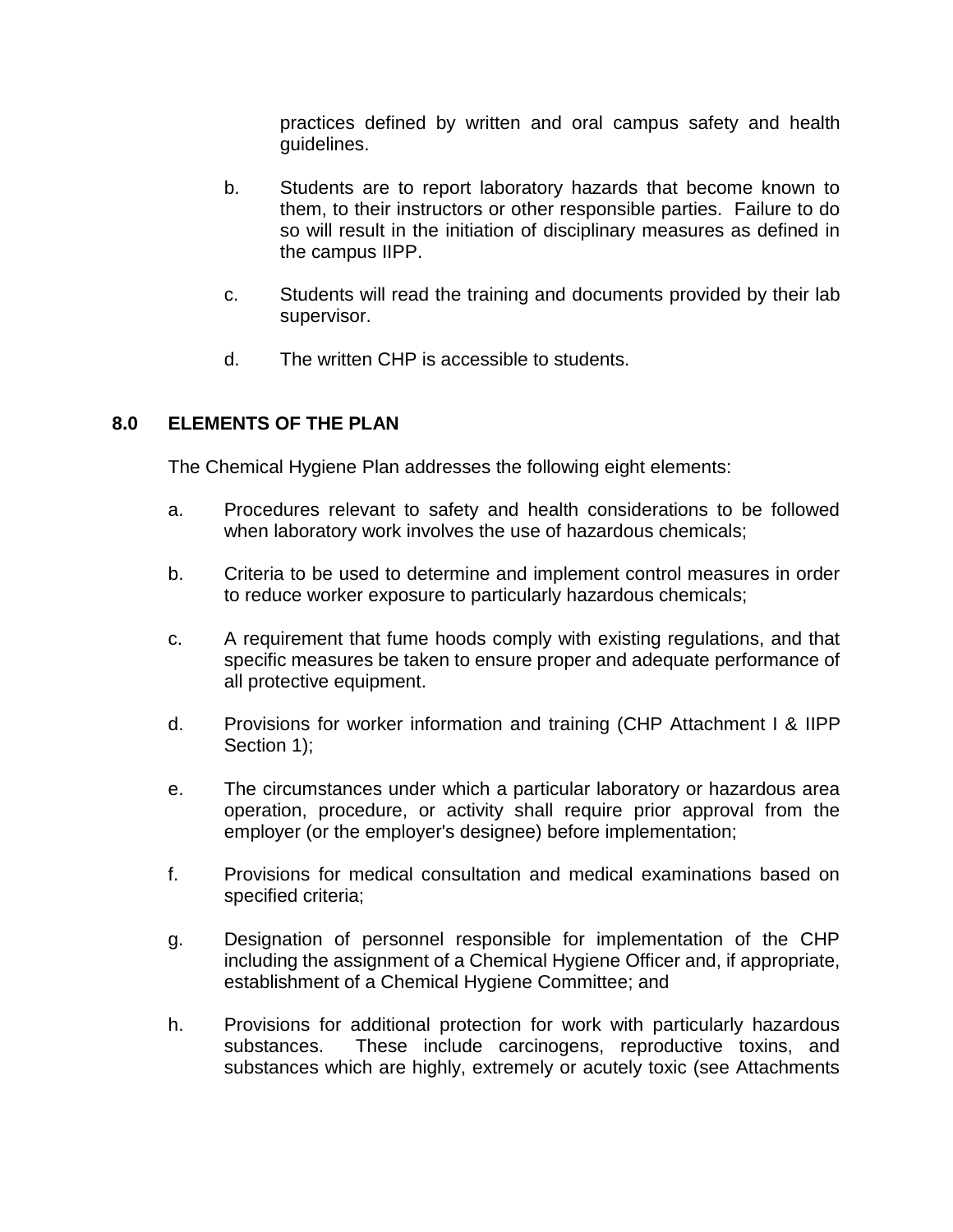B, C, D and E).

#### **9.0 PROCEDURES**

Procedures are written safety and health guidelines for laboratory or hazardous area work with hazardous materials. Procedures are required as a part of the Chemical Hygiene Plan (CHP). They are written for hazardous chemicals when their use poses a potential hazard to laboratory personnel. Departments shall develop laboratory or hazardous area specific procedures on a case by case basis for more hazardous materials. The following general procedures are included in Attachment B:

- a. Handling chemicals
- b. General safety guidelines
- c. General safety attitudes
- d. Personal hygiene
- e. Protective clothing and equipment
- f. Housekeeping
- g. Spills and accidents
- h. Hazardous Materials Management
- i. Waste minimization

### **10.0 CRITERIA USED TO DETERMINE AND IMPLEMENT CONTROL MEASURES**

10.1 Recognition of Potential Hazards

Departments, PIs, Faculty, and Supervisors are responsible for recognizing potential hazards in the work areas under their supervision. This requires familiarity with the processes and work operations involved, maintenance of an inventory of the chemical and physical agents associated with those processes, and periodic review of the different job activities of a work area. Departments shall also study the effectiveness of the existing control measures.

- 10.2 Hazard Identification
	- a. Labels

PIs, Faculty, or Supervisors shall ensure that labels on incoming containers of hazardous chemicals are not removed or defaced.

b. Chemical Inventory and Safety Data Sheets (SDSs)

Each laboratory shall provide student and personnel access to SDSs for all laboratory chemicals.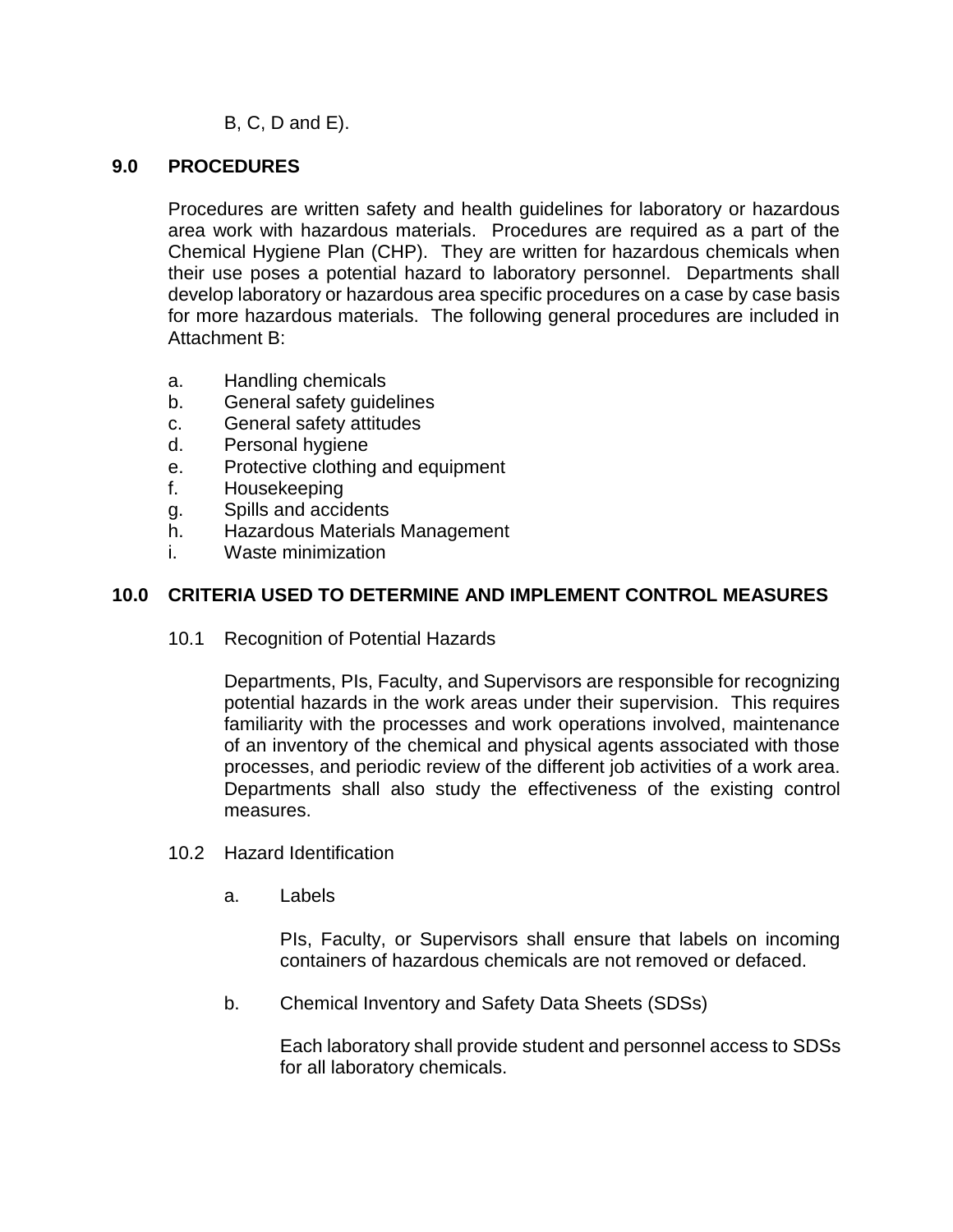- c. Hazardous Chemicals Produced in the Laboratory
	- 1. If the chemical composition is known and the chemical is produced exclusively for the laboratory of origin, the PI or Faculty shall determine if it is hazardous as defined in the Attachment A. If it is a hazardous chemical, the PI will provide and document training.
	- 2. If the chemical produced is a by-product with an unknown composition, the PI or Faculty shall assume that the substance is a hazardous chemical and shall implement the CHP.
	- 3. If the chemical substance produced is transferred to a user outside the lab, the PI or Faculty will comply with the University Hazard Communication Program, including labeling and preparation of the SDS. SH&S will assist with the preparation of a new SDS.
	- 4. Laboratory prepared solutions of hazardous chemicals must be labeled with the identity of the chemical and an appropriate health and physical hazard warning. The identification used shall permit cross-referencing to the laboratory's SDSs collection.
- 10.3 Evaluation of Potential Hazards

Departments and/or SH&S shall evaluate the degree of risk arising from exposure to chemical, physical, radiological and biological agents. Evaluation involves making a judgment based on observation and measurement of the magnitude of these agents. Evaluation also involves determining:

- a. Toxicity and quantity of chemical agents;
- b. Routes of entry;
- c. Possibility of reaction with another agent (either chemical or physical);
- d. Duration of exposure;
- e. Levels of energy or air contaminants arising from a process or work operation (exposure determination); and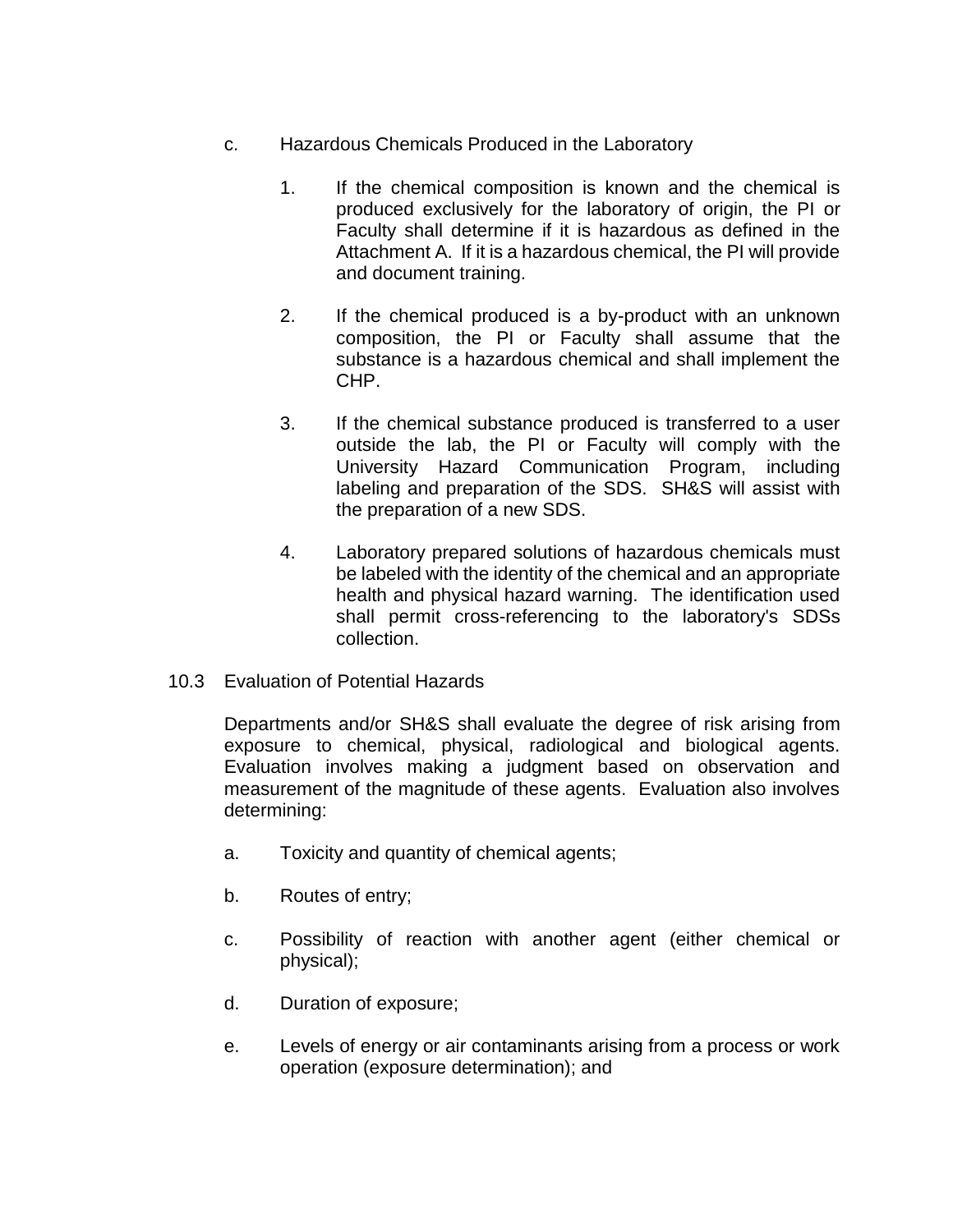- f. Effectiveness of any control measures used.
- 10.4 Exposure Control
	- a. Departments shall ensure that no one is exposed to levels of hazardous materials greater than or equal to the Action Levels (PEL/2). In the absence of Action Levels, exposure shall not exceed the Permissible Exposure Level (PEL) (see Attachment J for information on Federal and Cal-OSHA PELs).
	- b. Departments shall take steps necessary to eliminate or reduce to the lowest practical level the exposure to airborne contaminants. This may be done by controlling the amount of the contaminant in the employee's breathing zone, by reducing the amount of time an employee spends in the exposure area, or by some other means.
- 10.5 Types of Control Measures
	- a. Departments shall install control measures, the selection of which will depend on the nature of the harmful substance or agent and its routes of entry into the body.
	- b. Control measures are divided into the following categories:
		- 1. Engineering Controls Methods of controlling exposures by modifying the source or reducing the quantity of contaminants released into the environment (e.g., hoods, HVAC, glove boxes).
		- 2. Administrative Controls Methods of controlling exposures to contaminants by job rotation, work assignment or time periods away from the contaminant. Although administrative control measures can limit the duration of individual exposures, they are not generally favored because they are difficult to implement and maintain.
		- 3. Personal Protective Equipment (PPE) Personal protective equipment includes particle face masks, gloves, and other protective equipment/devices. These are usually considered secondary to the use of engineering control methods.
- 10.6 Selection

Departments shall always attempt to first design safety into a potentially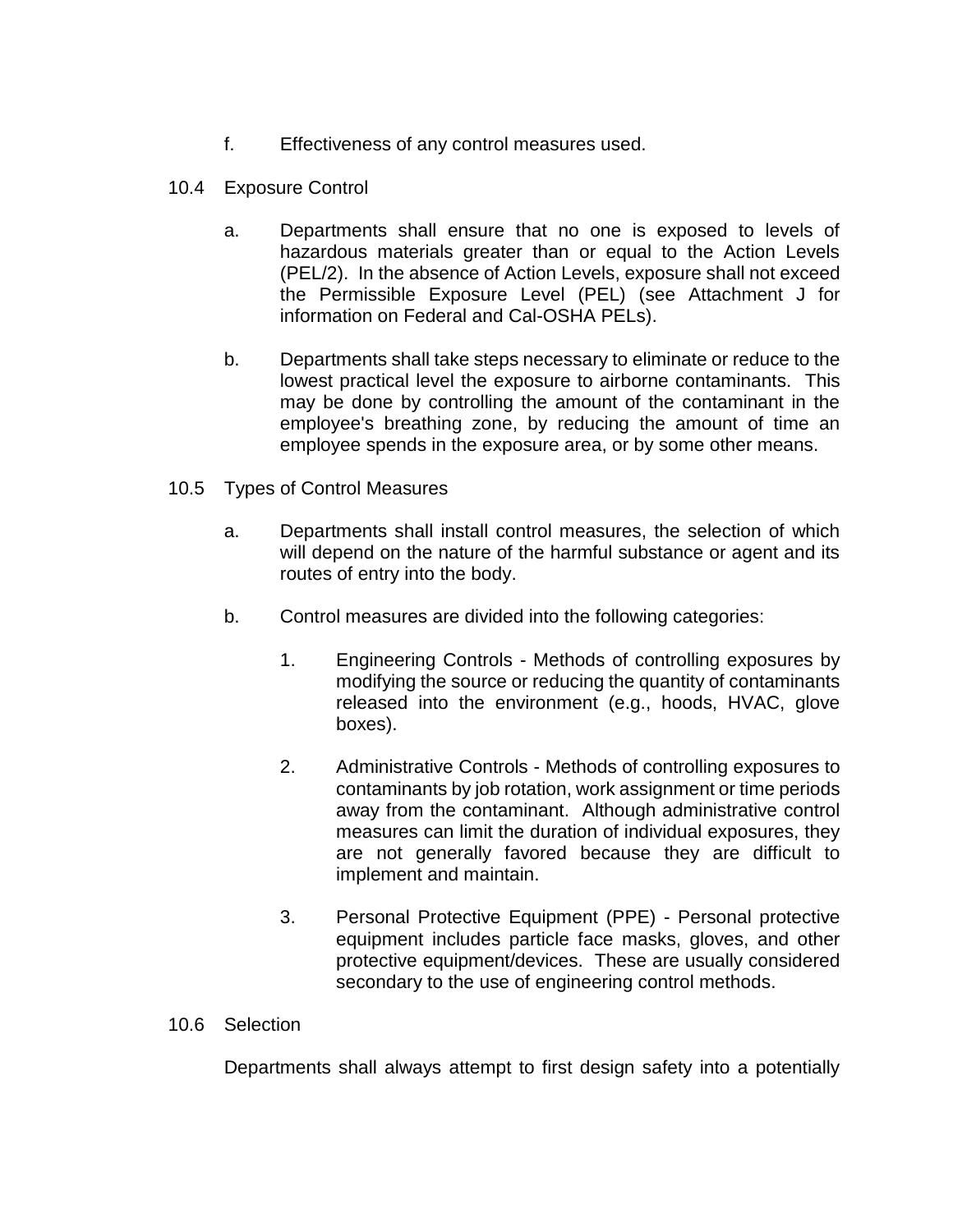hazardous process. Only when engineering controls are determined to be insufficient shall administrative controls, personal protective equipment and other measures be considered to achieve permissible levels of exposure.

10.7 Review and Updating

Because hazards may change over time, departments shall continually review and update health hazard control measures as necessary.

#### **11.0 CONTROL MEASURES**

- 11.1 General Laboratory Ventilation
	- a. The University shall provide general laboratory ventilation systems that:
		- 1. Comply with the American Society of Heating, Refrigerating and Air Conditioning Engineers (ASHRAE) Handbook of Fundamental Guidelines; the State Building Standards Code, CCR Title 24, Parts 2 & 4; and CCR Title 8, Section 5142.
		- 2. Operate continuously;
		- 3. Provide a source of air for breathing and for input to local ventilation devices;
		- 4. Are not relied on for protection from toxic substances released into the laboratory;
		- 5. Continually replace air, preventing a build-up of toxic air concentrations during the work day;
		- 6. Direct air flow into the laboratory from non-laboratory areas and out to the exterior of the building; and
		- 7. Be inspected at least annually. Problems found during these inspections shall be corrected within a reasonable time.
		- 8. Fume hoods shall operate continuously;
		- 9. Shutdown of any fume hood requires a minimum 24-hour prior notification by Facilities to the Department affected to enable the Department to remove any chemicals from affected fume hood(s).
	- b. General ventilation shall only be used when local exhaust systems are impractical.
	- c. General ventilation rates within a given workplace shall not only be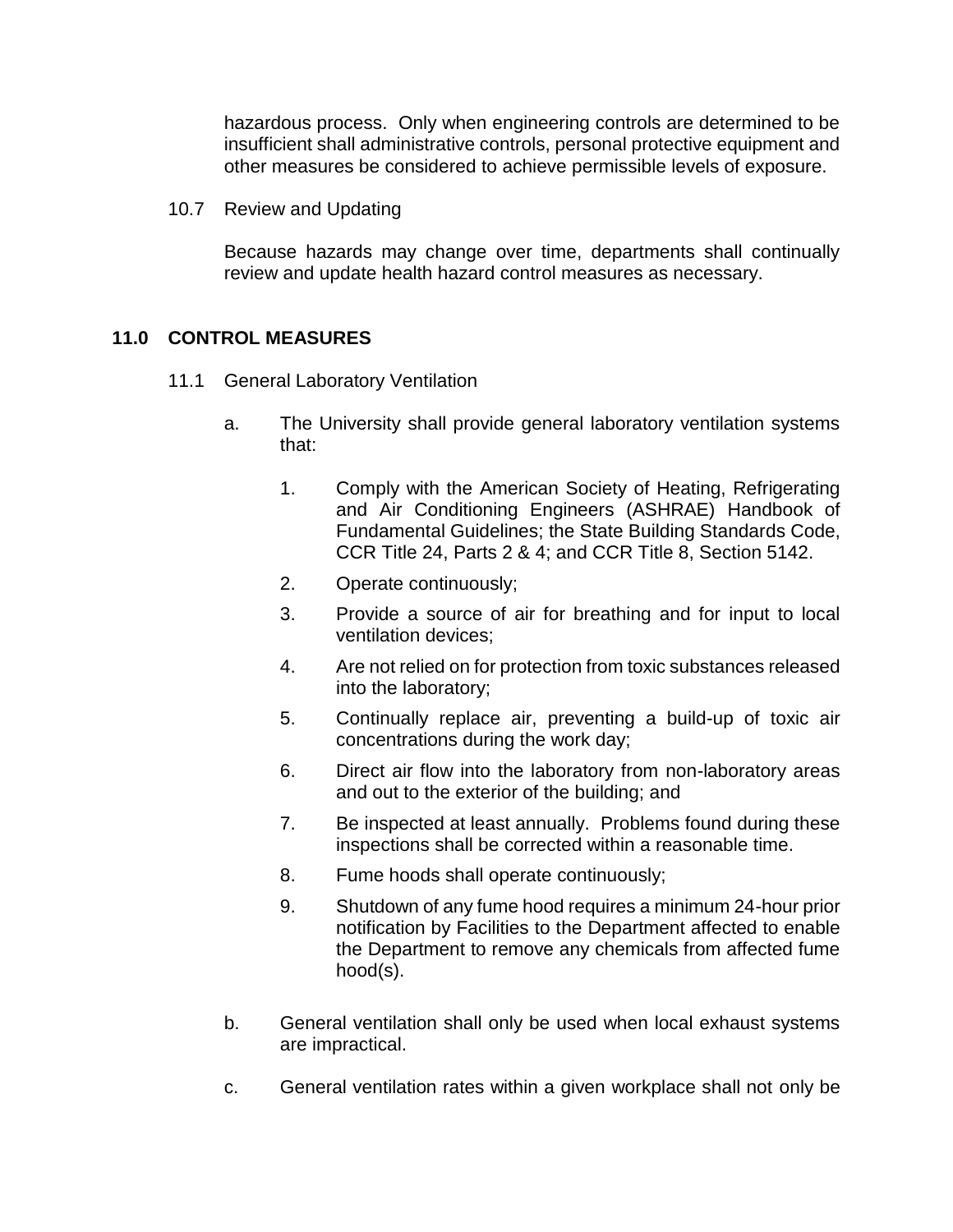calculated based on Threshold Limit Values (TLVs), but also on other factors, such as type and location of air diffusers, location of people in the room, and relative toxicity of the vapor.

- d. The University shall alter the ventilation system only after thorough testing has indicated that worker protection from airborne toxic substances will continue to be inadequate.
- 11.2 Local Exhaust Ventilation
	- a. The University shall only use local exhaust ventilation systems when every effort has been made to control the contaminant by isolation, a change in the process, or by substitution of a less harmful material.
	- b. Local exhaust systems shall be the proper method of contaminant control if:
		- 1. Air samples show that the contaminant in the atmosphere constitutes a health, fire or explosion hazard;
		- 2. State or city codes require local exhaust ventilation at that particular process (i.e. at grinding or buffing wheels and metalworking machines);
		- 3. Maintenance of laboratory machinery would otherwise be difficult;
		- 4. Marked improvement in housekeeping or employee comfort will result:
		- 5. Emission sources are large, few and fixed and/or widely dispersed;
		- 6. Emission sources are near the employee breathing zone; and
		- 7. Emission rates vary widely by time.
- 11.3 Laboratory Fume Hood Certifications

The local exhaust hood is the point of air entry into the duct system and includes all suction openings regardless of their shape or mounting arrangement. Local exhaust systems can succeed only when the contaminant is drawn into the hood (see IIPP, Section 2A for the operation, function and evaluation of hoods).

11.4 Flammable Solvent Hazard Control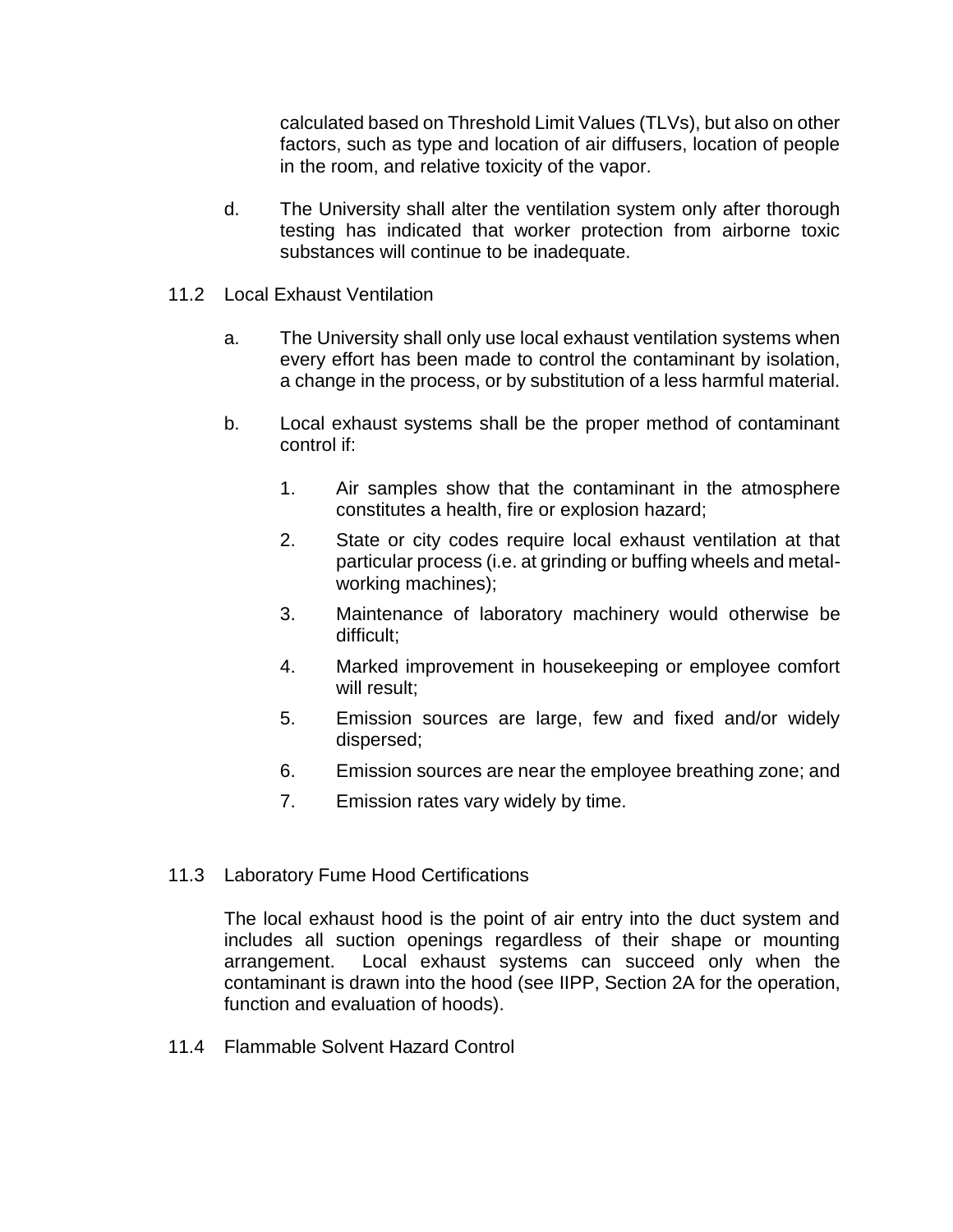- a. Departments shall provide for safe handling of flammable liquids, regardless of the quantities involved. Problems associated with each flammable liquid shall be analyzed to determine the extent of flammability and health hazards so that appropriate control measures can be taken.
- b. To control these hazards, departments shall consider the characteristics of the specific liquid, the amounts of vapor involved, potential ignition sources, the kinds of operations, unsafe temperature, ventilation and type of building construction.
- c. SH&S or a designated competent individual(s) shall determine the necessity of safeguarding electrical equipment; ventilation requirements; the need for eliminating sparks, open flames and other sources of ignition; safe material handling procedures; proper grounding procedures; and other factors promoting the maintenance of a safe environment (see CCR Title 8, Part 3, NEC).
- d. Departments shall obtain and use proper safety devices to protect workers from the hazards associated with flammable liquids.
- 11.5 Emergency Eyewashes and Safety Showers (see CCR Title 8, Section 5162)
	- a. Location
		- 1. Emergency eyewash facilities and safety showers shall be installed in accessible locations that require no more than 10 seconds for the injured person to reach in accordance with ANSI Z358.1 - 2014 and CCR, Title 8, Section 5162.
		- 2. If both eyewash and shower are needed, they are conveniently located for simultaneous use.
		- 3. The area of the eyewash and shower equipment shall be maintained free of obstructions.
	- b. Performance Specifications (ANSI Z358.1-2014)
		- 1. The control valve shall be designed so that the water flow remains on without requiring the use of the operator's hands, and so that the valve remains activated until intentionally shut off.
		- 2. Plumbed eyewash/facewash units shall deliver potable water at the rate of 3.0 gal./minute for at least 15 minutes for eye/face wash units, and 0.4 gpm at 30 PSI for eyewash only.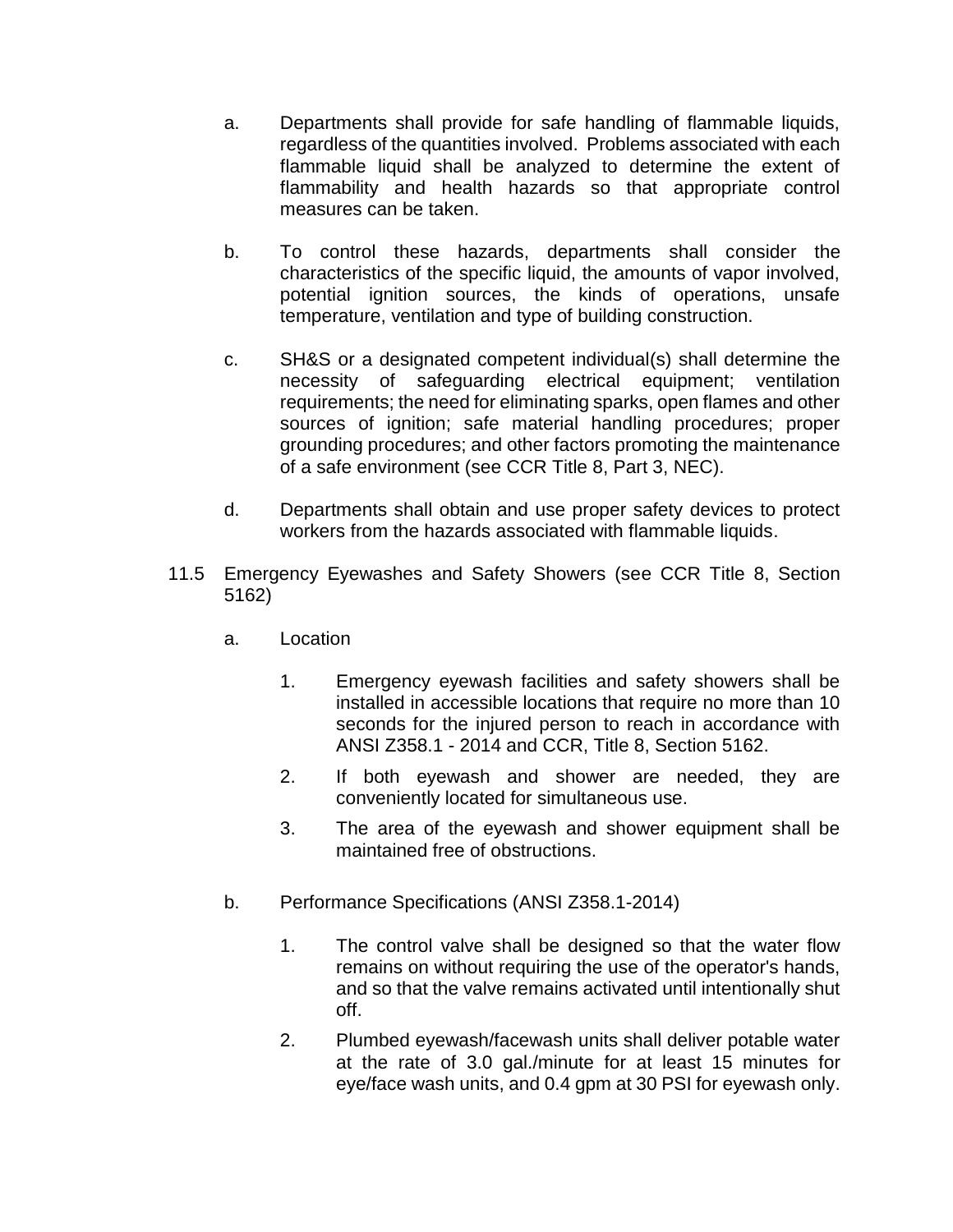- 3. Emergency shower units shall deliver water at the rate of 20 gal/minute for at least 15 minutes.
- 4. The ANSI standard states that all flushing equipment must be located in areas that are accessible within 10 seconds (roughly 55 feet).
- 5. Bottled Eyewash or other Personal Wash Units such as single head Drench Hoses are considered to be supplemental equipment only. These types of flushing units do not meet ANSI's requirements for Eyewash and/or Drench Shower stations and should not be used as an alternative to a 15 minute flushing station. The ANSI Z358.1-2009 standard states, *"A personal wash unit may be kept in the immediate vicinity of employees working in a potentially hazardous area. The main purpose of these units is to supply immediate flushing. With this accomplished, the injured individual should then proceed to a plumbed or self-contained Eyewash and flush the eyes for the required 15-minute period."*

#### **SUMMARY/SPECIFICATIONS**

#### **Eye Wash Stations**

- Minimum flow for plumbed and portable Eyewash units is .4 GPM at 30 PSI
- Units must be capable of delivering a minimum of 15 minutes of flushing fluid
- Eyewash units shall be capable of being activated in 1 second or less
- Stay open ball valves must be used to accommodate for hands-free rinsing
- Flushing fluid must be provided to both eyes simultaneously
- Dust caps or dust covers must be installed to protect the unit from contaminates
- Spray heads must be positioned between 33" and 45" from the floor
- Spray heads must be positioned at least 6" from the wall or nearest obstruction

#### **Eye/Face Wash Stations**

- Minimum flow for plumbed and portable Eyewash units is 3 GPM at 30 PSI
- Units must be capable of delivering a minimum of 15 minutes of flushing fluid
- Eyewash units shall be capable of being activated in 1 second or less
- Stay open ball valves must be used to accommodate for hands-free rinsing
- Flushing fluid must be provided to both eyes simultaneously
- Dust caps or dust covers must be installed to protect the unit from contaminates
- Spray heads must be positioned between 33" and 45" from the floor
- Spray heads must be positioned at least 6" from the wall or nearest obstruction

#### **Drench Showers**

• Minimum flow for Drench Showers is 20 GPM at 30 PSI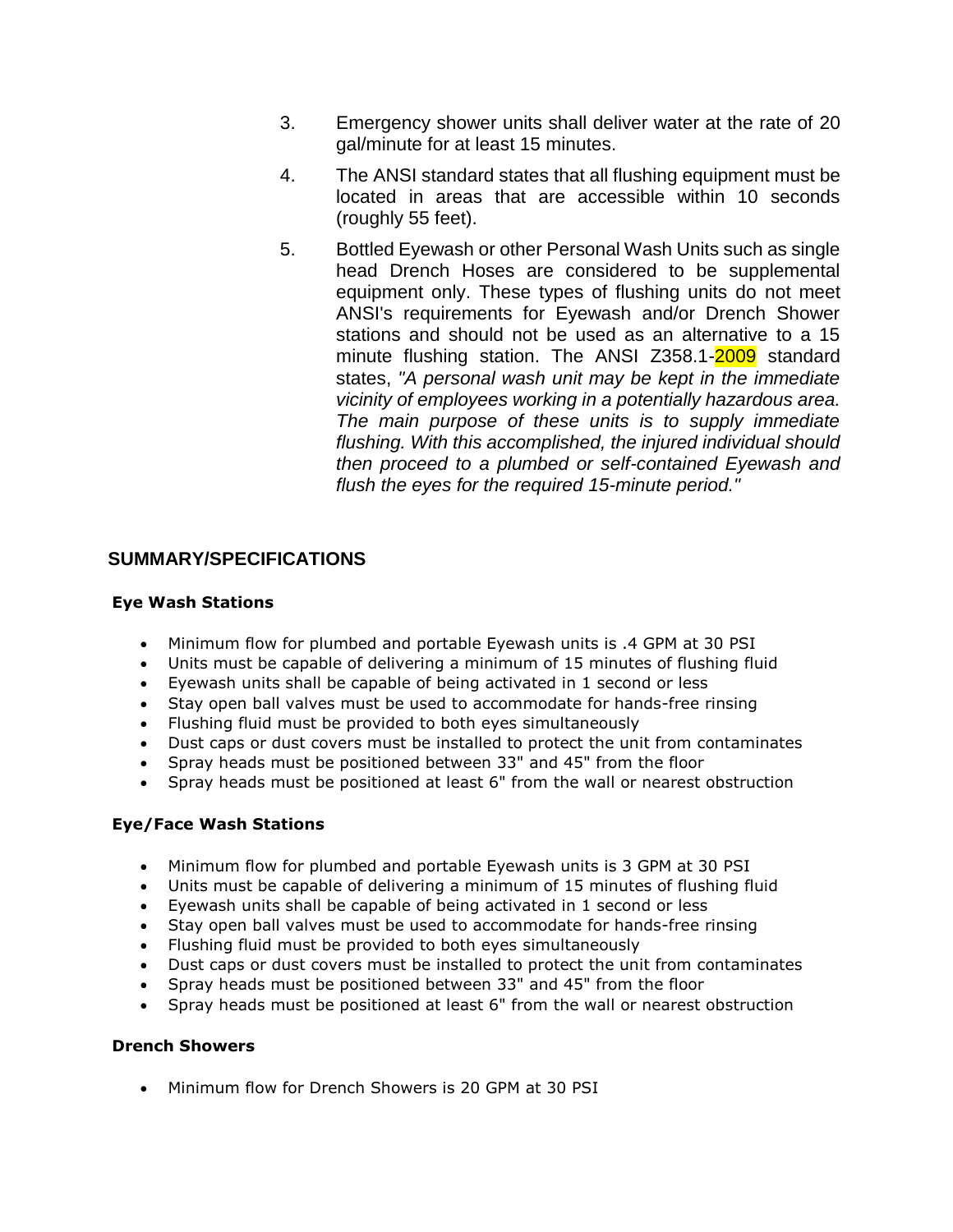- Units must be capable of delivering a minimum of 15 minutes of flushing fluid
- Drench Showers shall be capable of being activated in 1 second or less
- Stay open ball valves must be used to accommodate for hands-free rinsing
- Drench Shower pull-rod must be installed no more than 69" from the floor
- Drench Shower spray head must be positioned between 82"-96" from the floor
- Spray-pattern must be 20" in diameter at 60" above the floor.
- Center of spray pattern must be at least 16" away from any obstruction

Combination Units must meet both criteria for Drench Showers & Eyewash

- c. Maintenance
	- 1. Plumbed eyewash and shower equipment shall be activated monthly to flush the line and verify proper operation.
	- 2. Other units shall be maintained in accordance with the manufacturer's instructions.

#### **12.0 SPECIAL CONTROL MEASURES**:

- ➢ SELECT CARCINOGENS (Attachment C);
- ➢ REPRODUCTIVE TOXINS (Attachment D);
- ➢ HIGHLY TOXIC CHEMICALS (Attachment E).

Departments shall follow special procedures when performing laboratory work with carcinogens, reproductive toxins, and highly toxic substances. Work with these particularly hazardous chemicals requires that the following provisions be considered and included where appropriate:

- 12.1 **Designated areas** should be posted and their boundaries clearly marked (see Attachment E sign).
	- a. These areas must be a restricted access hood, glove box, or portion of a lab designated for use of the particularly hazardous substances, for which all people with access are aware of the substances being used and necessary precautions.
	- b. Only those persons with demonstrated knowledge and ability to work with particularly hazardous chemicals shall work with chemicals in the designated area.
- 12.2 **Containment devices**, such as fume hoods or glove boxes, shall be used when handling particularly hazardous chemicals when procedures involve manipulations that may result in the generation of an aerosol or airborne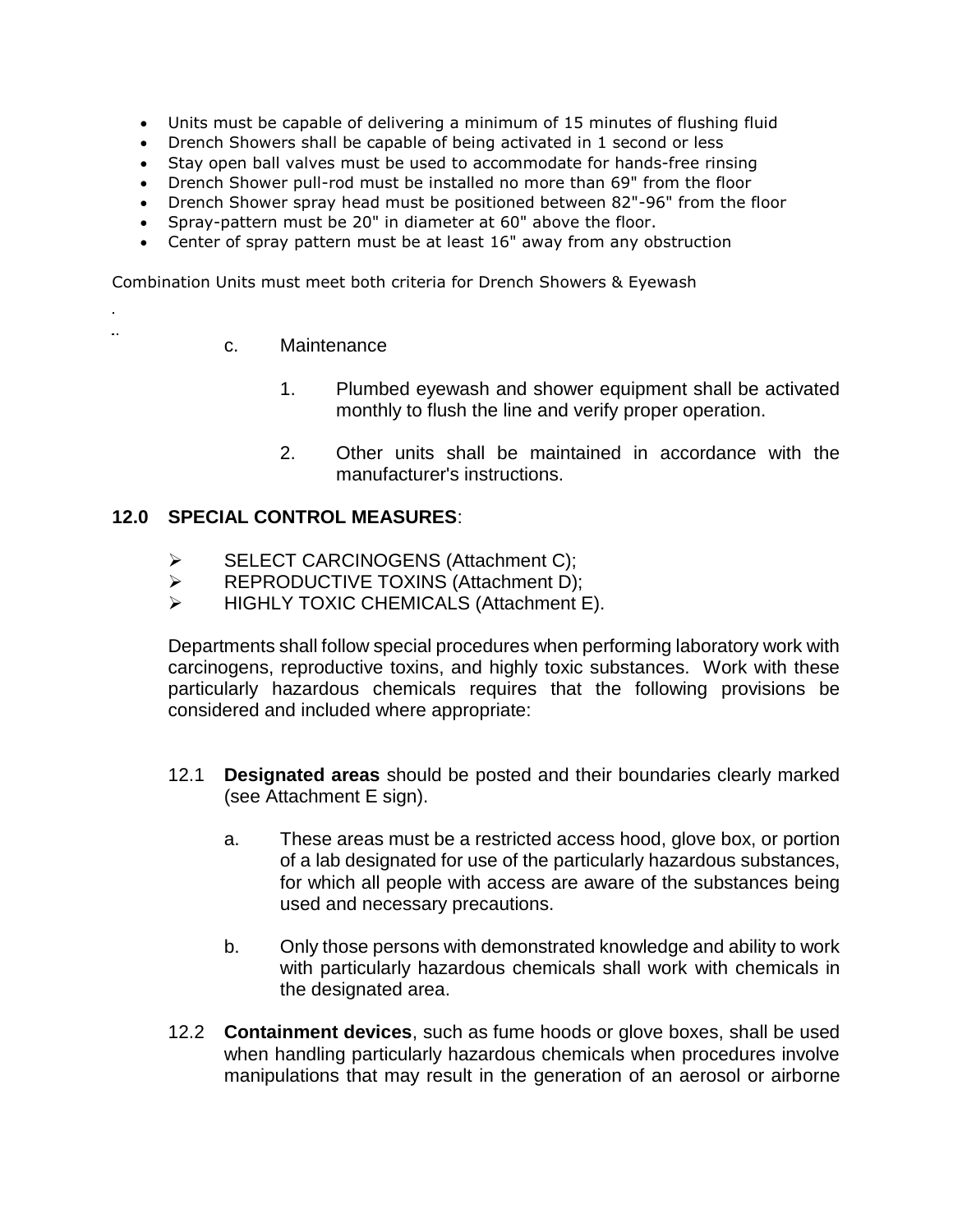dust; and with any manipulation, handling, or reaction that may result in the uncontrollable release of the substance.

- 12.3 **Contaminated materials and wastes** are collected and removed by SH&S. Safe procedures shall be used.
- 12.4 **Decontamination procedures** are based on incident circumstances. Wash down with soap and water are usual.

#### **13.0 ENVIRONMENTAL MONITORING AND EMPLOYEE EXPOSURE DETERMINATION**

13.1 Environmental Monitoring

Regular monitoring of airborne concentrations is not usually justified or practical in laboratories but may be appropriate when testing or redesigning hoods or other ventilation devices or when a highly toxic or regulated substance is stored or used regularly (e.g., three times per week).

- 13.2 Employee Exposure Determination
	- a. Initial Monitoring

Initial monitoring and measurement shall be conducted if there is reason to believe that exposure levels for a substance exceed the Action Level (PEL/2).

b. Periodic Monitoring

Periodic monitoring shall be conducted in all areas where chemical exposure has been shown to exceed the Action Level. Monitoring will be performed in accordance with the applicable Cal-OSHA standards.

c. Termination of Monitoring

Monitoring may be terminated when exposures are reduced to an appropriate level in accordance with the applicable standards.

d. Exposure Determination

Monitoring needs will be identified during laboratory safety inspections. In addition, if there is a risk or concern of potential employee overexposure, SH&S will evaluate exposures on a case by case basis.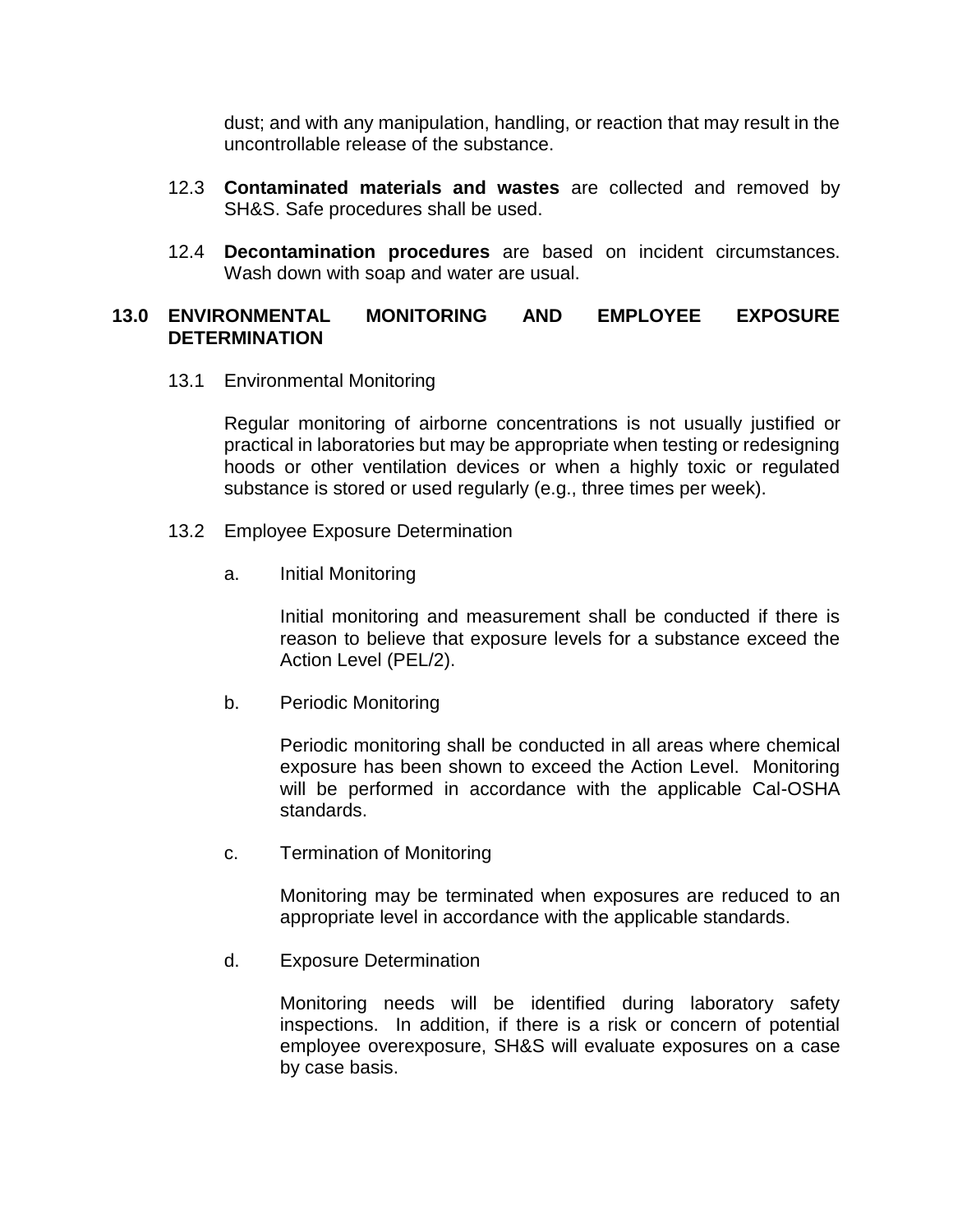#### **14.0 EMPLOYEE INFORMATION AND TRAINING**

#### 14.1 Frequency of Training

Employees shall be informed and trained on the hazards of chemicals present in the work area (see CHP Attachment I for specific training plan guidelines and the IIPP). Such information shall be provided at the time of an employee's initial assignment to a work area where hazardous chemicals are present and prior to assignments involving new hazardous chemical and/or new laboratory work procedures.

14.2 Employee Information

Employees shall be informed of the following:

- a. The content of the Chemical Hygiene Plan (CHP) and its attachments which shall be made available to employees and students.
- b. The location and availability of the CHP.
	- 1. The CHP will be located where the Instructional Support Technicians reside, the faculty office, and/or in the supervisor's office responsible for hazardous areas such as Facility Services. SH&S will also retain a copy available for review. The CHP can also be requested on the SH&S webpage through the Injury and Illness Prevention Program.
	- 2. The CHP will be available for review during normal work hours and additional copies may be distributed to employees, as appropriate.
- c. The exposure limits for Cal-OSHA regulated substances or recommended exposure limits for other hazardous chemicals where there is no applicable Cal-OSHA regulation. The following guides can be used to obtain this information:
	- 1. Safety Data Sheets;
	- 2. NIOSH Pocket Guide to Chemicals.
	- 3. ACGIH®, 2016 Threshold Limit Values® (TLV®).
- d. Signs and symptoms associated with exposures to hazardous chemicals used in the laboratory. This information can be found in the SDSs for the chemical(s) in use.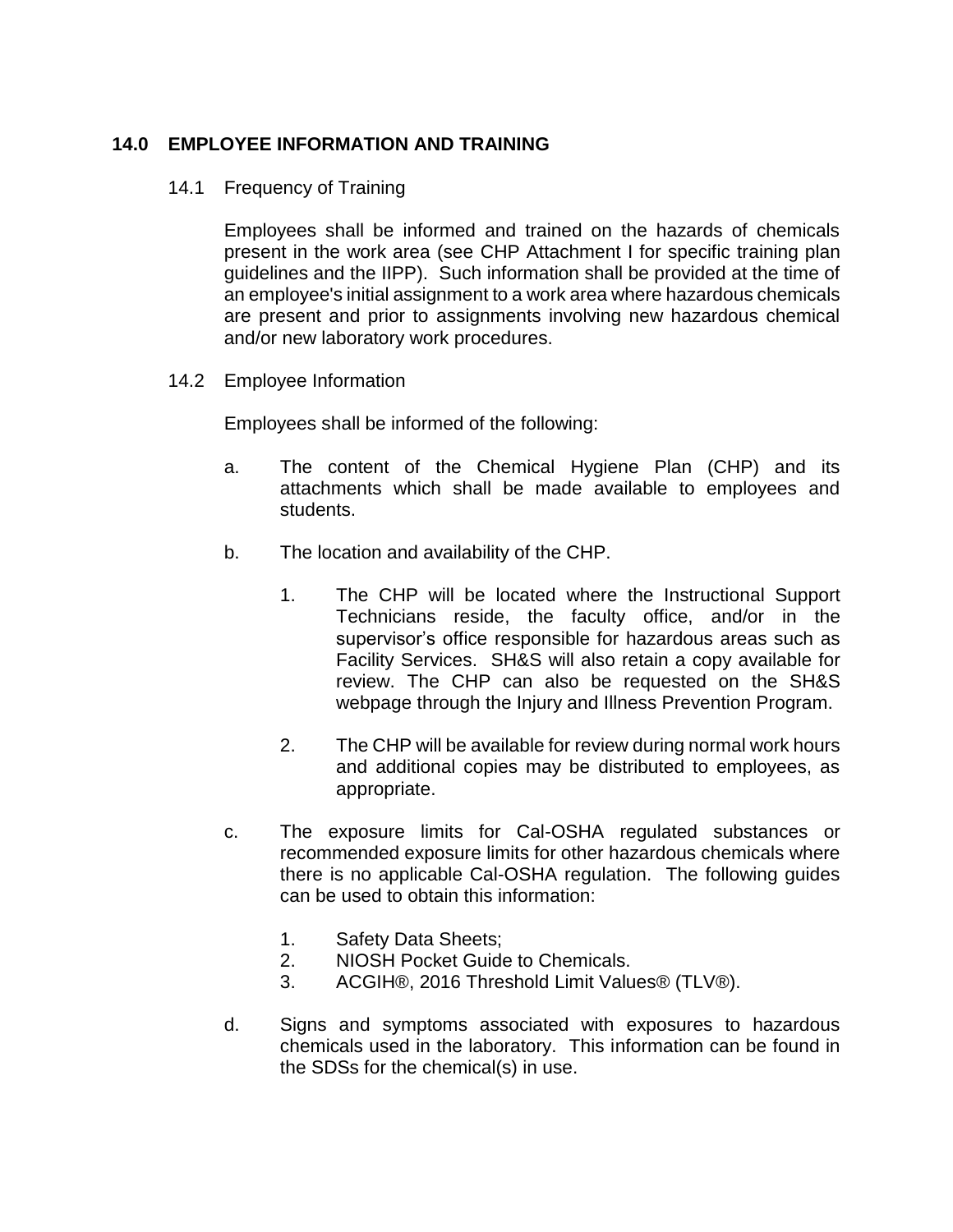- e. The location and availability of known reference materials on the hazards, safe handling, storage and disposal of hazardous chemicals found in the laboratory including, but not limited to, SDSs received from the suppliers.
- 14.3 Laboratory Training

Training shall be determined by the Faculty, PI, or Supervisor using the safety training matrix provided by SH&S in consult with applicable authorities found in Attachment I.

#### **15.0 MEDICAL MONITORING**

The University Medical Monitoring Program is designed to provide safe placement of employees, maintenance of employee health and to ascertain the effectiveness of hazard control methods. Certain laboratory or hazardous area workers who work with hazardous materials or certain hazardous operations shall be provided an opportunity to receive medical consultation and examination. Employees who meet specific criteria shall be provided appropriate medical consultation and exams at no cost to the employees, without loss of pay and at a reasonable time and place. Specific procedures relating to medical exams are contained in the Medical Surveillance & Physical Examination Program (IIPP))

#### **16.0 RECORDKEEPING**

16.1 Medical Surveillance & Physical Examination Program

Records relating to occupational injuries and illnesses, medical surveillance, exposure monitoring, inspections and other activities and incidents relevant to occupational safety and health shall be kept by SH&S, Human Resources, and designated PIs/Laboratory Supervisors or Department Heads. These records will be maintained by the appropriate department with respect to medical records and information laws.

16.2 Laboratory Inspections

Laboratory inspection results are maintained by SH&S. Forms and programs are described in Attachment H.

16.3 Fume Hood Certification

Fume hood certification results are maintained by SH&S.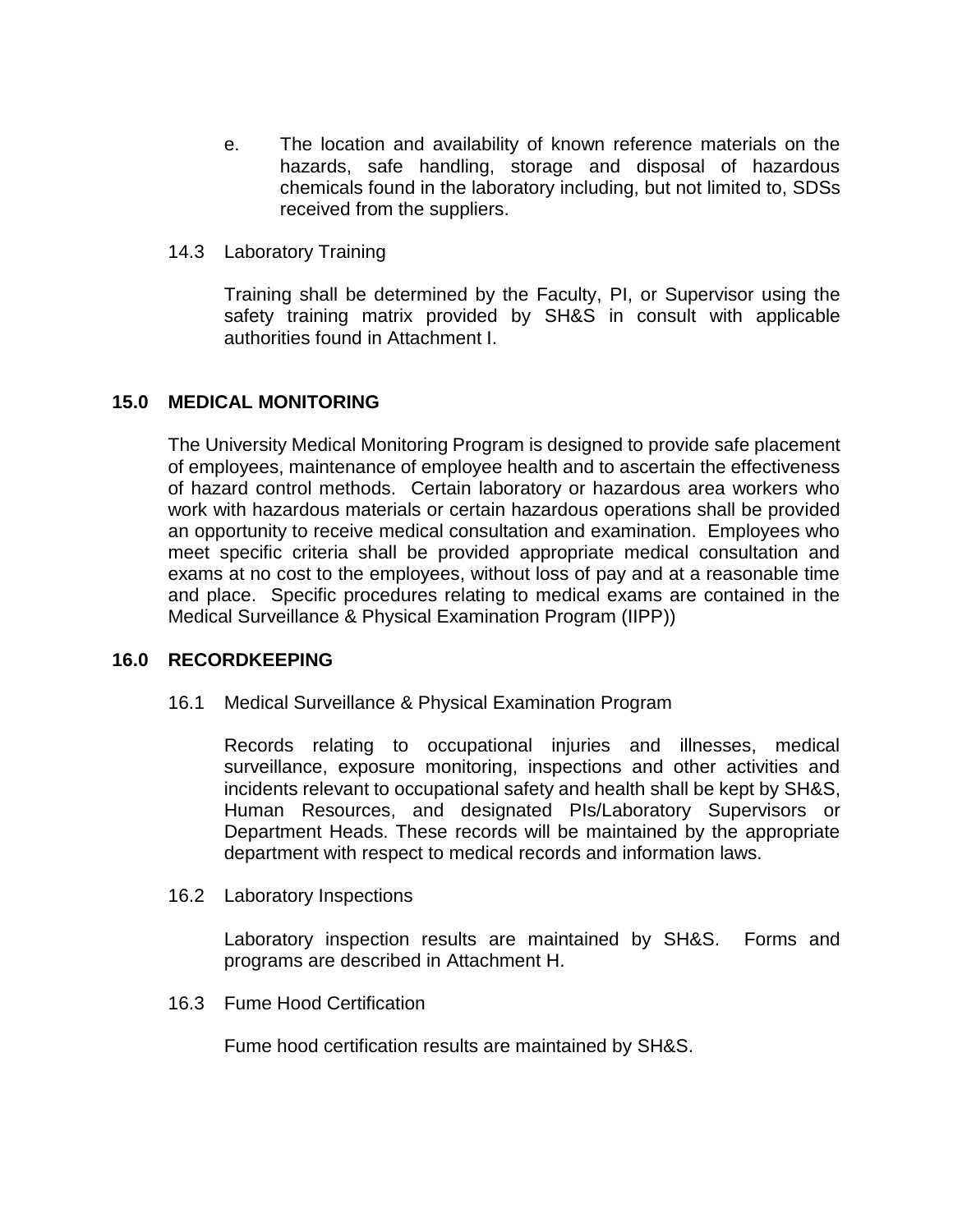16.4 Eyewash and Emergency Shower Tests

Eyewash and emergency shower test results are maintained by Facility Services. The program is described in the IIPP

16.5 Student Safety Training

Student safety training is conducted by the PIs/Faculty prior to laboratory coursework or research. The PIs/Faculty or their respective departments maintain these records. Refer to IIPP for General Hazard Communication and Worker Right-to-Know, and CHP Attachment I.

16.6 Other Training Programs

Records of training for employees and programs such as Back Safety, Laboratory Safety, CPR/First Aid, IIPP, and Respiratory Protection, etc. are located in the SH&S office and in the Employee Training Center Portal.

#### **17.0 EMPLOYEE ACCESS TO EXPOSURE AND MEDICAL RECORDS**

Employees retain the right of access to their occupational safety and health related medical records.

#### **18.0 DOCUMENT REVIEW AND REVISION**

18.1 Policy Governing Review and Revision

The Chemical Hygiene Plan will be reviewed annually by SH&S and the material or significant changes will be presented to the Chemical Hygiene Committee. It may be revised during the annual review, or ad hoc if required, to maintain current applicability.

18.2 Revision Date of this Edition

This First Edition was drafted in Spring/Summer, 1993. It was reviewed and approved by the Chemical Hygiene Committee in August/September, 1993. For other reviews please refer to the meeting minutes of the Chemical Hygiene Committee located in the SH&S office.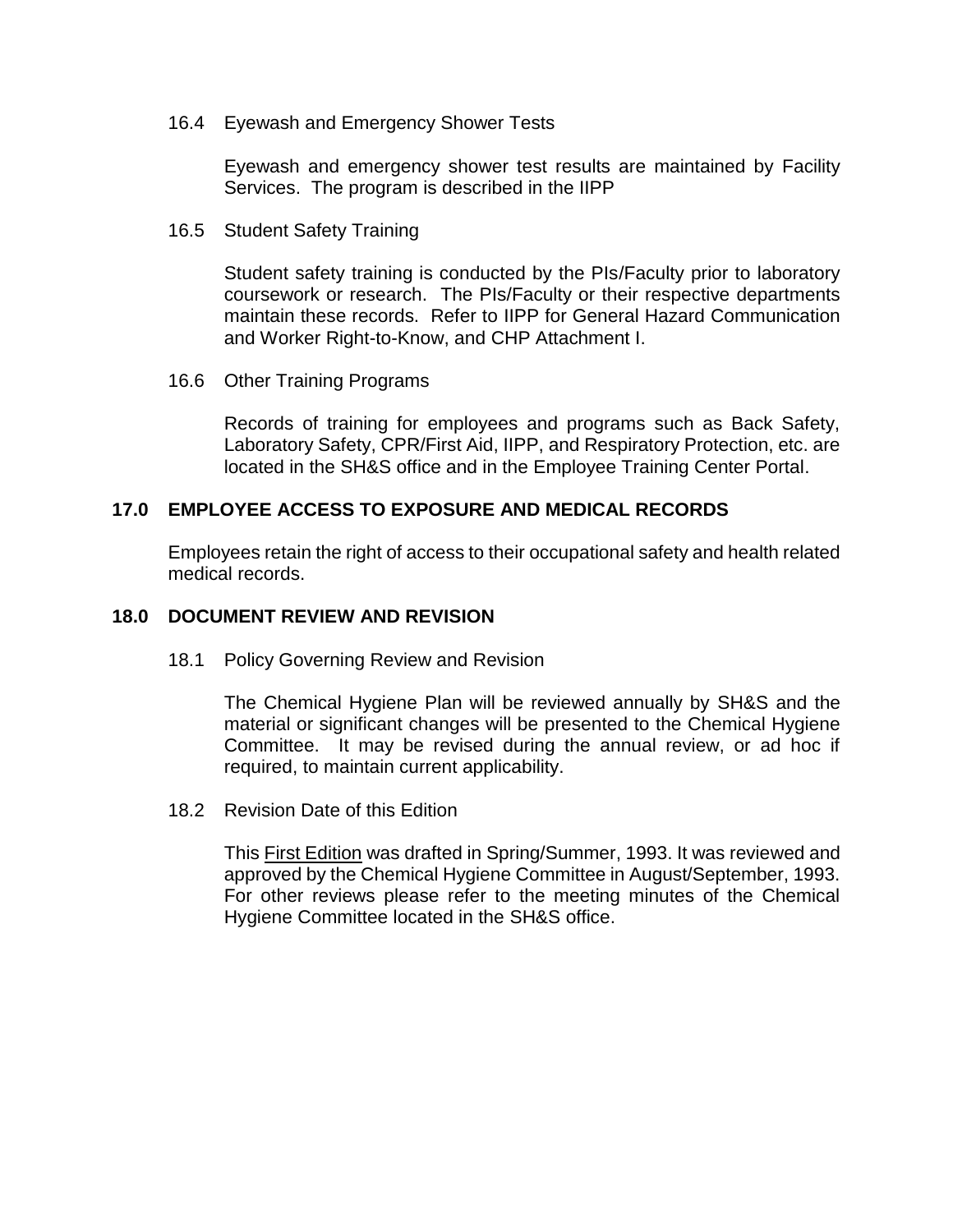| SUSM IIP |  |
|----------|--|
|          |  |

**CHEMICAL HYGIENE PLAN- GLOSSARY**

**ATTACHMENT A** 

## **ATTACHMENT A**

## **GLOSSARY**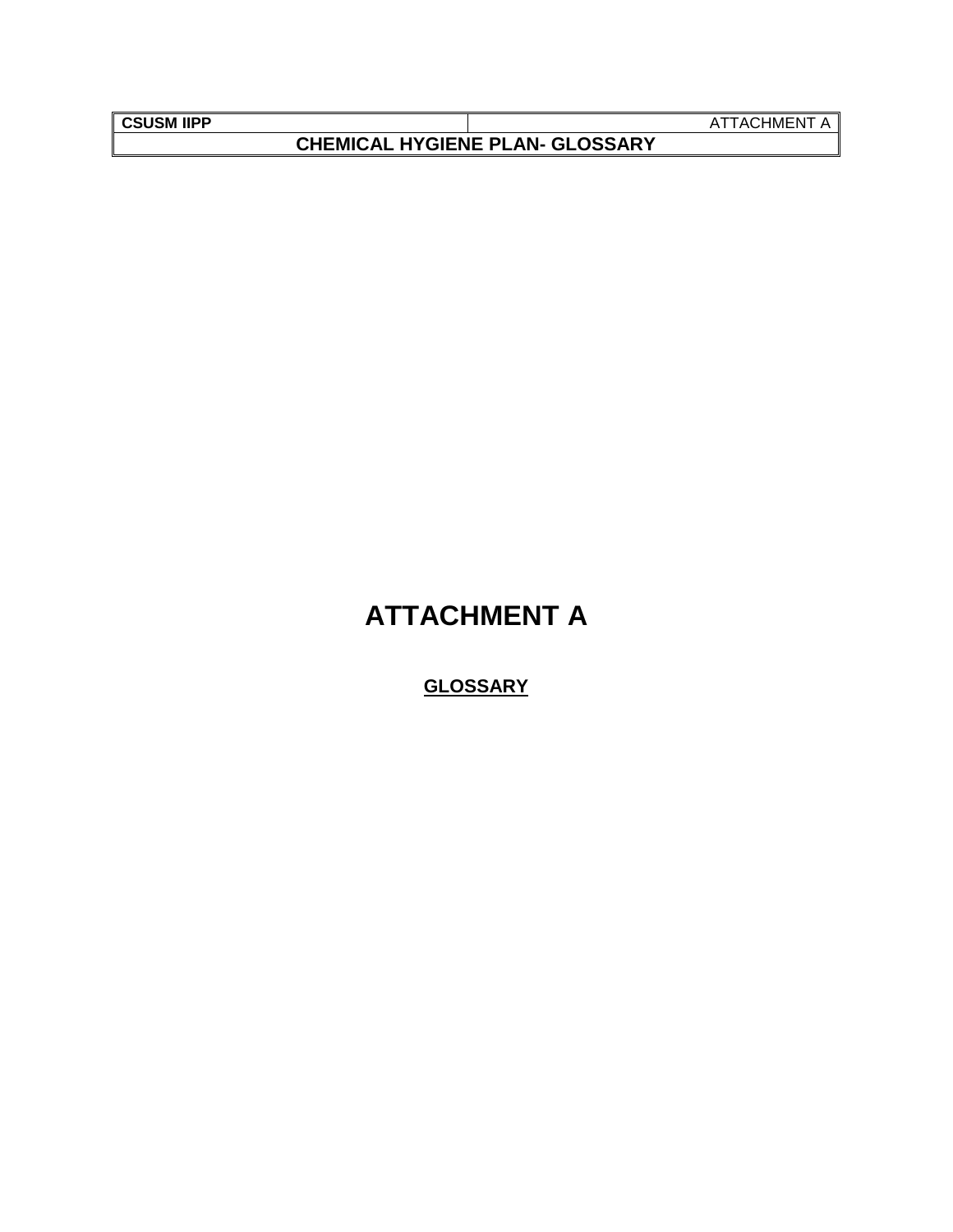

## **ATTACHMENT B**

## **POLICY & PROCEDURE SUMMARY**

- **1. Handling Chemicals**
- **2. General Safety Guidelines**
- **3. General Safety Attitudes**
	- **4. Personal Hygiene**
- **5. Protective Clothing and Equipment**
	- **6. Housekeeping**
	- **7. Spills and Accidents**
	- **8. Waste Minimization**
- **9. Protocol for Safety and Responsibility in the Chemistry Teaching Laboratories**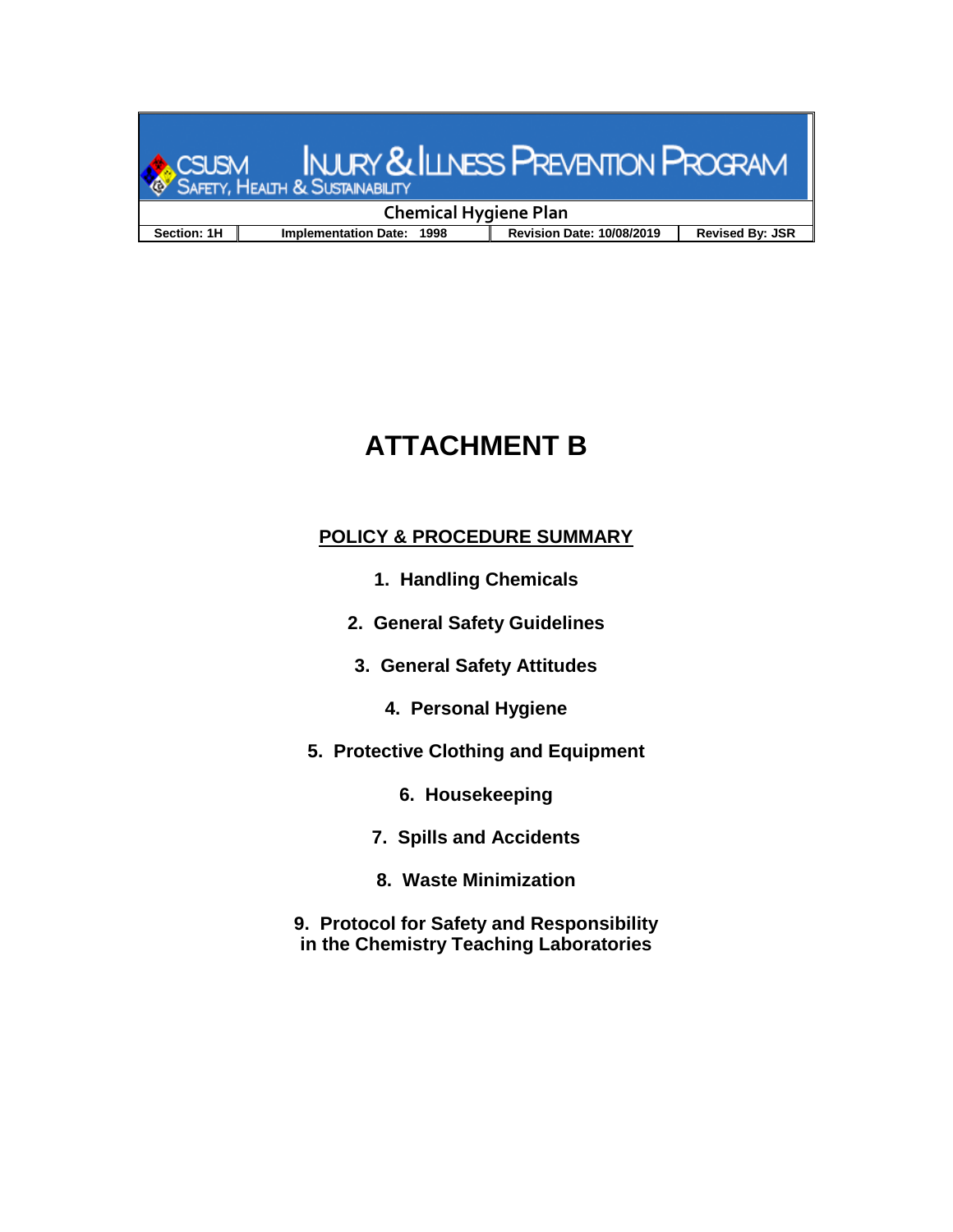## **CHEMICAL HYGIENE PLAN – POLICY AND PROCEDURE SUMMARY**

### **1. HANDLING CHEMICALS**

A. Safe Handling Recommendations in compliance with CCR Title 8, Section 5191, paragraph (e)(3)(A).

Before beginning to use any chemical, each user must be familiar with the characteristics associated with the particular chemical, including:

- 1. Quantity of chemical which is toxic or hazardous:
	- a. the amount of exposure considered to be safe;
	- b. the lethal dose of any toxic chemical.
- 2. Route of entry the chemical may enter the body through:
	- a. absorption;
	- b. ingestion;
	- c. inhalation;
	- d. injection.
- 3. Types of Hazards (many chemicals are dangerous in more than one way):
	- a. corrosive;
	- b. explosive;
	- d. extreme (acute or high) toxin;
	- c. flammable;
	- e. irritant;
	- f. radioactive;
	- g. reactive;
	- h. reproductive toxin (mutagen or teratogen);
	- i. sensitizer;
	- j. toxin.
- 4. Modes of action:
	- a. acute toxicity (symptoms and damage occur soon after single exposure: see CHP Attachment E);
	- b. chronic toxicity (symptoms and damage occur after numerous exposures over time: see CHP Attachment E);
	- c. carcinogens and possible carcinogens (see CHP Attachment C);
	- d. radioactive materials (see IIPP & Radiation Safety Manual);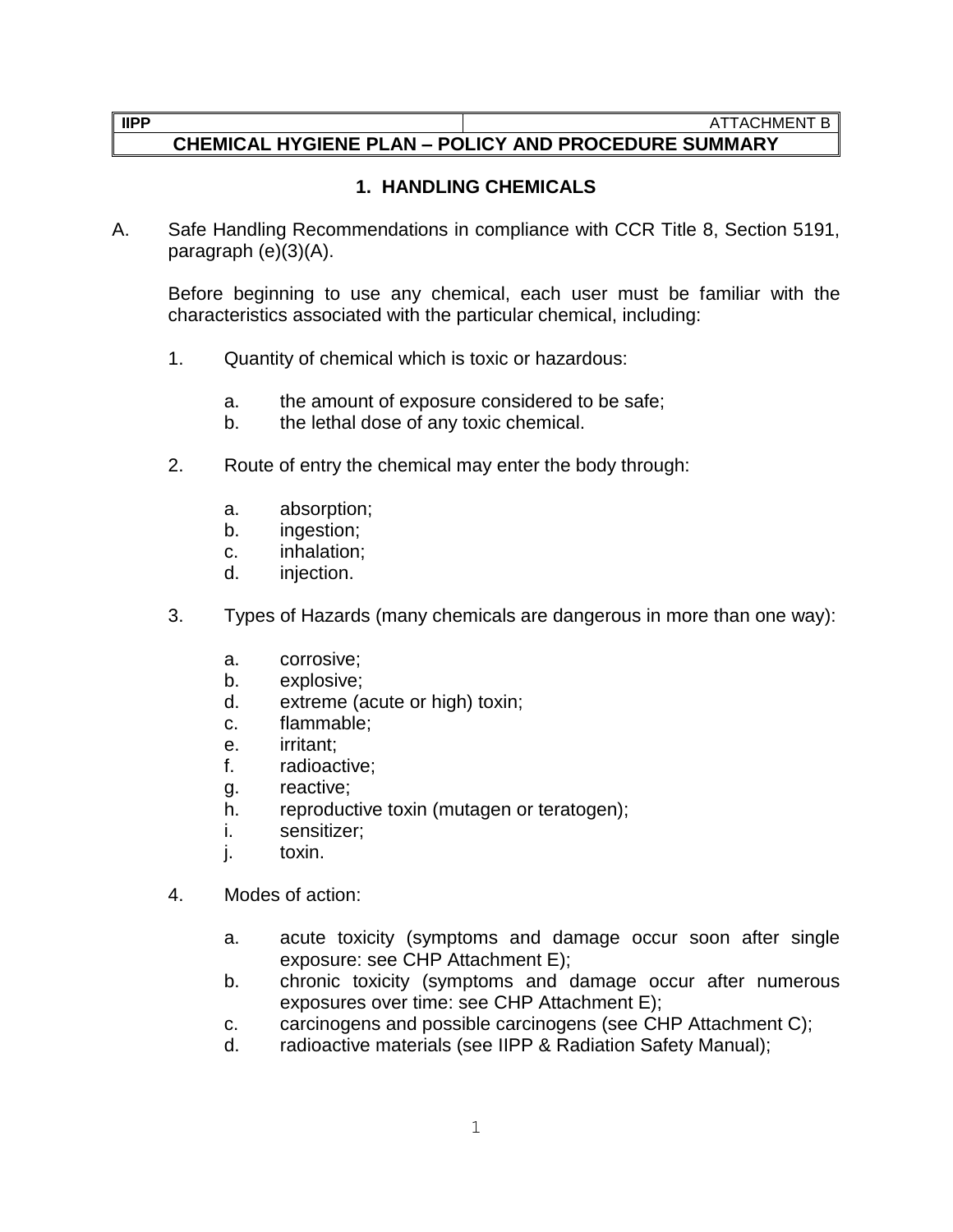- e. reproductive toxins (see CHP Attachment D).
- 5. Symptoms and target organs of overexposure:

A chemical or group of chemicals may cause organ-specific symptoms which can be associated with overexposure to that chemical.

- 6. Physical characteristics of the chemical:
	- a. aerosol (airborne dusts or mists);
	- b. cryogen;
	- c. dusts or particulates (may become airborne and inhaled);
	- d. flammability;
	- e. gas;
	- f. liquid;
	- g. solid;
	- h. vapor density (heavy vapors will fall to the floor and may stay in pockets);
	- i. volatility (fast evaporation may increase exposure).
- 7. Chemical compatibility:
	- a. The mixing of some chemicals may cause an explosion, may release toxic gases, or may cause a fire (see CHP Attachment F: Incompatible Chemicals and Storage).
	- b. Store certain hazardous chemicals (including acids, bases and other corrosives) in the cabinets under the fume hoods. Separate acids, bases and other corrosives by providing spill pans under each hazardous chemical's container and/or placing containers in separate cabinets (acids separate from bases).
	- c. Contact SH&S at X4502 or **srs@csusm.edu** for assistance in finding the best storage situation for your chemicals and available space.
- 8. Safety Data Sheets (SDSs) are good sources of information. SDSs are made available to each user. The lab or department supervisor can assist with locating the SDSs for your chemicals. Other sources of chemical information include package labels, reference books and SH&S (see IIPP Section Hazard Communication Program, for details).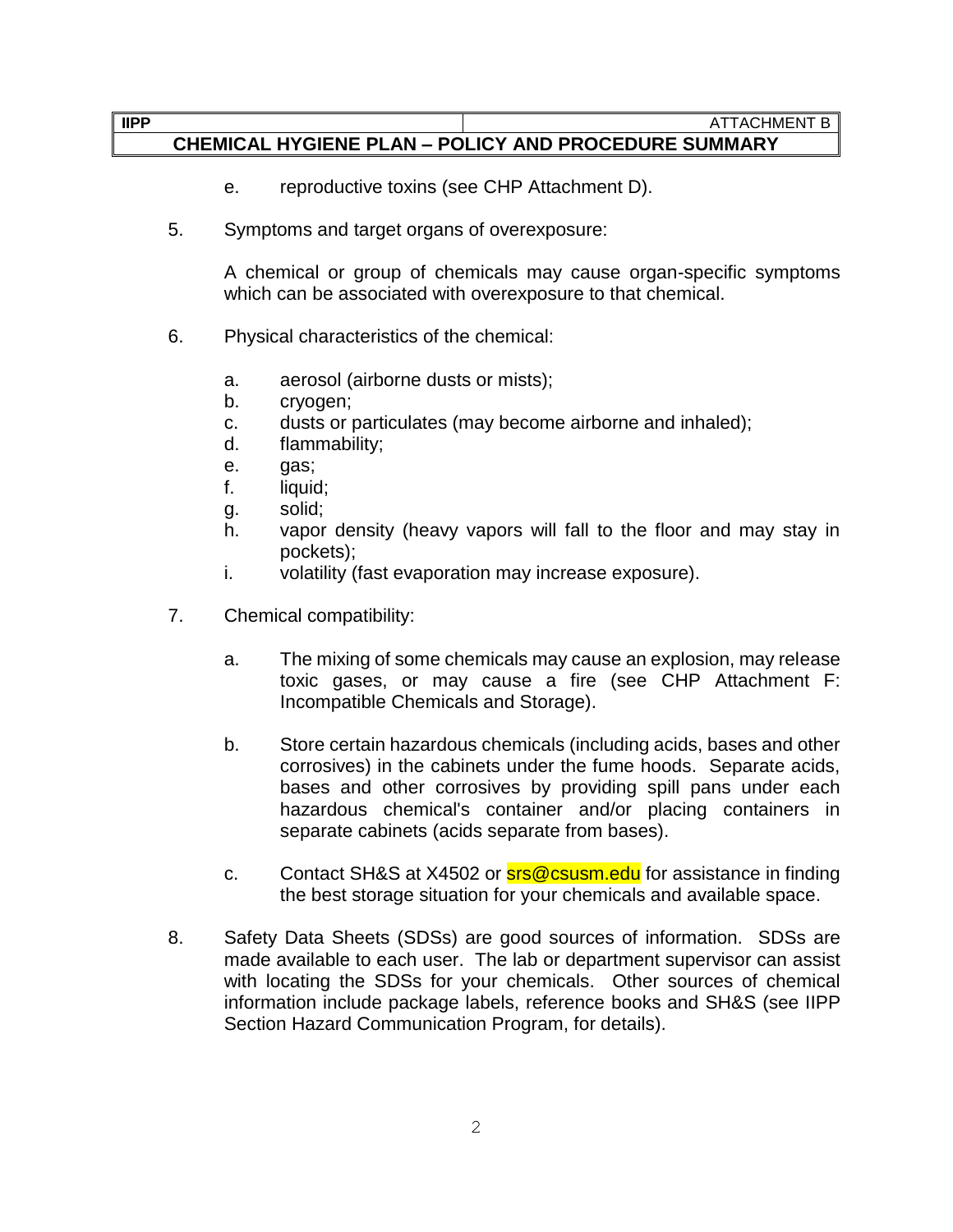- 9. Employee and student training on the hazards and proper use of each hazardous chemical is provided to each user. Documentation of the training is maintained by the Principal Investigator/Faculty or supervisor (see CHP Attachment I: Training Program and Records, for details.
- 10. Recommended/Required work practices:
	- a. restrict the amount of chemicals ordered, kept on hand and used;
	- b. substitute less hazardous chemicals whenever possible;
	- c. use a fume hood where applicable;
	- d. do not work alone when handling hazardous materials;
	- e. keep work area clean;
	- f. wear eye protection;
	- g. it is recommended to wear a clean lab coat at all times when in the lab and required when in process;
	- h. wear proper type of gloves as necessary;
	- i. wash hands frequently and before eating, drinking, and/or applying cosmetics;
	- j. label all containers;
	- k. keep containers closed except when in use;
	- l. segregate chemicals in storage to keep incompatibles separated;
	- m. dedicate and label storage and use areas of particularly hazardous chemicals (see Attachment G);
	- n. do not taste chemicals;
	- o. do not mouth pipette;
	- p. avoid smelling chemicals;
	- q. know the locations of fire extinguishers, eyewashes and safety showers;
	- r. **do not smoke, eat, drink or apply cosmetics while using hazardous materials; maintain a separate "clean area" for eating and drinking. Food and drinks are not allowed in the laboratory areas (unless it is an authorized "CLEAN AREA") where hazardous materials are present. This was determined by the Chemical Hygiene Committee and implemented by this Chemical Hygiene plan. Contact SH&S for "Clean Area" Information and designation.**
- B. Chemical Classes
	- 1. Flammable Liquids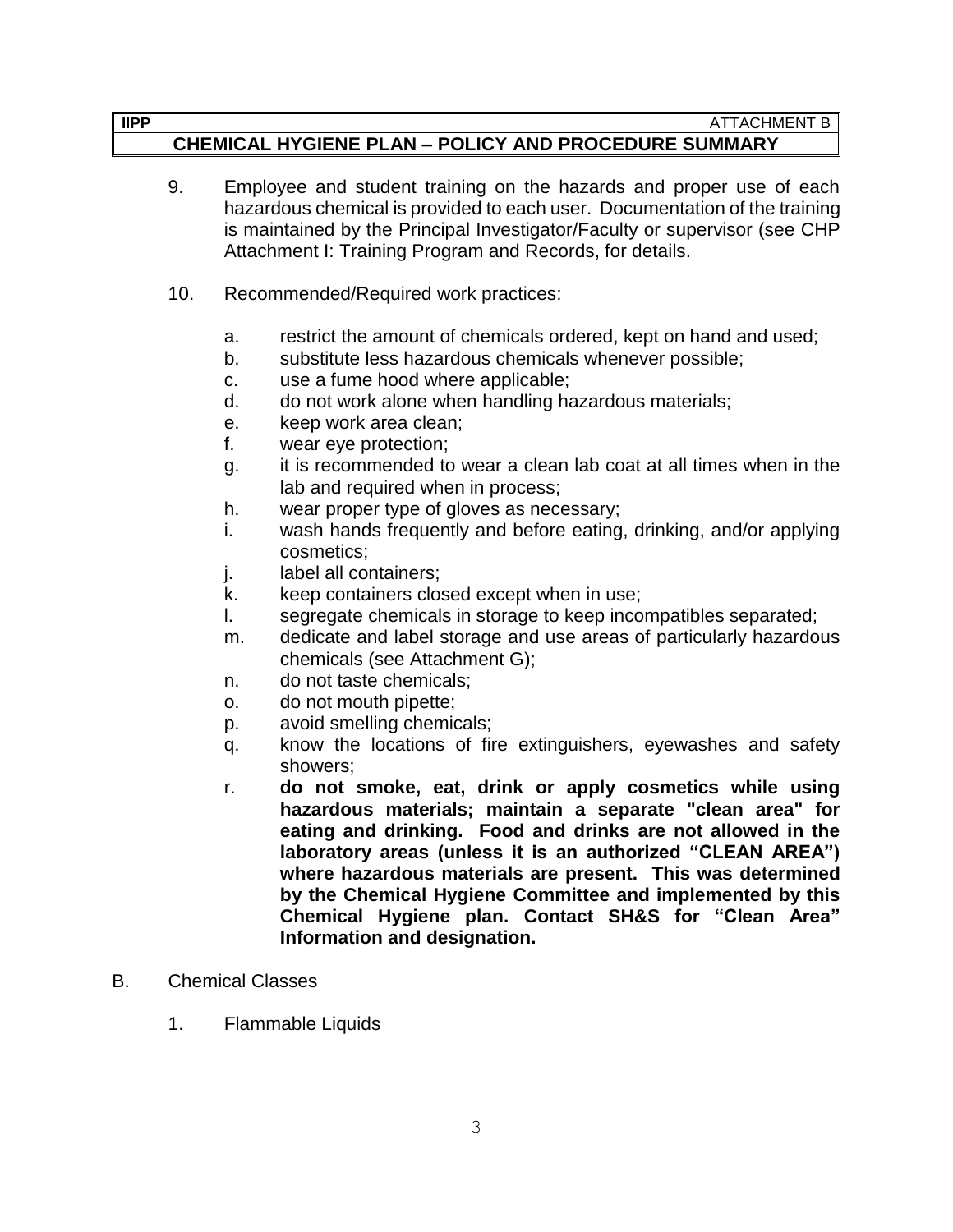- a. A flammable liquid is any liquid having a flash point below 100° F (37.8° C). If stored or used improperly, flammable liquids can be a fire hazard (e.g., benzene, acetone, alcohols, and ethers).
- b. Segregate flammable liquids from oxidizing acids and oxidizers.
- c. Keep flammable liquids away from ignition sources.
- d. Static-generated sparks can be sudden ignition sources. When transferring flammable liquids in metal equipment, take care that metal lines and vessels are bonded together and grounded to a common ground.
- 2. Water-reactive chemicals
	- a. Water reactive materials react with water, moisture or water solutions to produce heat or flammable gases (e.g., aluminum bromide, cyanogen bromide, elemental potassium, phosphorous pentachloride, phosphorus pentoxide, and elemental sodium,).
	- b. Store water-reactive chemicals away from any sources of water or moisture.
	- c. The storage area of any water-reactive chemicals is indicated with a warning sign.
- 3. Oxidizers
	- a. Oxidizers react vigorously with reducing materials. The reaction can lead to fires or explosions (e.g., hydrogen peroxide, potassium permanganate, and perchloric acid).
	- b. Keep strong oxidizers away from flammables, combustibles and other reducing agents.
	- c. The storage area of any strong oxidizers is indicated with a warning sign.
- 4. Reducing Materials
	- a. Reducing materials react vigorously with oxidizers. The reaction can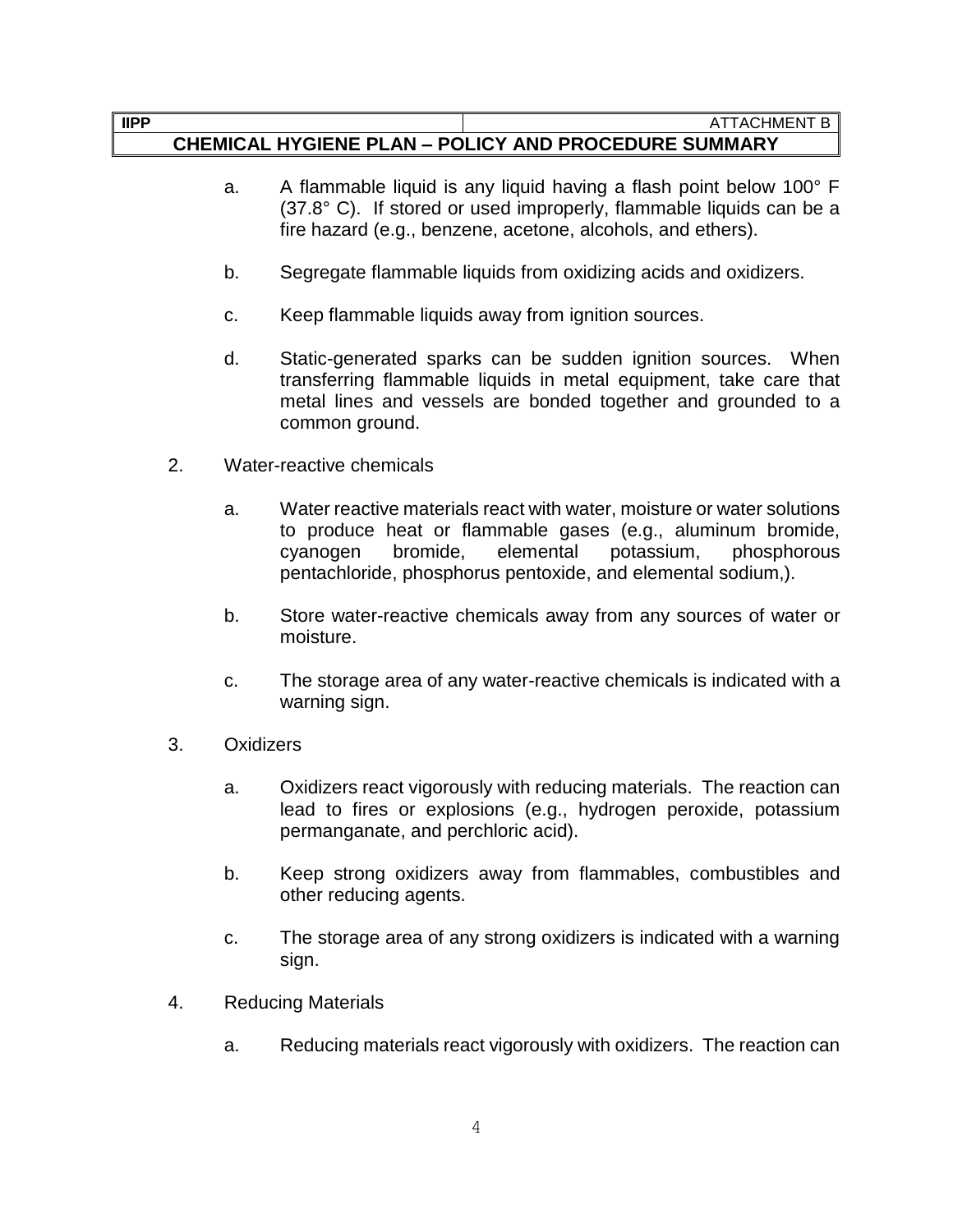#### **CHEMICAL HYGIENE PLAN – POLICY AND PROCEDURE SUMMARY**

lead to fires or explosion (e.g., ammonia, phosphorus, metals, and carbon).

- b. Store reducing materials away from strong oxidizers.
- 5. Acids
	- a. Acids require special storage because they are corrosive and some are oxidizers. There are two main groups of acids: organic acids and mineral acids. Some mineral acids are oxidizers and will react with organics. Therefore, as a rule of thumb, mineral acids should be stored separately from organic acids.
		- i. Examples of mineral acids:

#### **Oxidizers**

 \*perchloric acid nitric acid chromic acid sulfuric acid

Non-oxidizers

 hydrochloric acid hydrofluoric acid phosphoric acid

ii. Examples of organic acids:

 acetic acid propionic acid formic acid \*picric acid

\* Perchloric acid and picric acid require special handling. Picric acid is reactive with metals or metal salts and explosive when dry. Picric acid must contain at least 10% water to inhibit explosion. Perchloric acid is also potentially explosive, should be stored by itself and tested annually for peroxides.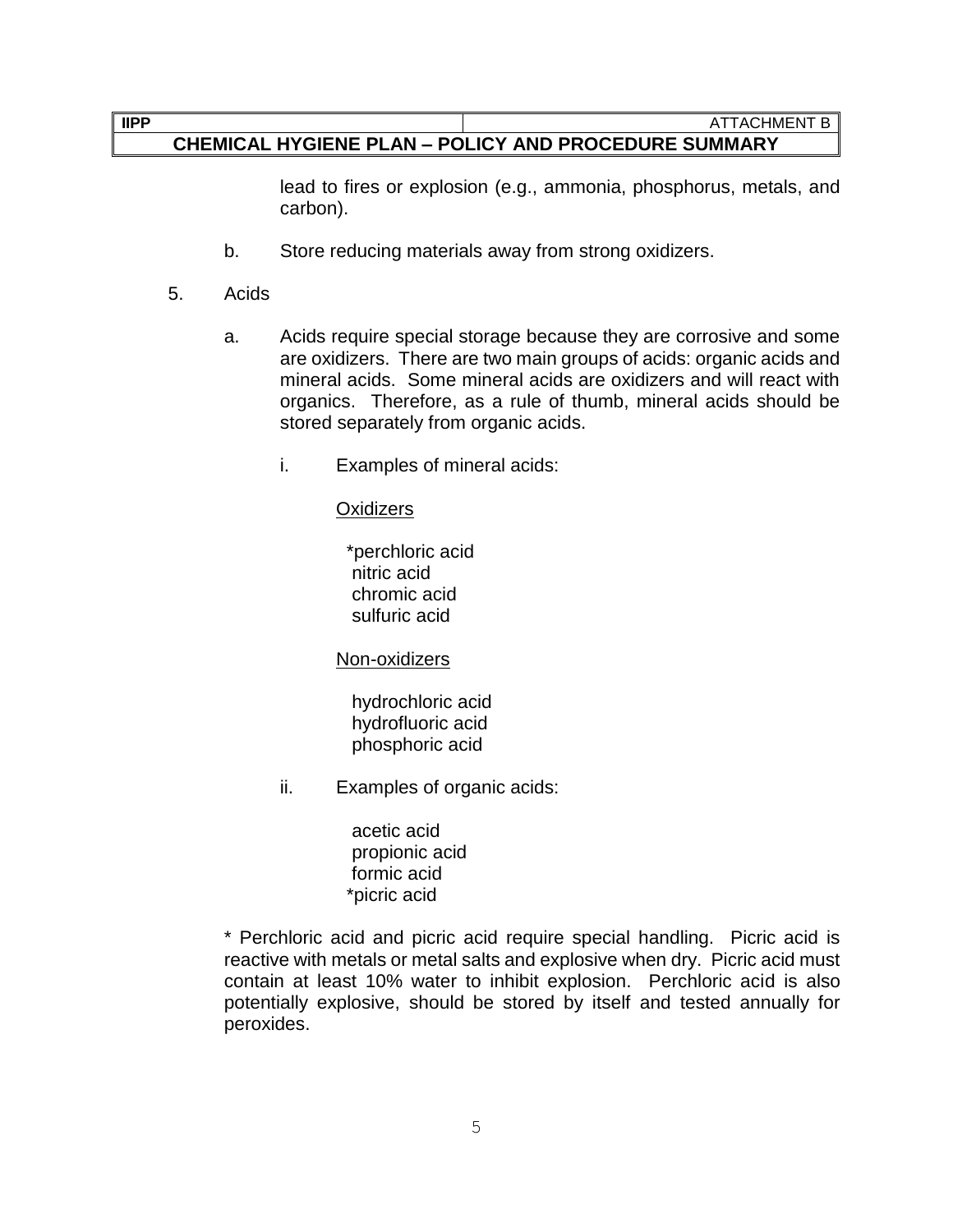#### **IIPP** ATTACHMENT B

#### **CHEMICAL HYGIENE PLAN – POLICY AND PROCEDURE SUMMARY**

- b. Segregate acids from bases and active metals such as potassium and magnesium.
- c. Segregate acids from chemicals that could generate toxic gases upon contact such as sodium cyanide, iron sulfide, etc.
- d. All acids should be stored in an appropriate cabinet under the fume hood in individual trays which are large enough to contain spills. Do not store acids with bases in the same cabinet.
- e. Segregate oxidizing mineral acids form organic acids, flammable and combustible materials. Most mineral acids can be stored together with the exception of perchloric acid.
- 6. Bases
	- a. Bases are corrosive and react violently with acids. Examples of bases include: ammonium hydroxide, sodium hydroxide, bicarbonates and organic amines.
	- b. Segregate bases from acids.
	- c. All bases should be stored in an appropriate cabinet in individual trays which are large enough to contain spills. Do not store bases with acids in the same cabinet.
- 7. Corrosives
	- a. Corrosive chemicals include strong acids and bases, as well as oxidizing and dehydrating agents.
	- b. Liquid Corrosives
		- i. Toxicity

A liquid corrosive will act on the skin either rapidly or slowly depending on concentration and length of contact. These chemicals react directly with the skin - dissolving or abstracting from it some essential components, denaturing the proteins of the skin, or disrupting the skin cells. Mineral acids, organic acids, and bases are among typical liquid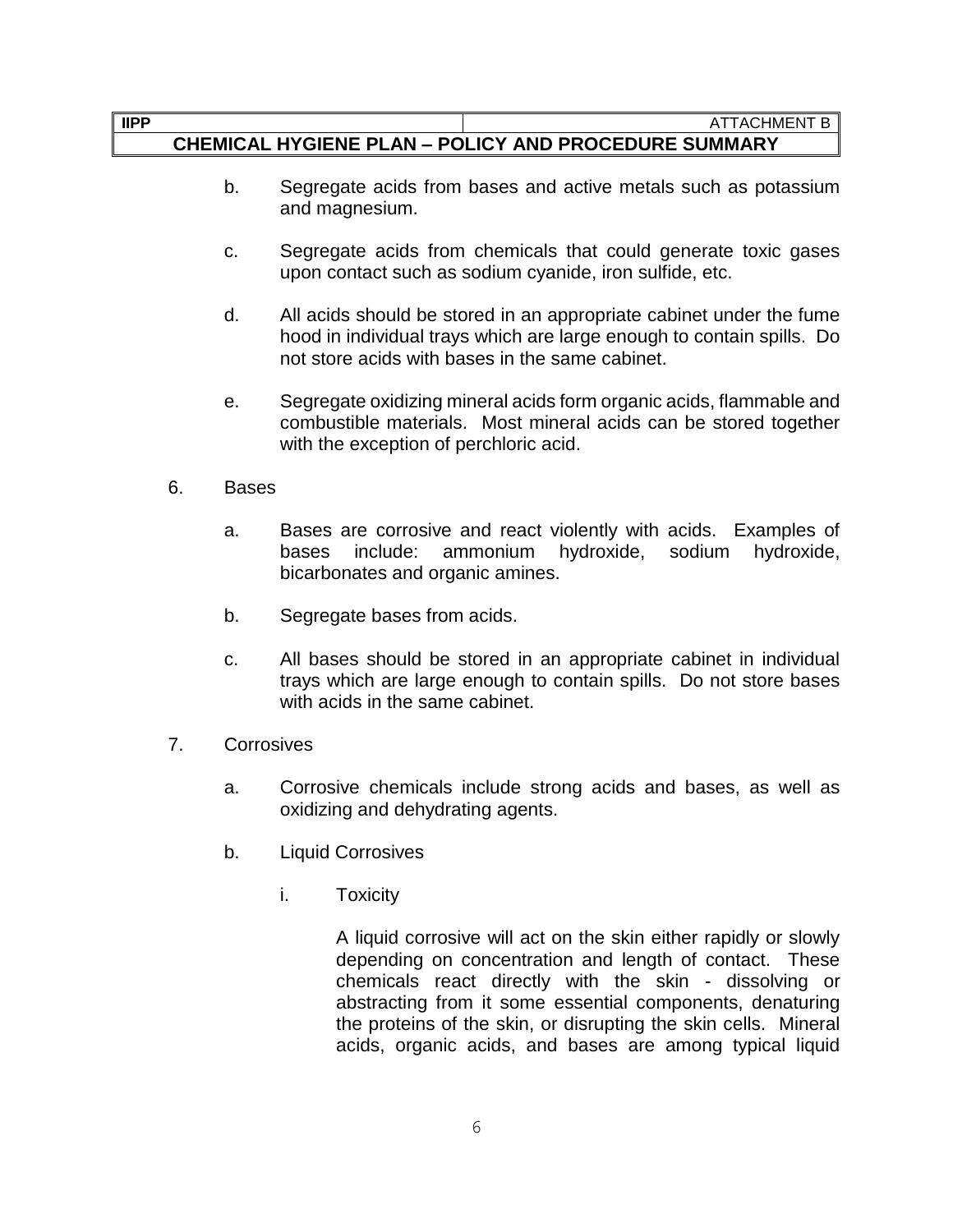corrosives.

ii. Handling

Always avoid contact with liquid corrosives when handling liquid corrosives. Wear goggles, rubber or suitable gloves, and a face shield. A rubber or synthetic apron and rubber boots may also be necessary. Procedures using these materials should be performed in a fume hood.

- c. Solid Corrosives
	- i. Toxicity

Solid corrosives interact with the skin when dissolved by surface moisture. Damage then occurs both from the corrosive action and from the heat of solution. Because they are solid, these chemicals are relatively easy to remove; but because they may not react immediately and may not be painful at first (as with the caustic alkalis), they may cause substantial damage before being detected.

ii. Handling

Solid corrosives are most dangerous in a finely divided state. Dust control and good exhaust ventilation are essential. The use of goggles, gloves, and other protective clothing is critical. In case of chemical contact, care must be taken during the emergency shower irrigation to remove all particles of solid matter that might be lodged in the eye, skin or clothes.

- d. Store corrosives in an appropriate cabinet and in individual trays sufficient to contain any spilled or leaked liquid.
- 8. Infectious Waste
	- a. All infectious waste will be stored, handled and disposed of in accordance with the Biohazard Control Program (see applicable IIPP Section)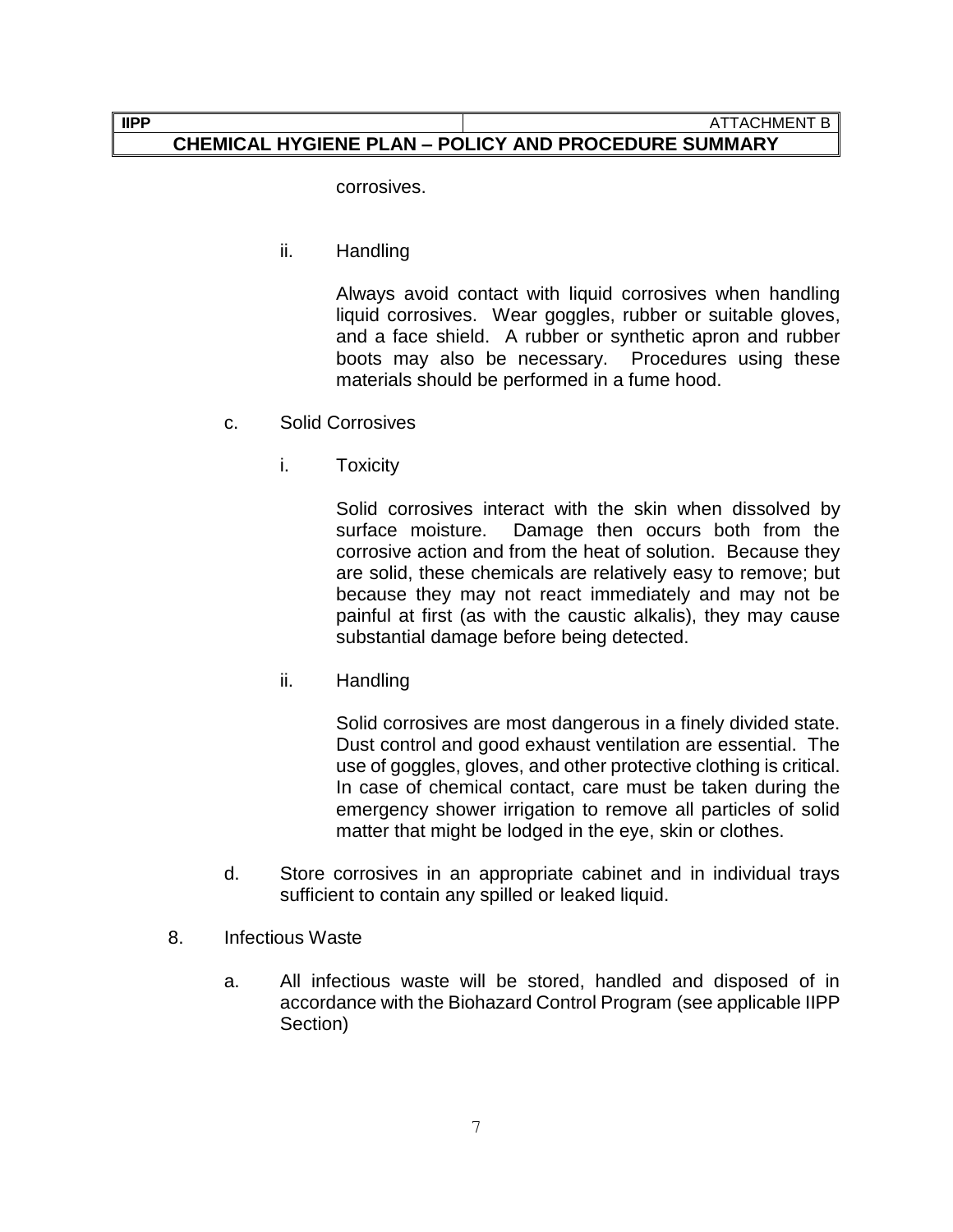#### **IIPP** ATTACHMENT B

#### **CHEMICAL HYGIENE PLAN – POLICY AND PROCEDURE SUMMARY**

- b. Infectious waste is laboratory waste including: specimen cultures from medical and pathological laboratories, cultures and stocks of infectious agents, discarded live and attenuated vaccines, human blood and tissues, and sharps (pipettes, hypodermic needles, slides, etc).
- c. Biohazards will be segregated from other waste at the point of origin and contained in appropriately labeled, double bags (red in color). Unless waste is determined to be part of the Emerald Energy program.
- d. Sharps will be disposed of in containers which are leak proof, rigid, puncture-resistant and made so that they cannot be reopened without great difficulty.
- e. All infectious waste bags and sharps containers will be placed in appropriately labeled, secondary containers such as pails, cartons or drums which are leak proof and have tight-fitting covers.
- f. Appropriate personal protective equipment (e.g., gloves, goggles) will be worn when handling or transporting infectious waste.
- 9. Other Particularly Hazardous Chemicals to comply with paragraph  $(e)(3)(H)$ .
	- a. Handling

Attachments C, D and E chemicals are most dangerous as finely divided solids (powders). Dust control and good exhaust ventilation are essential. These chemicals must be used only in the fume hood. The use of goggles, gloves, and other protective clothing to reduce exposure is required. In case of contact, exercise care during the emergency eyewash or shower irrigation to remove all particles of solid matter that might be lodged in the eye, skin, hair or clothes.

b. Storage

Attachments C, D and E chemicals are stored on dedicated, labeled shelves or in other designated areas in the stockrooms, shops and laboratories. Minimum inventories are maintained to reduce potential exposure due to spillage or container breakage.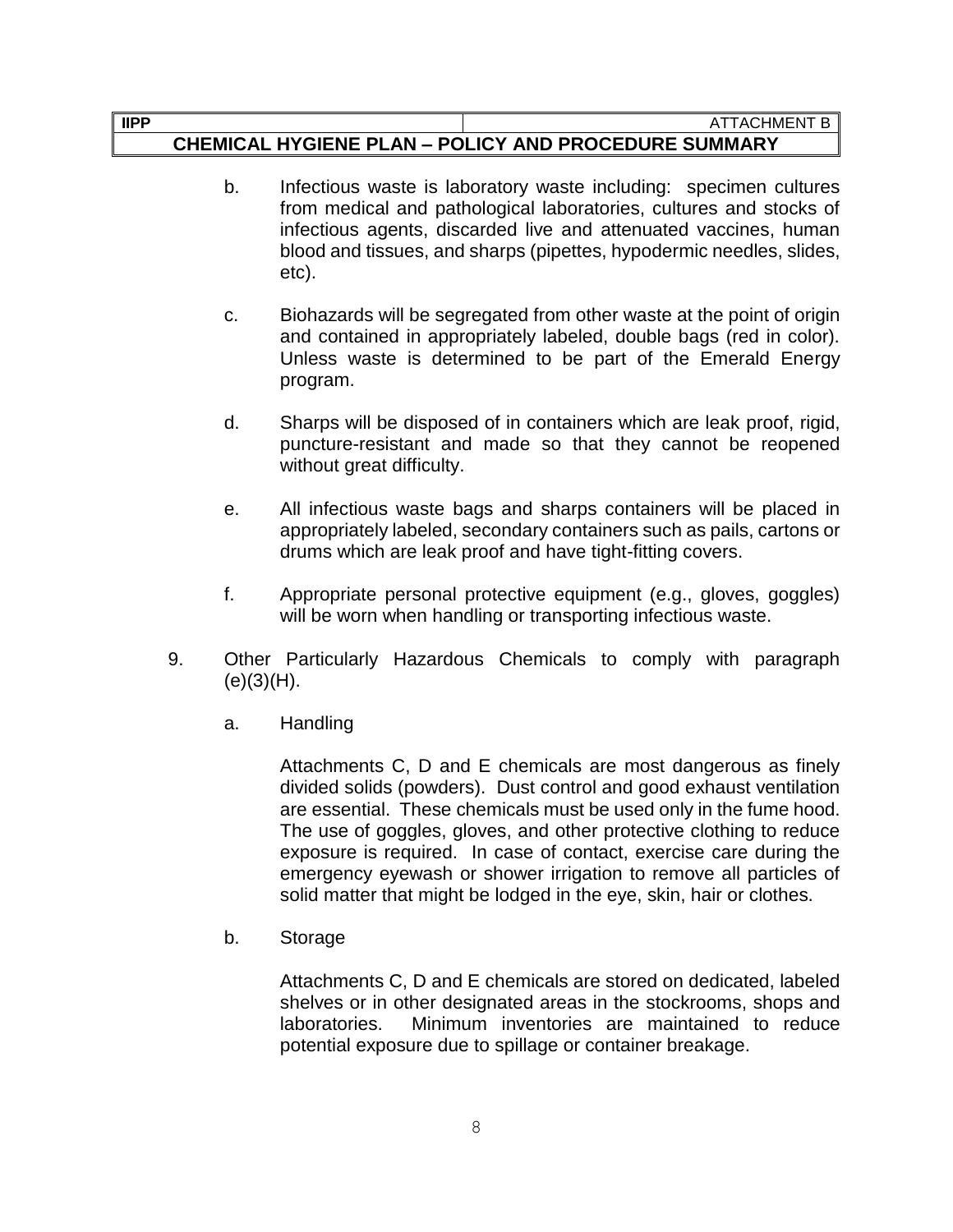#### **IIPP** ATTACHMENT B

## **CHEMICAL HYGIENE PLAN – POLICY AND PROCEDURE SUMMARY**

#### **2. GENERAL SAFETY GUIDELINES**

- 1. Working alone is fundamentally unsafe. If the "buddy system" is not possible then someone should be aware of the solitary worker and check on him/her at regular intervals.
- 2. When working with flammable chemicals, be certain that there are no sources of ignition near enough to cause a fire or explosion in the event of a vapor release or liquid spill.
- 3. Use appropriate shields (Plexiglas or fume hood sash) for protection from an explosion, implosion or radiation hazard.
- 4. Don't underestimate the risks of hazardous materials, especially of chronic, longterm low-level exposures. Be aware of the chemical hazards, as determined from the SDS and other appropriate references.
- 5. Seek information and advice about hazards, plan appropriate protective procedures, and plan positioning of equipment before beginning any new operation.
- 6. Always use proper protective equipment when using hazardous materials. Ensure that protective equipment is not damaged and that affected personnel have been trained on the proper use of the equipment.
- 7. Know the location, and proper use of emergency equipment, and be familiar with procedures. Spill containment equipment is stored at the emergency shower stations in each lab. Clean up spills immediately. Emergency evacuation routes and telephone numbers are posted in the hallways.
- 8. Don't use equipment unless you know how to use it properly, and use it only for its intended purpose.
- 9. Minimize all chemical exposures. Avoid all skin contact with chemicals.
- 10. Assume a mixture (or substance of unknown toxicity) is more hazardous than its components.
- 11. Keep chemicals in properly labeled containers.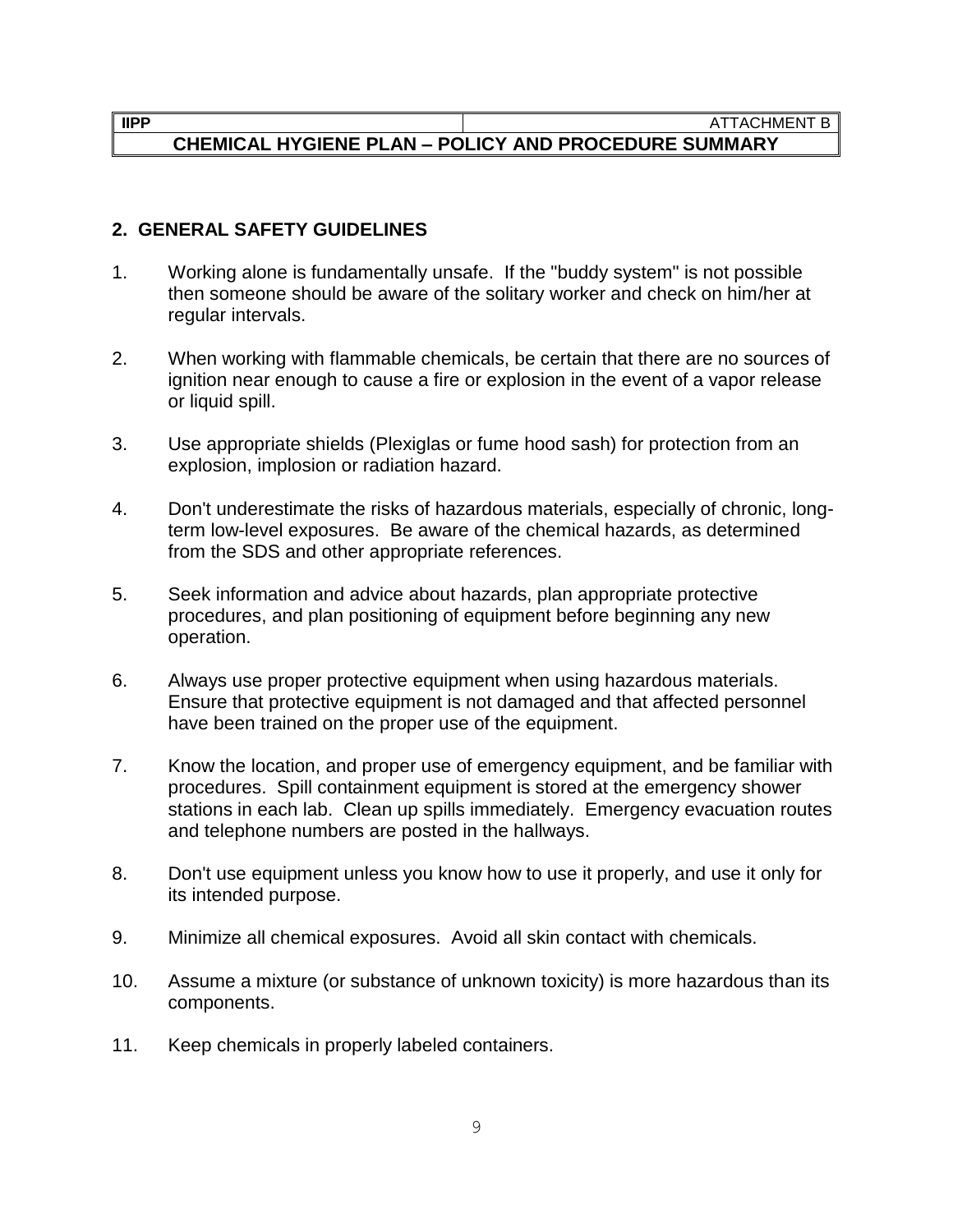- 12. Use chemicals in a chemical fume hood, and know how to use the hood properly. Never use particularly hazardous chemicals outside the hood (see CHP Attachments C, D and E for details and identification of these chemicals). The hood [and/or other area(s)] is labeled as an "EXTREMELY HAZARDOUS SUBSTANCE DESIGNATED USE AREA" if such chemicals are in routine use (routine is defined as 3 times/week or more often, for these purposes).
- 13. Horseplay, pranks, or other acts of mischief are especially dangerous and are prohibited.
- 14. Keep the doors and windows to labs closed to increase the efficiency of the ventilation system for the room. In the event of a large hazardous material spill, fire or other emergency evacuation, close all windows and doors if possible prior to evacuation, to inhibit the spread of fire or toxic fumes.
- 15. Dispose of cracked or broken glassware in the provided sharps containers immediately. Protect your hands when inserting or attaching glassware. Use equipment only for its designated purpose.
- 16. Use only those chemicals for which the quality of the available ventilation system is appropriate.
- 17. Do not allow release of toxic substances in cold rooms and warm rooms, since these have contained recirculated atmospheres.
- 18. Unattended Operations
	- a. An experiment is unattended if there is no one immediately present who fully understands the operation and shutdown procedure to be taken in the event of an emergency. These circumstances require special precautions.
	- b. Unattended procedures that could result in fire or explosion should be equipped with the necessary automatic shutdown control. Examples include loss of cooling water, overheating, flooding, etc.
	- c. Post warning signs for biological, chemical, explosive, flammable, infectious (biohazard), radioactive, reactive, strong oxidizer, water-reactive and any other hazards, if appropriate. Call SH&S at X4502 if assistance is required.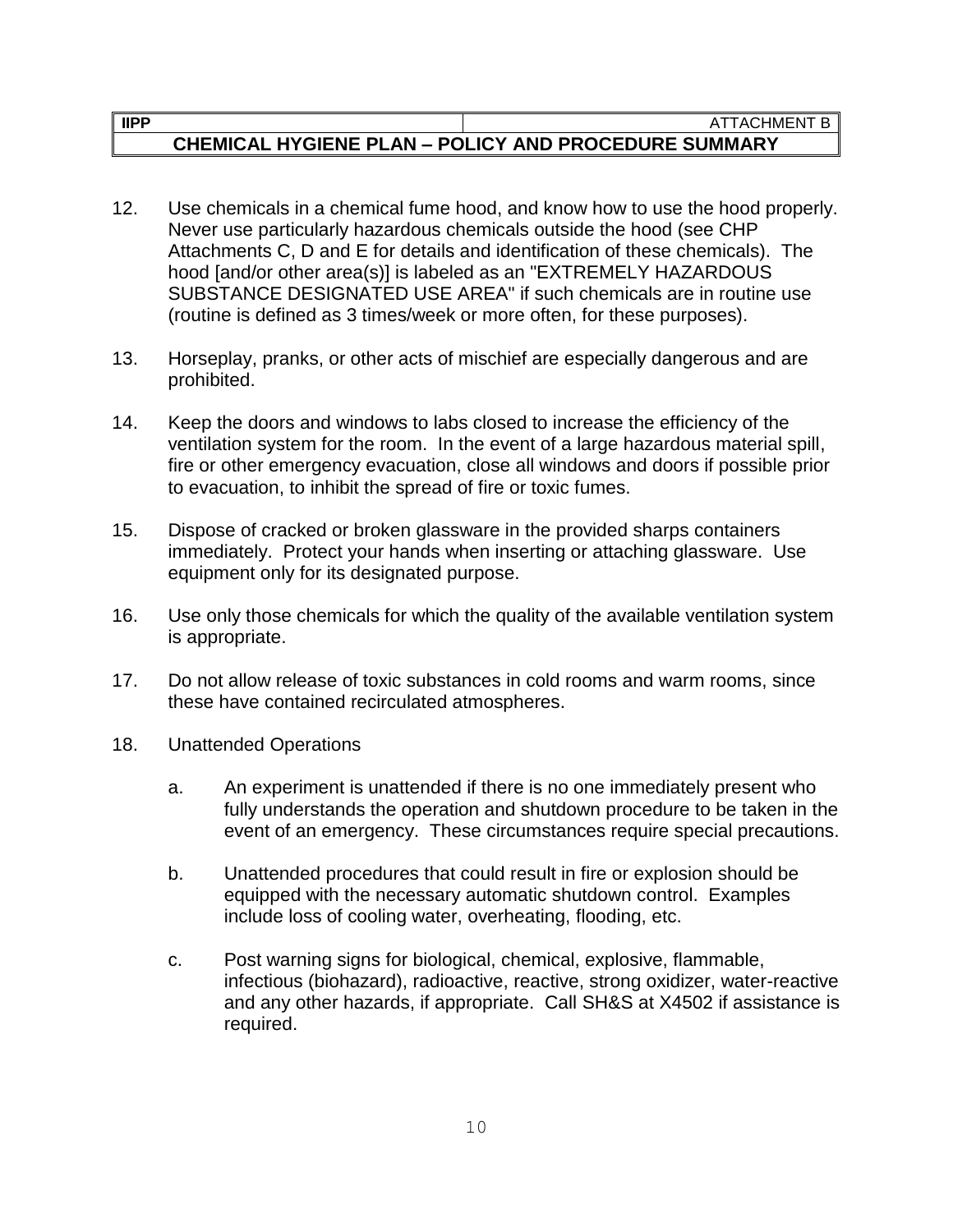- d. Use necessary shields and barriers to contain radiation, splashes, explosions, or other releases.
- e. Leave lights on and doors and windows closed and locked at all times while the operator is absent.
- f. Be aware that as the need for water for cooling decreases late in the day or at night, water pressure surges may result because of excess water pressure in the few areas that are using it.

### **3. GENERAL SAFETY ATTITUDES**

**BE AWARE**- Know the hazards before beginning the experiment. At a minimum, read the container label and the chemical's Safety Data Sheet.

**BE PREPARED** - Answer the following questions:

"What's the worst thing that can go wrong?"

"What should I do to be prepared for it?"

**BE PROTECTED** - Know what practices and equipment (hoods, PPE, etc.) can minimize exposure to hazards in the workplace.

#### **4. PERSONAL HYGIENE**

- 1. Wash promptly whenever a chemical has contacted the skin.
- 2. After removing gloves and discarding them appropriately, wash hands and face before leaving the area.
- 3. Avoid inhalation of chemicals; do not smell or taste chemicals for identification.
- 4. NEVER mouth pipet anything; NEVER use mouth suction to start a siphon.
- 5. Avoid eating, drinking, smoking, gum chewing, application of cosmetics or inserting contact lenses in areas where laboratory chemicals are present. Wash hands before conducting these activities.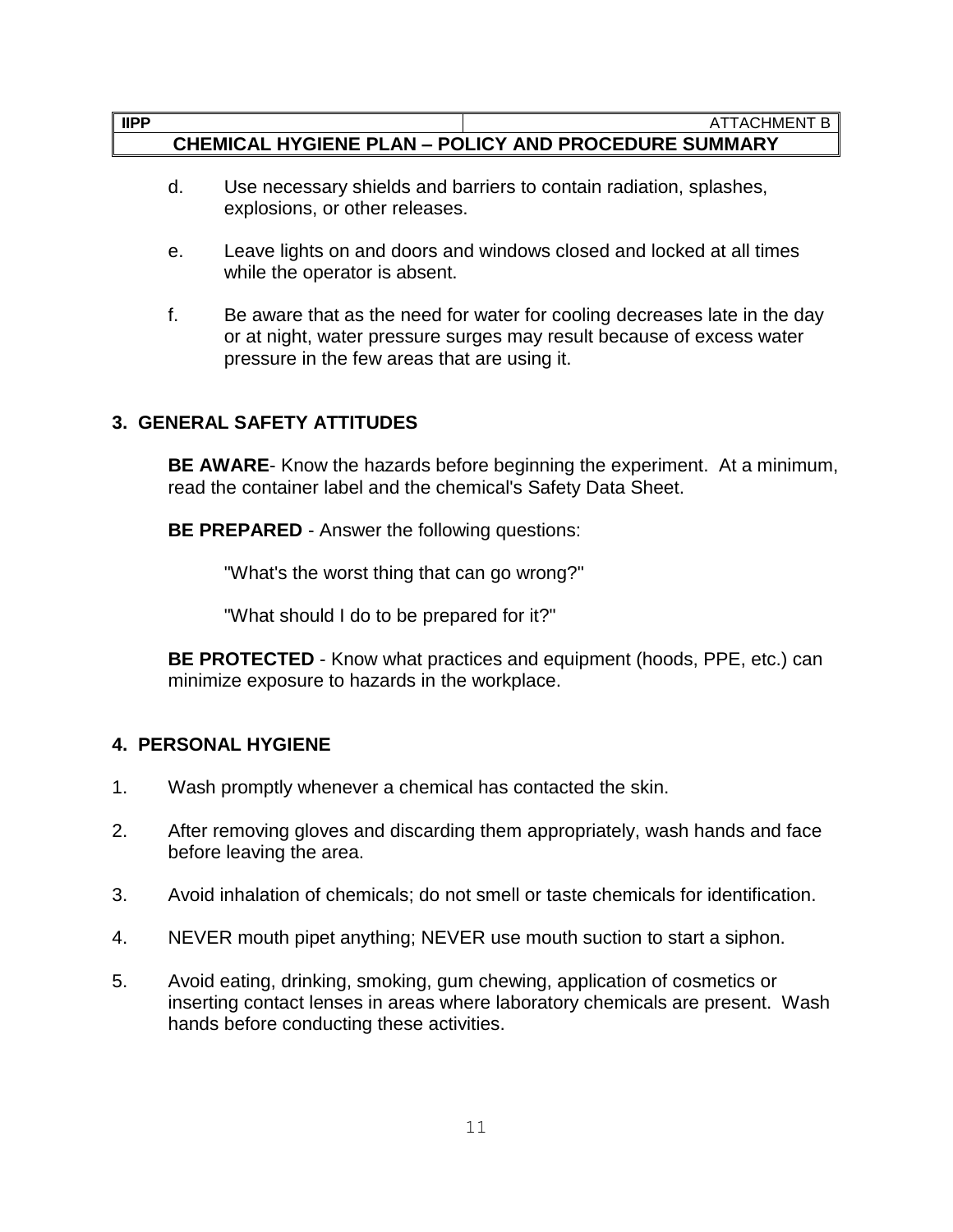6. Avoid storage, handling, or consumption of food or beverages in lab areas unless specifically set aside for food consumption. Use refrigerators, glassware, utensils and microwave ovens for food which are dedicated for food handling or preparation only.

#### **5. PROTECTIVE CLOTHING AND EQUIPMENT**

#### **For more information refer to the Personal Protective Equipment policy and procedure.**

- 1. All personal protective equipment should be:
	- a. Carefully selected;
	- b. Inspected regularly and before each use;
	- c. Cleaned properly, if necessary;
	- d. Stored properly; and
	- e. Replaced/discarded if not working properly or defective.
- 2. Eye and Face Protection
	- a. Wear appropriate eye and face protection at all times.
	- b. Wear only eye and face protection that meets the requirements of the American National Standard for Occupational and Educational Eye and Face Protection (ANSI Z 87.1).
	- c. If your vision requires the use of corrective lenses in glasses and you are required to wear eye protection, either: (1) wear corrective glasses that meet the requirements of ANSI, or (2) wear approved goggles over regular corrective glasses.
	- d. It is recommended to refrain from wearing contact lenses when working with chemicals. In the event of an eye exposure, contact lenses may absorb and/or trap chemicals against the eyes. Always wear safety glasses instead of contact lenses.
	- e. Wear a face shield over your regular eye protection when the chemical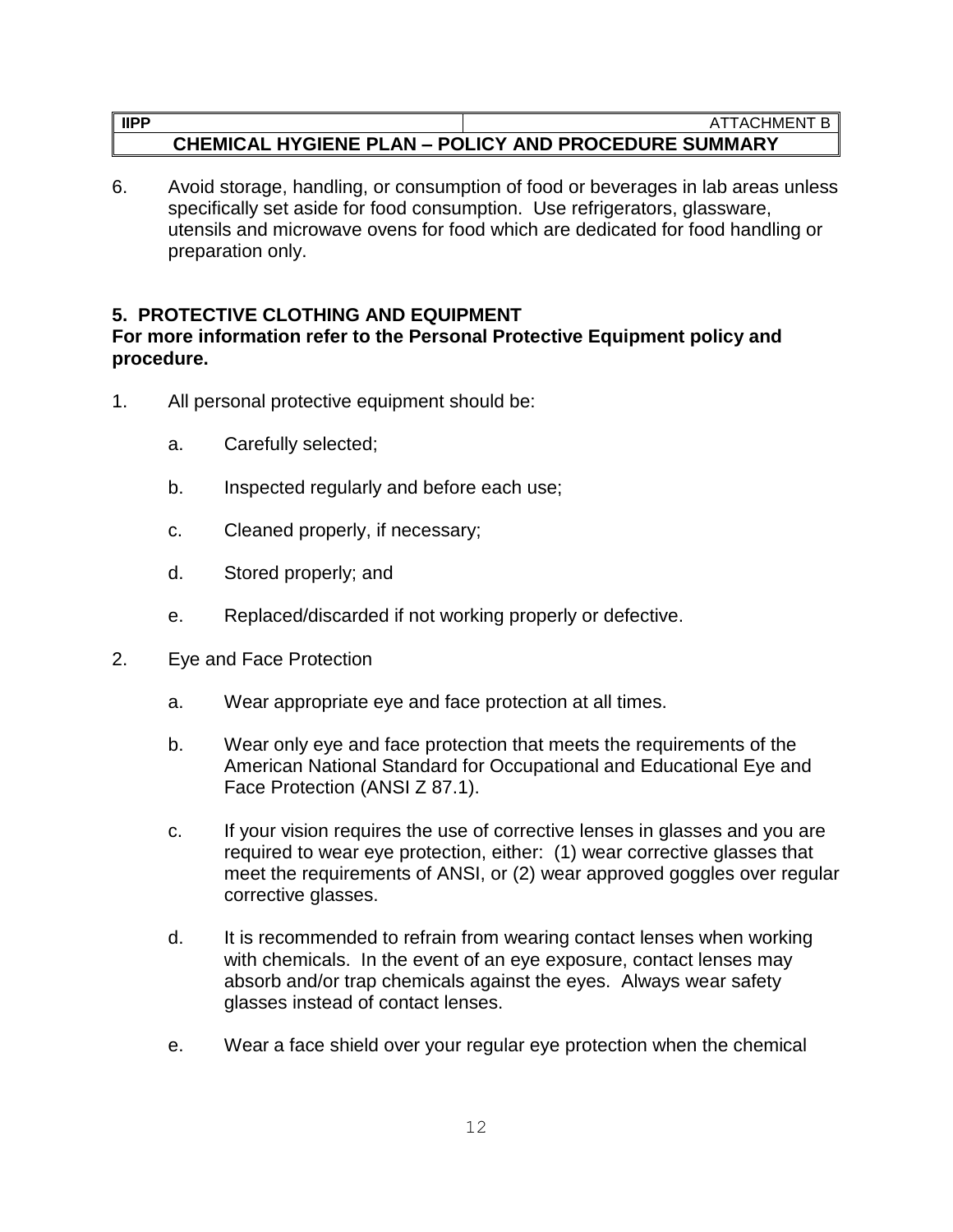hazard warrants.

- 3. Skin, Body and Foot Protection
	- a. Avoid all skin contact with chemicals. Wear gloves appropriate for the material.
	- b. When working with a hazardous substance (especially an allergen, skin irritant or sensitizer), wear gloves made of material known to be or tested and found to be resistant to permeation by the substance. Permeation information can be found in manufacturer's glove charts or on the SDS.
	- c. Test chemical protective gloves, if appropriate to the hazardous operation intended, by air inflation (do not inflate by mouth) for the absence of pinhole leaks.
	- d. When working with corrosive chemicals, wear a rubberized laboratory apron and gloves.
	- e. Wear and keep your lab coat buttoned at all times while in the laboratory. Remove your lab coat when you leave the laboratory or if it becomes contaminated. Laundry services are provided for employee lab coats.
	- f. Protect your skin and feet with adequate clothing and footwear. Do not wear shorts, open-toed shoes, sandals, or shoes without firm footing.
- 4. Respirators/Ventilation
	- a. IMPORTANT: Wear a particle face mask when working with any chemical listed in CHP Attachments C, D and E. These chemicals can cause serious damage or death with one-time and/or long-term, low-level chronic exposure. Contact SH&S prior to any operations where a particle mask is used.
	- b. IMPORTANT: Use a fume hood when working with any chemical listed in CHP Attachments C, D and E. These chemicals can cause serious damage or death with one-time and/or long-term, low-level chronic exposures. Work in a fume hood.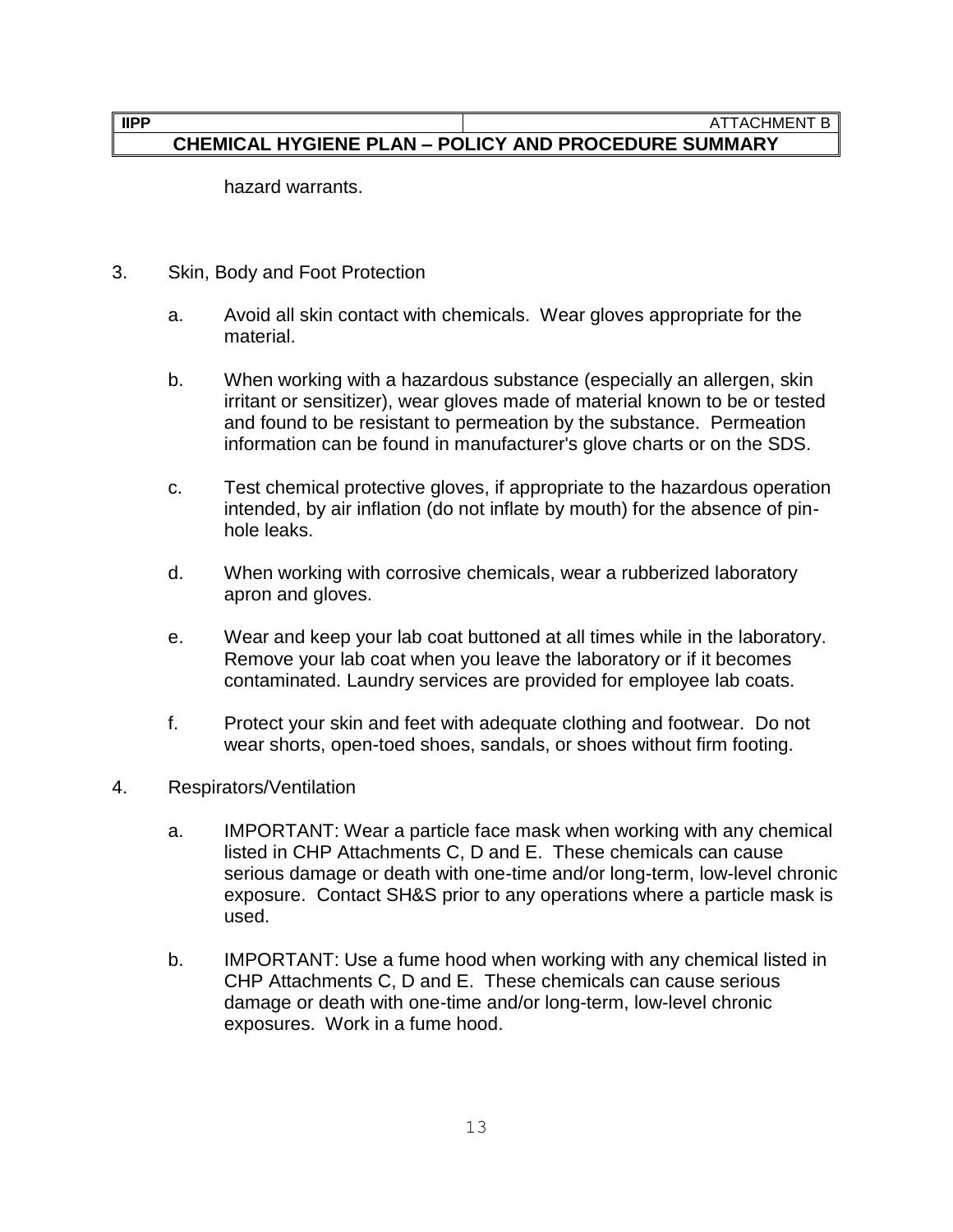c. Wear a respirator or particle face mask that is appropriate for any hazardous exposure. Do not use a respirator unless you have been trained in accordance with the Personal Protective Equipment Procedures (see IIPP Section for more information).

## **6. HOUSEKEEPING**

- 1. Always maintain clear access to emergency equipment, eyewashes, safety showers, fire extinguishers, circuit breakers, fire pull boxes, and emergency spill equipment. Never obstruct access to these emergency items, even temporarily.
- 2. Keep all aisles, hallways, exits and stairs unobstructed at all times.
- 3. Label all chemical containers with the identity of the contents, date labeled and the health and physical hazards of the chemical.
- 4. Keep all work areas, especially laboratory benches, clear of clutter.
- 5. Place all chemicals in their assigned storage areas at the end of each workday.
- 6. At the end of each workday, consider the contents of all unlabeled containers to be wastes.
- 7. Properly label all waste and keep it in proper containers with waste labels (call SH&S at X4502 for assistance or labels). Do not mix dissimilar wastes, if possible.
- 8. Promptly clean up all spills; properly dispose of the spilled chemicals and clean up all materials. Spill clean-up materials are stored in each lab at near the emergency shower station.
- 9. Clean all working surfaces and floors regularly. Clean off bench tops at the end of a particular operation or experiment or at the end of each workday.
- 10. Never store chemicals in aisles, hallways, stairwells, desks or on laboratory benches or floors.
- 11. Do not store extraneous materials in a fume hood. These materials will interfere with the air flow and jeopardize the safe operation of the hood. Cabinets under the hoods are provided for storage of chemicals.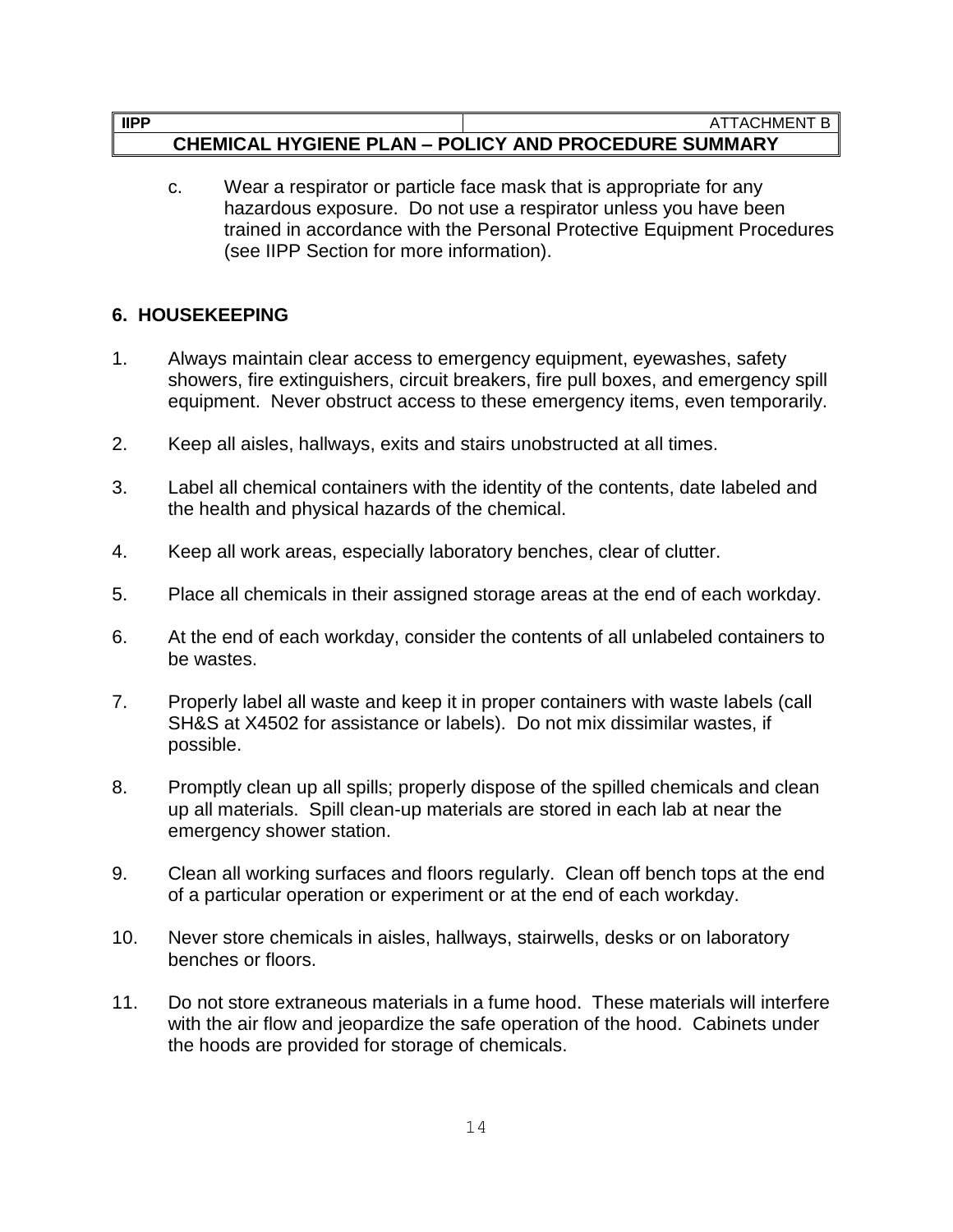- 12. Store all chemicals in a seismically safe manner. Closed cabinets and lipped or retaining wired shelves are two methods used for seismic bracing.
- 13. Do not block or impede halls or exits in any way with furniture, lab equipment or instruments. Hallways and exits are to be completely unobstructed.
- 14. All containers must be labeled at all times. Containers or experiments left on benchtops overnight must be labeled with chemical identity(s), date, and your name.

#### **7. SPILLS AND ACCIDENTS**

- 1. Spills of toxic substances or accidents involving any hazardous chemical will be managed in accordance with the Hazardous Materials Management Program (see Attachment G).
- 2. Spill Notification
	- a. In the event of a chemical spill or accident, the worker will immediately notify the Principal Investigator, Lab Manager or Supervisor and the appropriate emergency responders and/or SH&S.
	- b. All appropriate personnel will be familiar with emergency notification procedures and the location of emergency equipment.
	- c. Accidents (or potentially unsafe conditions) should be reported to the P.I./Faculty, Lab Manager, Supervisor, or Department Chair, and SH&S.
- 3. Spill Evaluation and Identification
	- a. If possible, the P.I./Faculty/Lab Manager or Supervisor will determine the name, quantity and nature of the material that spilled or was involved in an accident. If the chemical spilled is an unknown or extremely hazardous, evacuate and close doors and windows to the lab immediately and wait for emergency personnel. If the identity of the chemical is known, a hazard evaluation will be made in accordance with the information provided in the SDS and the Hazardous Materials Management Program (Attachment G) procedures.
	- b. The person that makes the hazard evaluation will have appropriate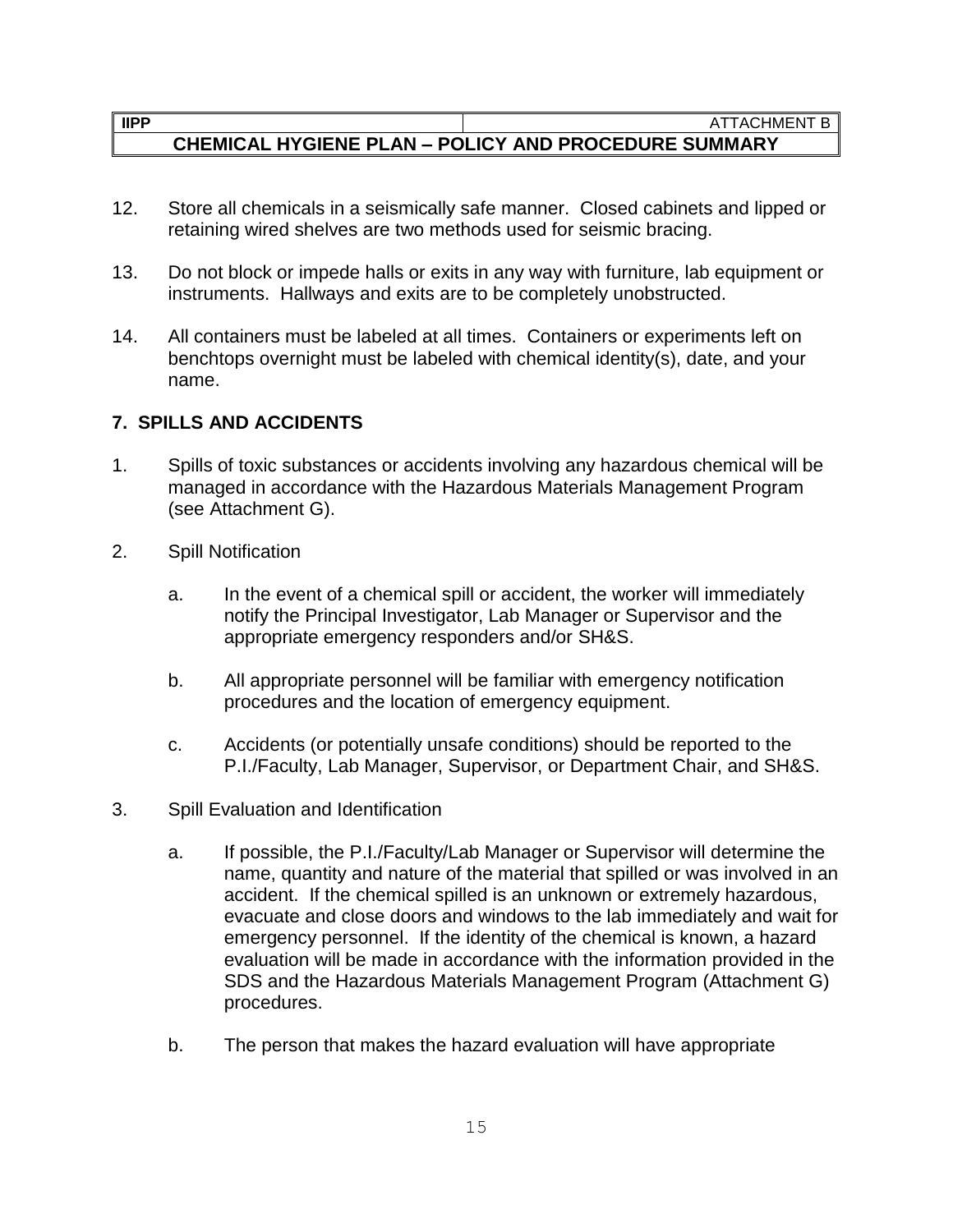#### **IIPP** ATTACHMENT B

#### **CHEMICAL HYGIENE PLAN – POLICY AND PROCEDURE SUMMARY**

training in accordance with information and training section of the Hazardous Materials Management Program (Attachment G). Documents that will aid in the evaluation of the hazard of the spilled material include some of the following:

- Current chemical exposure limit information;
- \* SDSs; and
- Hazardous material references (NIOSH Pocket Guide, etc.).
- 4. Hazardous and Non-hazardous Material Spill Clean Up
	- a. Hazardous materials: Only persons that have been properly trained in accordance with the information and training section of the Hazardous Materials Management Program (Attachment G) are authorized to contain and clean up spills involving hazardous materials.
	- b. Non-hazardous materials: Chemicals which are clearly non-hazardous (i.e., NaCl, sodium and potassium phosphates and other buffers and salts, pH-meter calibrating solutions, etc.) should be swept up (or, if liquid, absorbed with paper towel or clay absorbent) and discarded in the trash can.
- 5. Emergency Procedures

The following emergency procedures are recommended in the event of fire, explosion, or other laboratory spill/accident. These procedures are intended to limit injuries and minimize damage if an accident should occur.

- a. Render assistance to persons involved and if determined necessary, remove them from exposure to further injury.
- b. Warn personnel in adjacent areas of any potential threat to their safety.
- c. Render immediate first aid. Appropriate measures include washing under a safety shower, artificial resuscitation if breathing has stopped and special first aid measures if the responder is appropriately trained.
- d. For all circumstances that involve fires or any other emergencies please contact University Police (at X911 or X4567).Pull the fire alarm and evacuate the building. If appropriately trained extinguish small fires by using a portable extinguisher. Turn off nearby sources of ignition and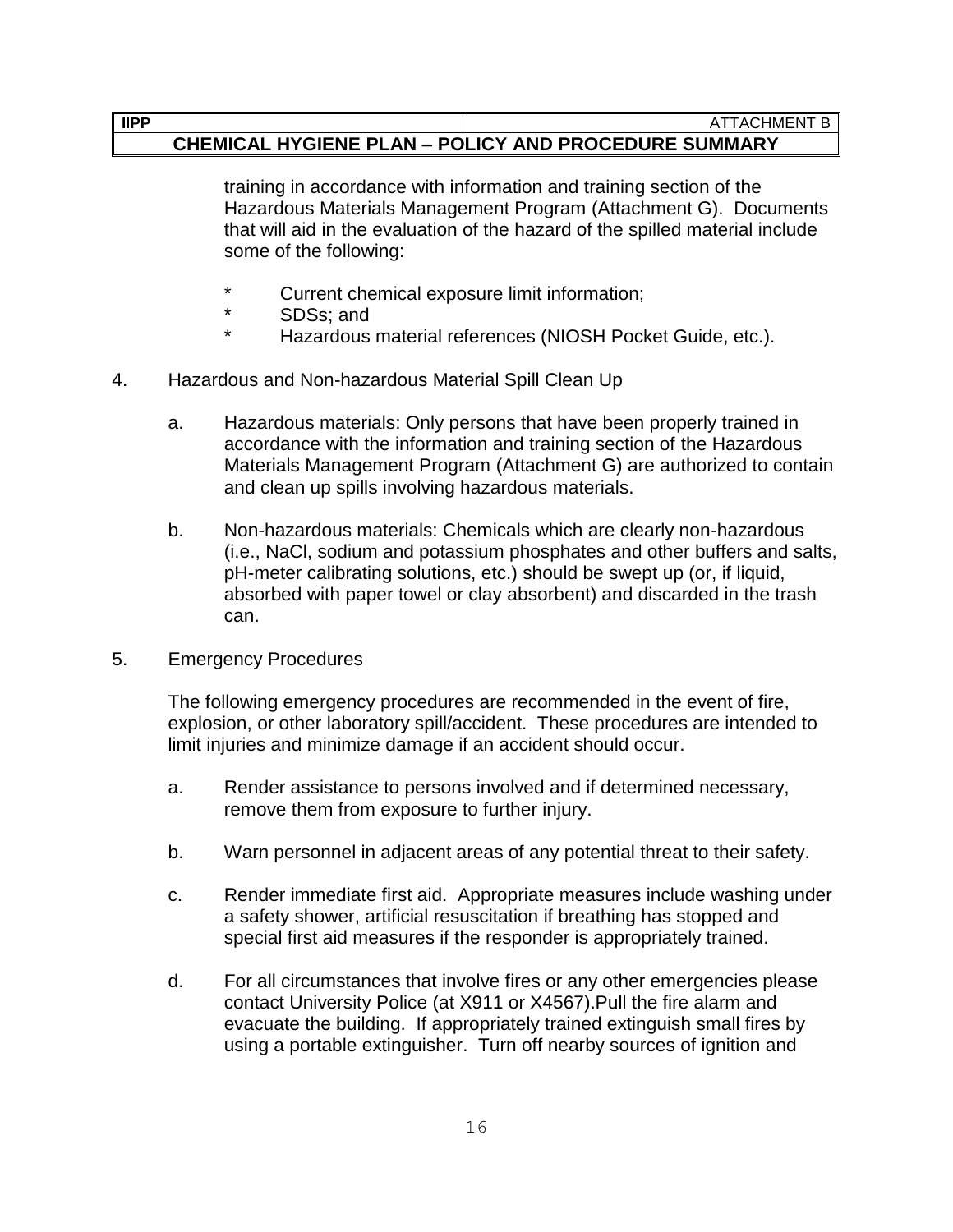remove combustible materials from the area.

- e. In case of a medical emergency:
	- i. Summon medical help immediately by contacting University Police (at X911 or X4567);
	- ii. Do not move an injured person unless he/she is in danger of further harm;
	- iii. Keep an injured person warm. If feasible, designate one person to remain with the injured person;
	- iv. If clothing is on fire, knock the person to the floor and roll him/her around to smother the flames or, if a safety shower is immediately available, douse the person with water;
	- v. If chemicals have been spilled on the body, flood the exposed area with sufficient running water from the safety shower and immediately remove any contaminated clothing; and
	- vi. If a chemical has entered the eye, immediately wash the eyeball and the inner surface of the eyelid with plenty of water for at least 15-20 minutes. An emergency eyewash station should be used if available. Forcibly hold the eye open to wash thoroughly behind eyelids.
- 6. Preparing for Emergencies
	- a. Emergency plans for each laboratory include evacuation routes and shelter areas, medical facilities, and procedures for reporting all accidents and emergencies and will be reinforced by frequent drills and simulated emergencies conducted by University Police.
	- b. All emergency equipment will be regularly inspected and maintained in good working order.
	- c. Employees will become familiar with the location of the emergency eyewash station and shower before starting work in the lab.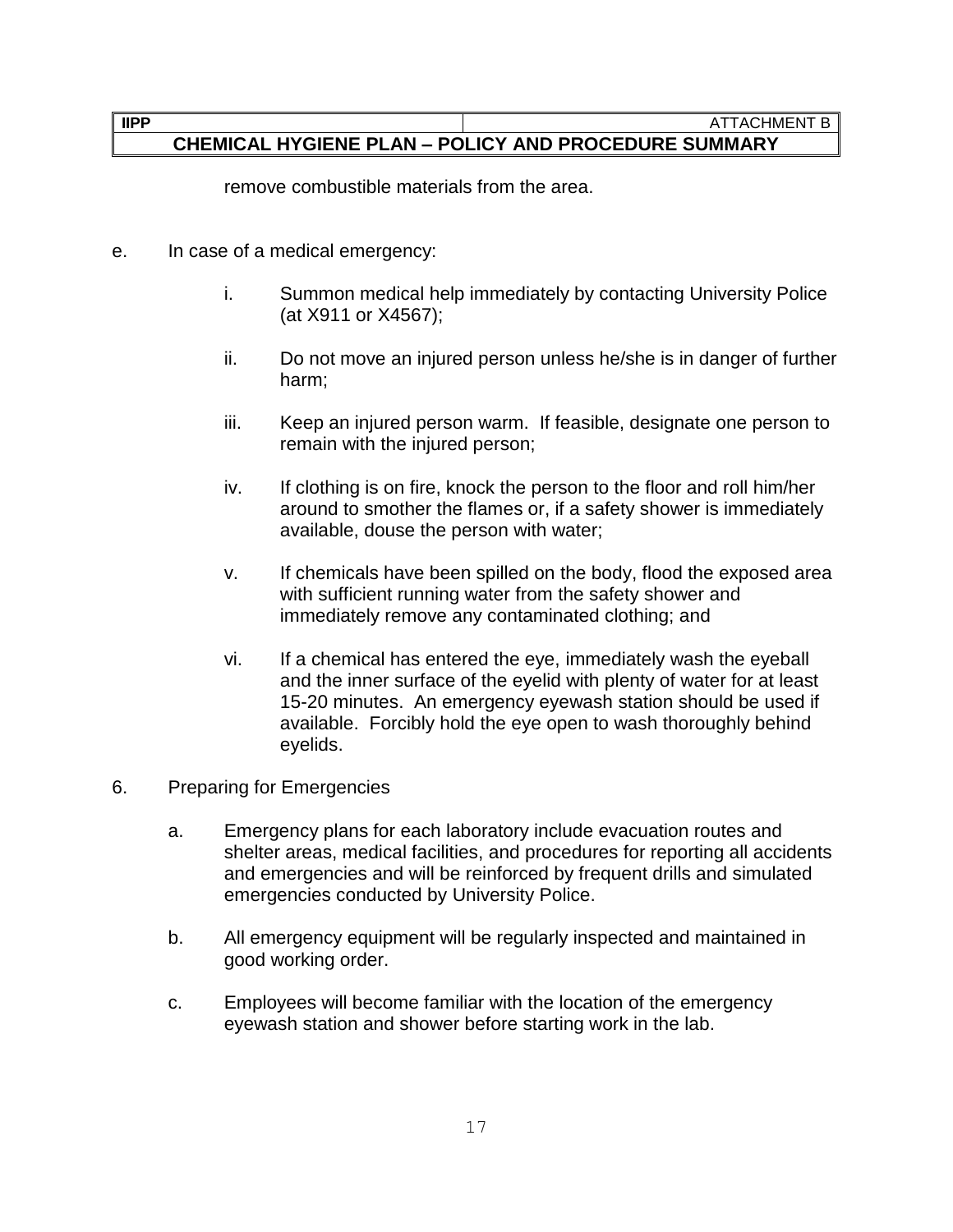- d. Laboratories and Hazardous Areas should be prepared for hazards resulting from loss of any utility service or severe weather. Loss of the water supply, for example, can render safety showers, eyewash fountains, and sprinkler systems inoperative. In such a case, all hazardous operations or laboratory work will cease until service is restored.
- 7. Recordkeeping
	- a. Spills and accidents are recorded by SH&S in accordance with the California State University Injury and Illness Prevention Program, Form IIPP-5: "Accident, Injury and Occupational Illness Investigation Form".
	- b. Safety and other training is recorded using IIPP Forms 6 and 7 for Group or Individual Training.
	- c. Records are maintained using the records retention program provided by the Chancellors office. Records may be stored for longer periods of time depending upon the needs of the SH&S or HR department.

## **8. WASTE MINIMIZATION**

- 1. Plan a procedure for waste disposal before you start on a project. Label waste properly. Contact SH&S at X4502 for labels or information.
- 2. Order only the amount of hazardous materials needed for the project or experiment. Even if the manufacturer provides twice as much for the same amount of money, the cost of excess chemical disposal far exceeds any money saved by buying in bulk quantities.
- 3. Avoid long term (>1 year) storage of excess chemicals, if they are particularly hazardous (Attachments C, D, and E), or explosive.
- 4. Use only the amount of chemicals that are needed for conclusive results.
- 5. Before disposing of unwanted, unopened, or uncontaminated chemicals, check with others in your department who may be able to use them, or contact SH&S (X4502) for assistance with finding another user.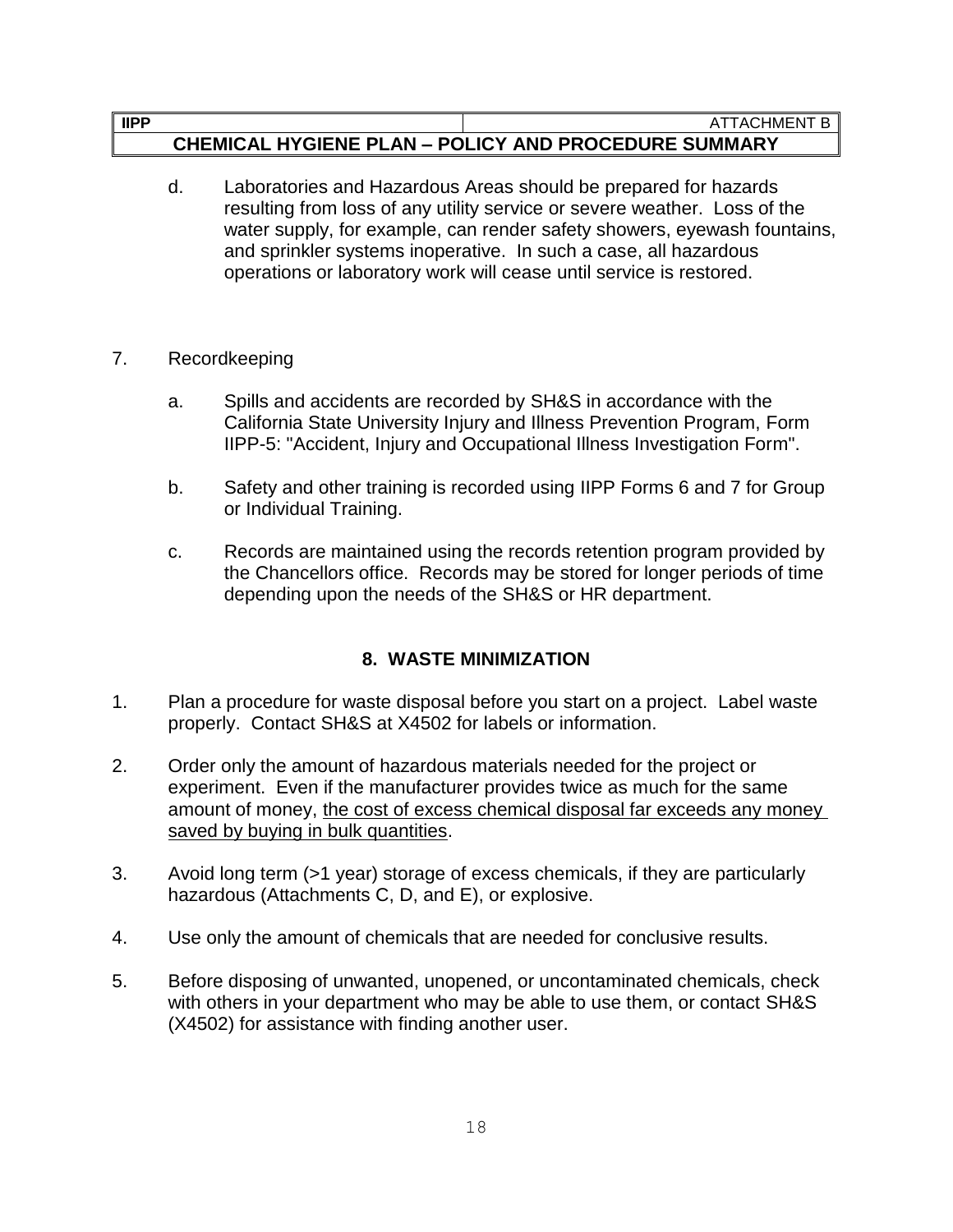- 6. Label all unused excess chemicals that are kept following the termination of a research project or completion of a thesis.
- 7. Make sure all samples and products scheduled for disposal are properly identified, containerized and labeled. Affix a hazardous waste label to the container which indicates the start date of waste accumulation and the identity of the contents. Do not mix dissimilar wastes. Do not leave wastes for others to clean up after you.
- 8. Inform SH&S (X4502) of wastes which you are accumulating and storing within 90 days of initial accumulation date. SH&S will provide pickup service and coordinate the disposal of your hazardous wastes.
- 9. Refer to CHP Hazardous Materials Management (Attachment G) for further details regarding materials handling and waste disposal.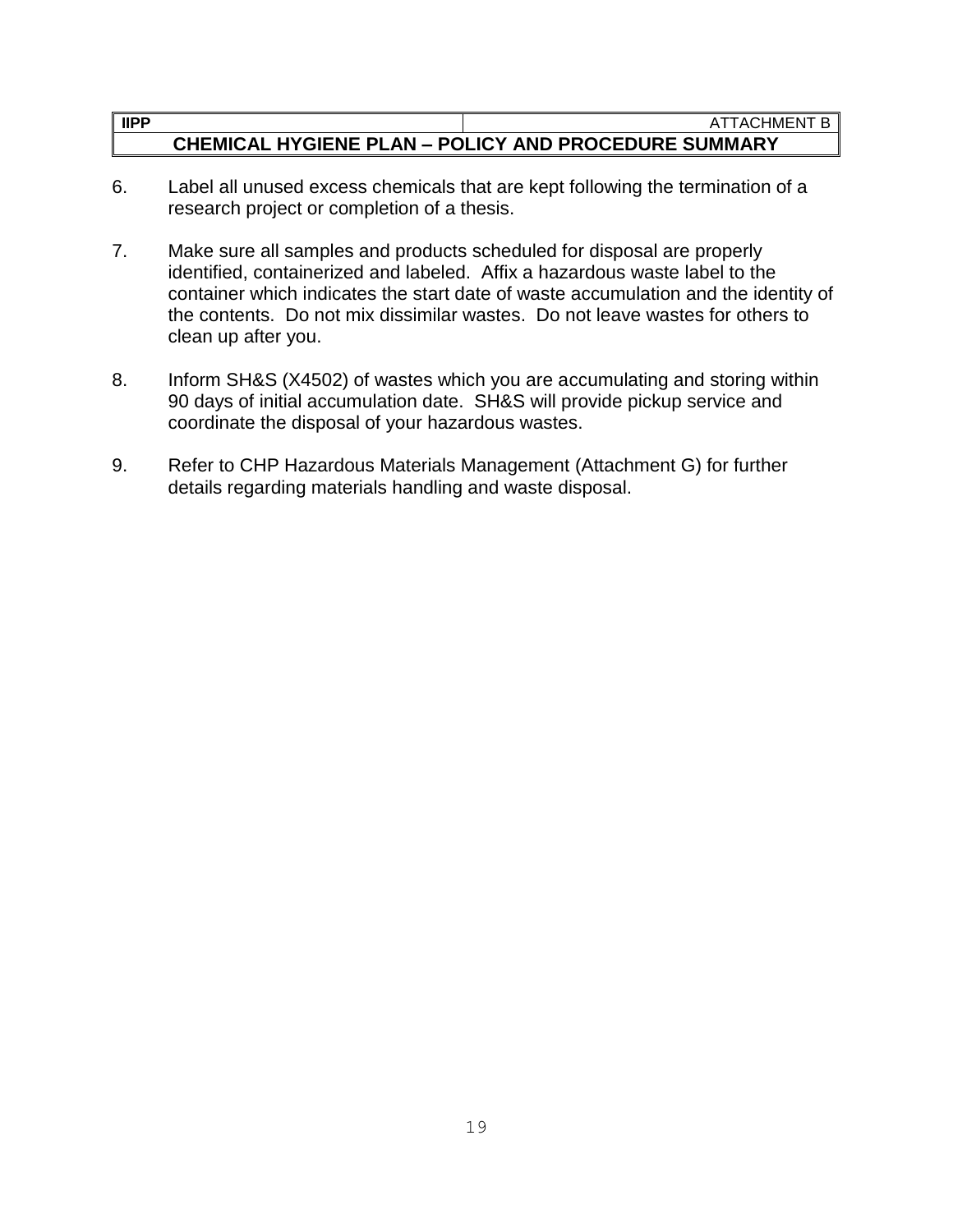| <b>IIPP</b>                                       | :HMEN<br>TACE |
|---------------------------------------------------|---------------|
| <b>CHEMICAL HYGIENE PLAN - SELECT CARCINOGENS</b> |               |

## **ATTACHMENT C**

## **SELECT CARCINOGENS**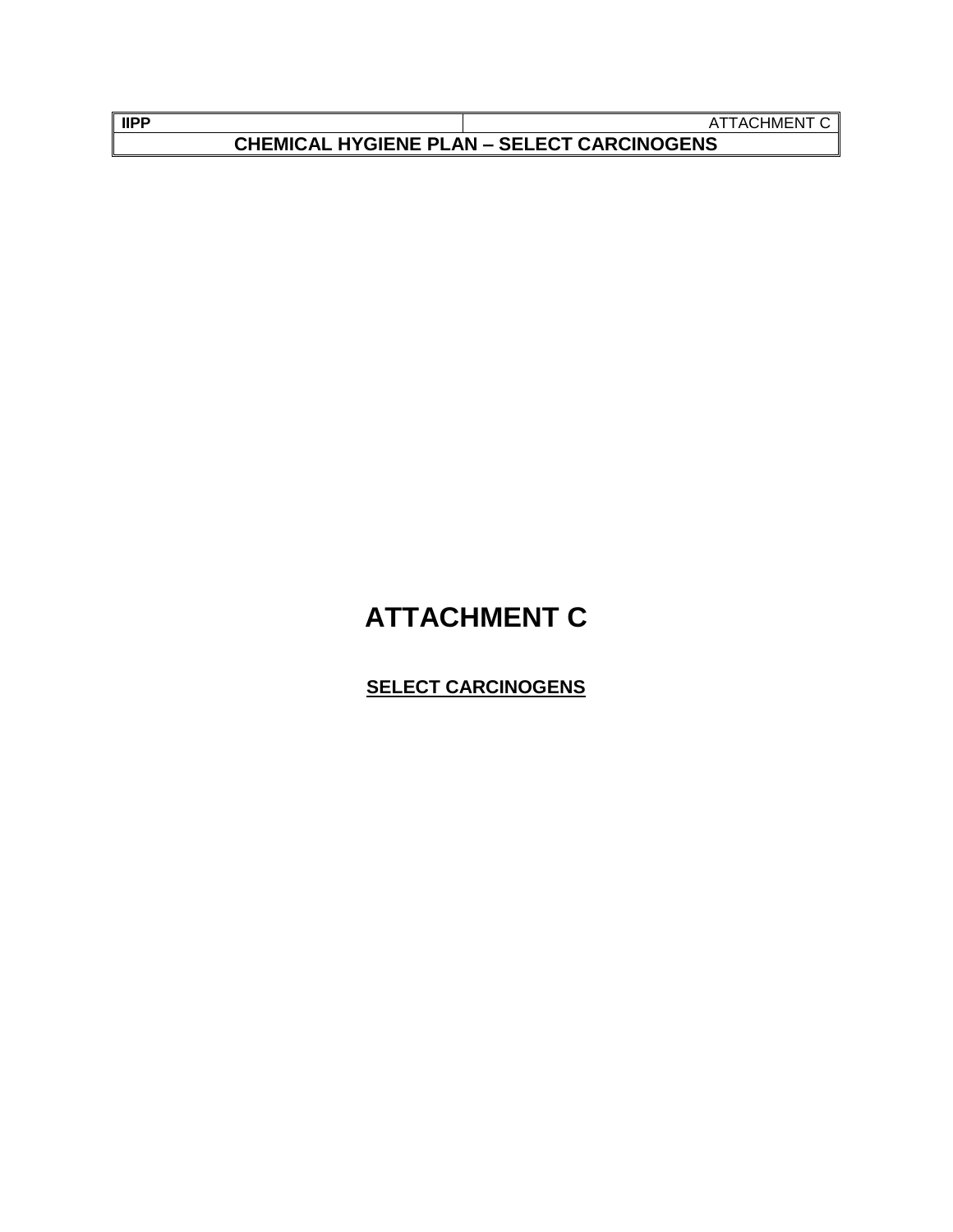**Chemical Hygiene Plan Attachment K – REGULATIONS AND STANDARDS**

## **ATTACHMENT D**

## **REPRODUCTIVE HAZARDS**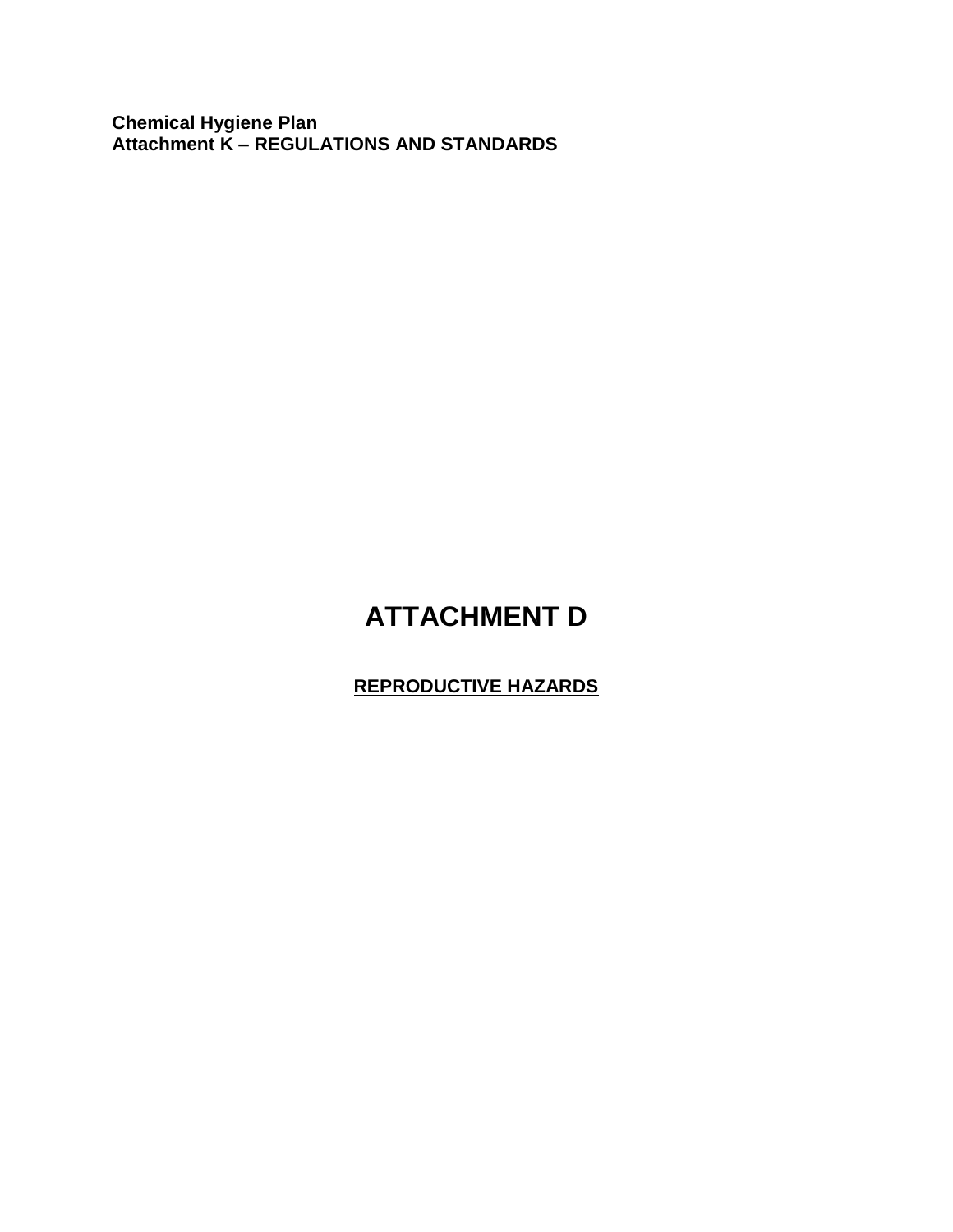Little is known about the ability of chemicals to affect reproduction. Therefore, it is difficult to determine whether or not a particular exposure or chemical can cause reproductive harm. To decrease the chances of reproductive harm, it is prudent to minimize exposures to hazardous chemicals. This may be accomplished by substitution of a less hazardous chemical, the use of engineering controls, or the use of personal protective equipment.

The following agents are toxic to the human reproductive system. This is not a complete list of reproductive hazards. An adverse reproductive effect will not necessarily occur in response to exposure to these chemicals. Response depends on a number of factors, including dose and the point in the reproductive process at which exposure occurs.

## A. Agents Toxic to the Human Male Reproductive System:

- 1. Physical agents
	- a. Microwaves
	- b. High-altitude exposure to ionizing radiation (14,000 feet or more)
	- c. X-Irradiation
	- d. High temperatures
- 2. Social habits
	- a. Alcohol ingestion
	- b. Cigarette smoking
	- c. Marijuana smoking
- 3. Metals
	- a. Lead
	- b. Cadmium
- 4. Chemicals
	- a. Alkylating agents
	- b. Anesthetic gases
	- c. Carbon disulfide
	- d. Chloroprene
	- e. Vinyl chloride
- 5. Pesticides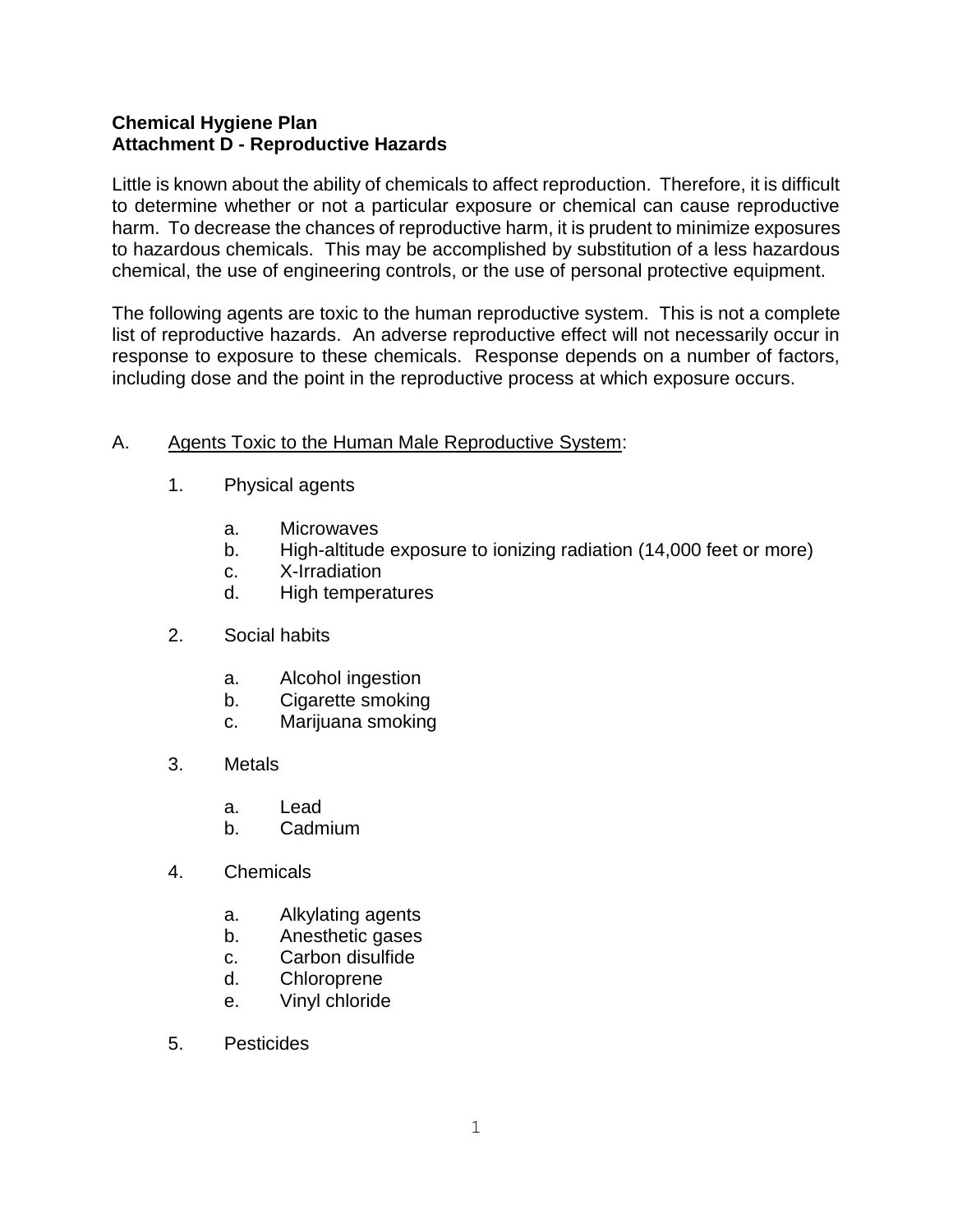- a. Dibromochloropropane
- b. Kepone
- c. DDT
- 6. Therapeutic agents
	- a. Female oral contraceptives
	- b. Chemotherapeutic cancer agents
	- c. Narcotics

#### B. Agents Toxic to the Human Female Reproductive System:

- 1. Physical agents
	- a. X-Irradiation
- 2. Social and Personal habits
	- a. Alcohol Ingestion
	- b. Cigarette smoking
	- c. Vitamin deficiency
	- d. Mineral deficiency
	- e. Hallucinogens
- 3. Metals
	- a. Tellurium
	- b. Lead
- 4. Therapeutic agents
	- a. Chemotherapeutic cancer agents
	- b. Large doses of steroid hormones
	- c. Streptomycin
	- d. Tetracyclines
	- e. Sulfonamides
	- f. Novobiocin
	- g. Chloramphenicol
	- h. Erythromycin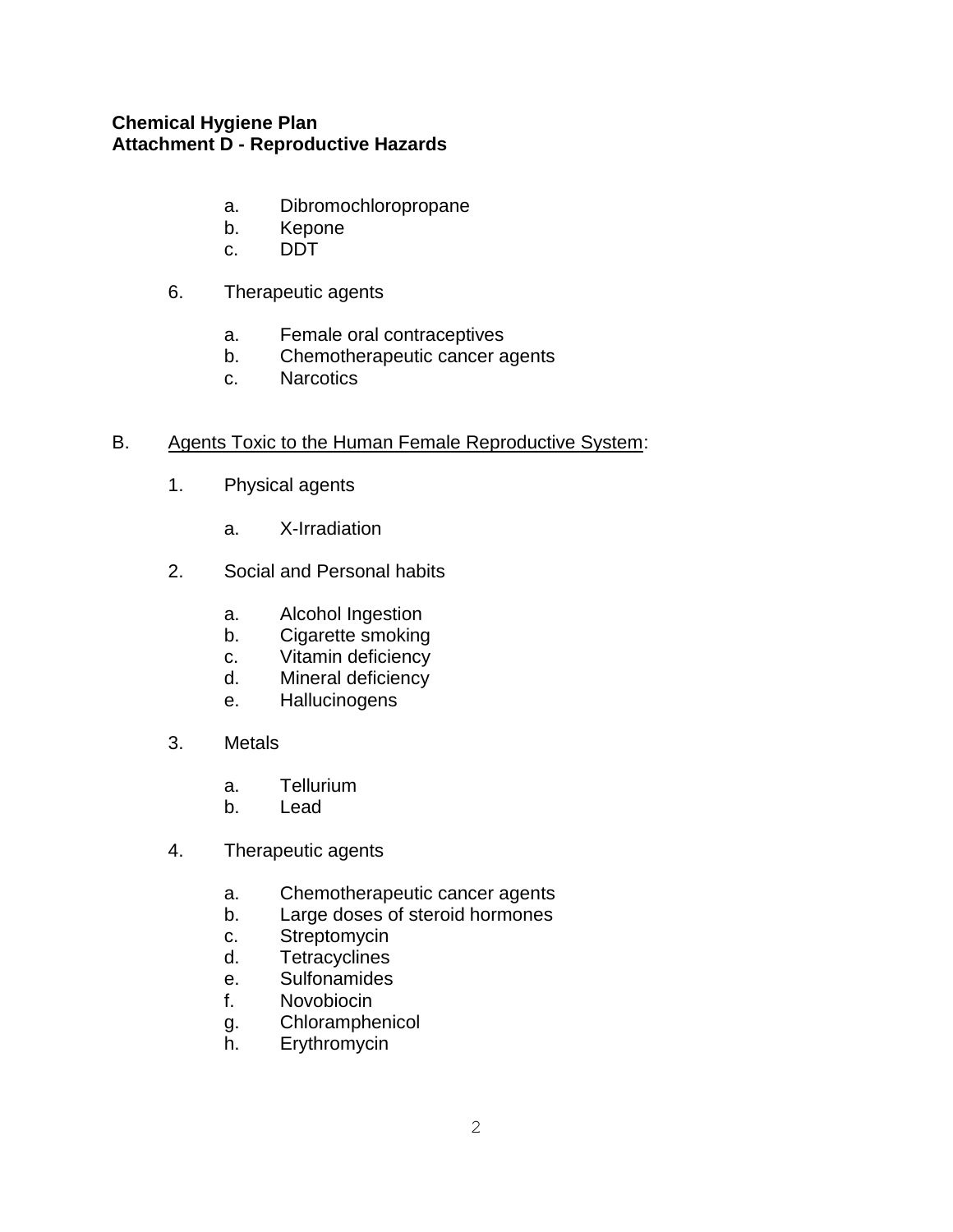- i. Aminopterin
- j. Anticoagulants
- k. Antidiabetics
- l. Thiazide diuretics
- m. Quinine
- n. Prednisolone
- o. Antihistamine antiemetics
- p. Narcotics
- q. Thalidomide
- r. Excess vitamin K
- s. Chloroquine
- 5. Other
	- a. Acute hypoxia
- 6. Chemicals
	- a. Alkylating agents
	- b. Anesthetic gases
	- c. Methyl mercury
- 7. Biological agents
	- a. Rubella virus
	- b. Toxoplasmosis
	- c. Syphilis
- 8. Pesticides
	- a. Organophosphates
	- b. Carbamates
- 9. CSUSM Chemical Inventory

2,4-dinitrophenylhydrazine (pos. mutagen) 2,4-pentanedione (teratogen, pos. mutagen) Aniline Benzaldehyde (mutagen) Benzene (mutagen) Biphenyl (pos. mutagen)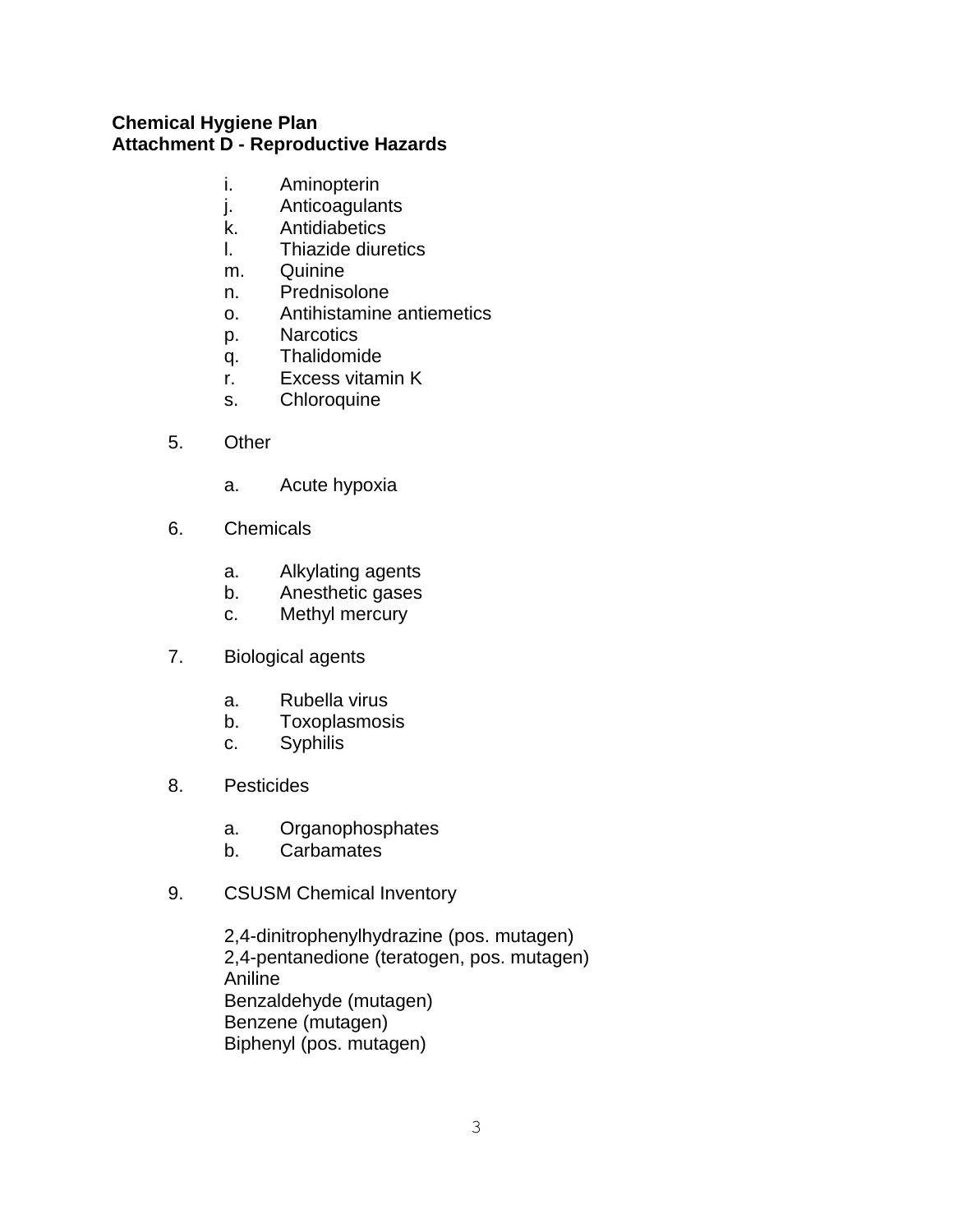Dibutyl phthalate (pos. teratogen) Dimethyl sulfate (mutagen) Carbon disulfide (pos. mutagen/teratogen) Chloroform-D (mutagen) Lead nitrate (teratogen) Mercury (II) chloride (pos. mutagen) Pyridine (pos. mutagen) Pyridine-D5 (pos. mutagen) Salicylic acid (pos. mutagen) Silver nitrate (pos. mutagen) Sudan II (pos. mutagen)

**\*Mutagen - May cause heritable genetic defects.**

**\*Teratogen - May cause embryonic and fetal abnormalities during gestation**.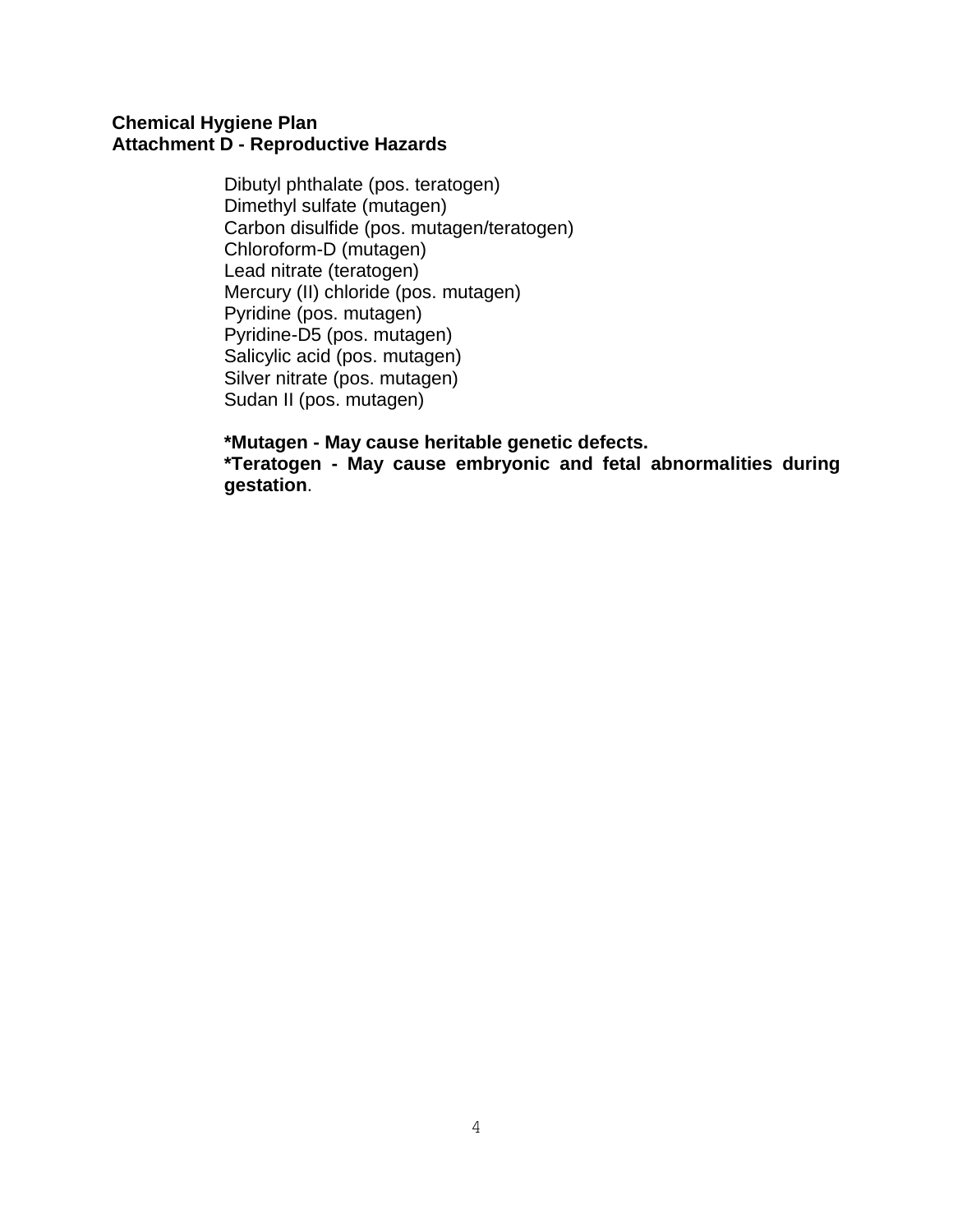| <b>IIPP</b>                                           | ATTACHMENT E II |
|-------------------------------------------------------|-----------------|
| <b>CHEMICAL HYGIENE PLAN - Highly Toxic Chemicals</b> |                 |

## **ATTACHMENT E**

## **HIGHLY TOXIC CHEMICALS**

## **EXTREMELY HAZARDOUS SUBSTANCES**

**DESIGNATED USE AREA "FORM"**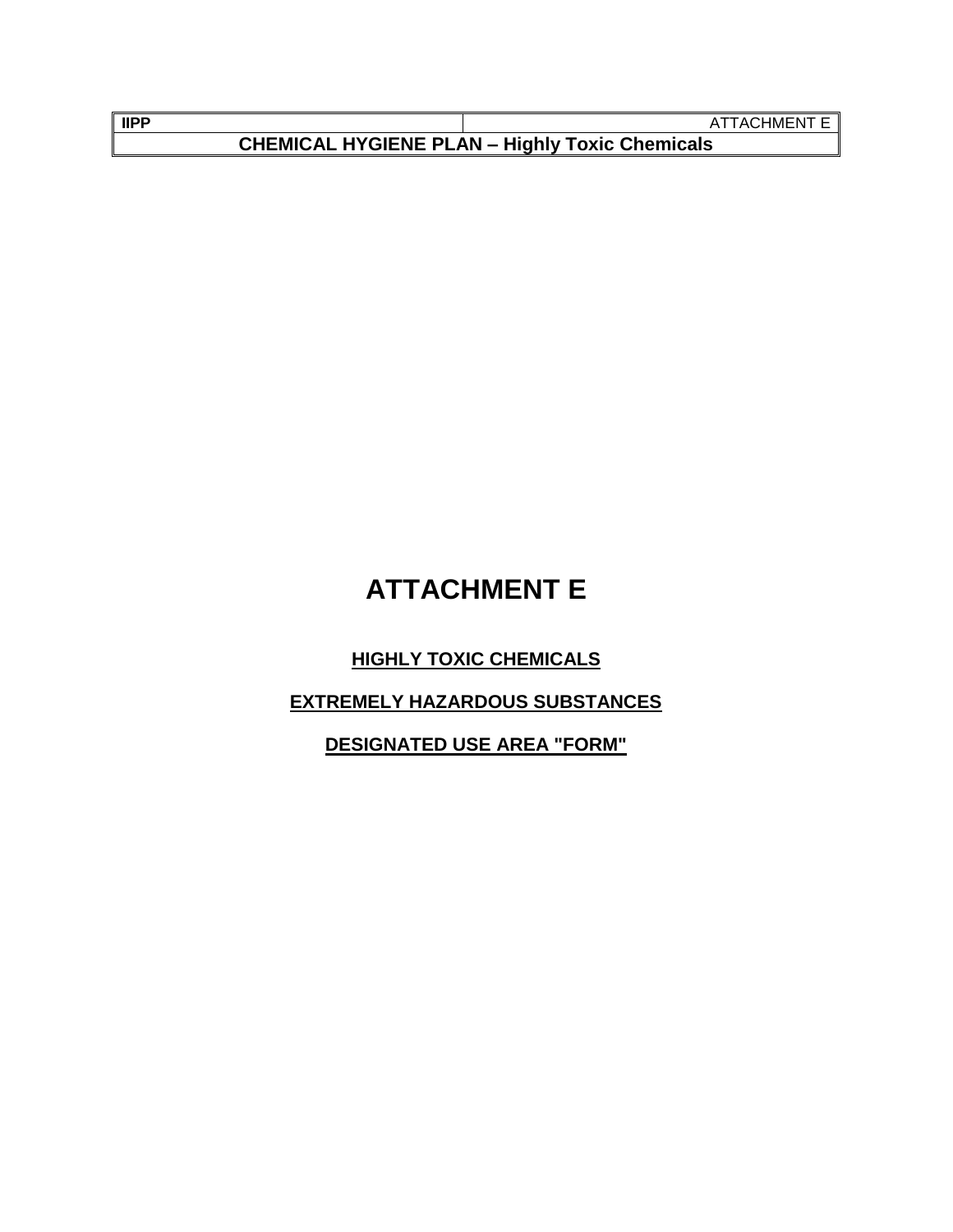**CHEMICAL HYGIENE PLAN**

**ATTACHMENT E**

# **HIGHLY TOXIC CHEMICALS EXTREMELY HAZARDOUS SUBSTANCES**

# **DESIGNATED USE AREA**

**CHEMICALS IN USE:**

\_\_\_\_\_\_\_\_\_\_\_\_\_\_\_\_\_\_\_\_\_\_\_\_\_\_\_\_\_\_\_\_\_\_\_\_\_

\_\_\_\_\_\_\_\_\_\_\_\_\_\_\_\_\_\_\_\_\_\_\_\_\_\_\_\_\_\_\_\_\_\_\_\_\_

\_\_\_\_\_\_\_\_\_\_\_\_\_\_\_\_\_\_\_\_\_\_\_\_\_\_\_\_\_\_\_\_\_\_\_\_\_

\_\_\_\_\_\_\_\_\_\_\_\_\_\_\_\_\_\_\_\_\_\_\_\_\_\_\_\_\_\_\_\_\_\_\_\_\_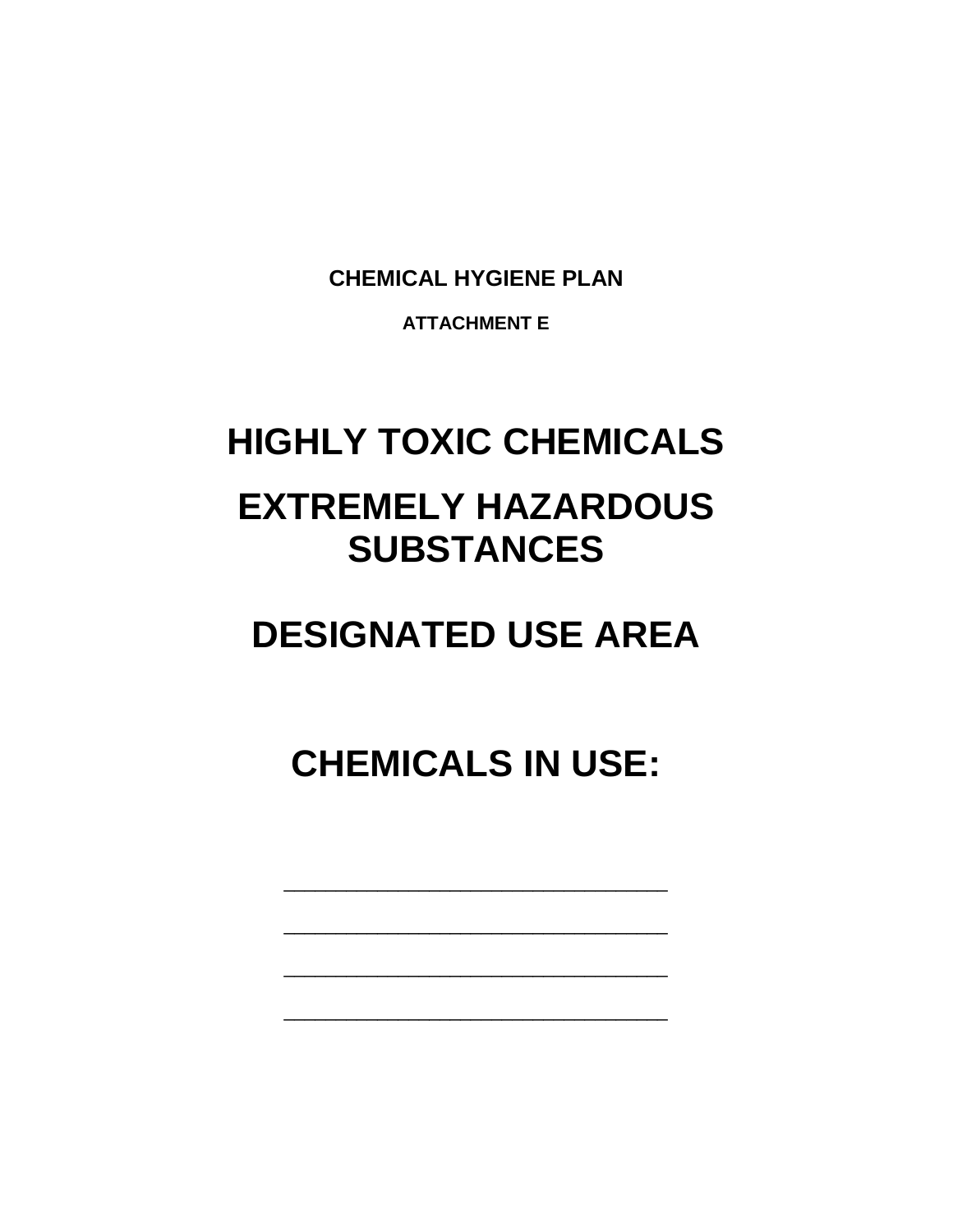| <b>IIPP</b>                                                       | ATTACHMENT |
|-------------------------------------------------------------------|------------|
| <b>CHEMICAL HYGIENE PLAN - INCOMPATIBLE CHEMICALS AND STORAGE</b> |            |

## **ATTACHMENT F**

**INCOMPATIBLE CHEMICALS**

**AND STORAGE**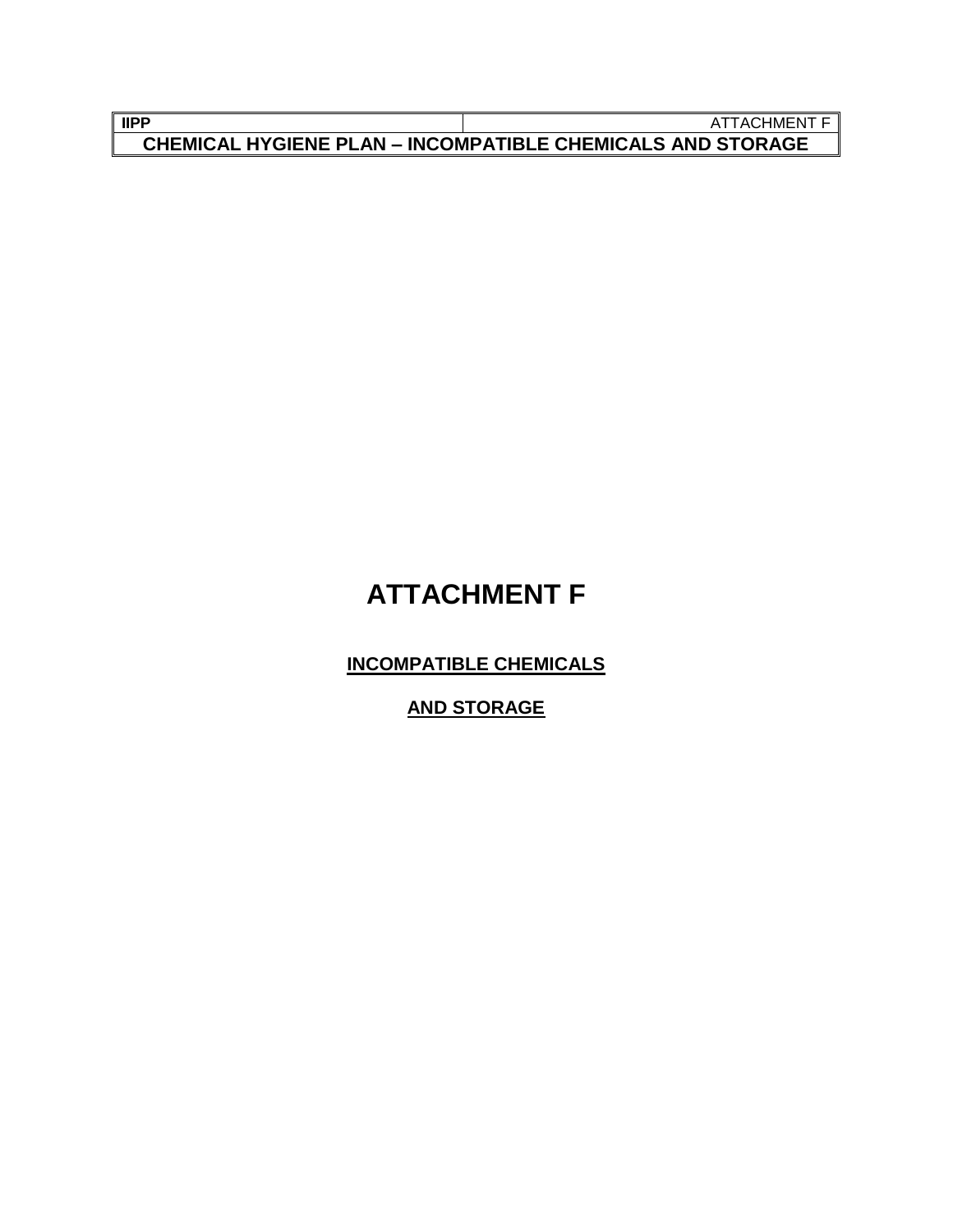| l lipp                                                        | ATTACHMENT G I |
|---------------------------------------------------------------|----------------|
| <b>CHEMICAL HYGIENE PLAN - HAZARDOUS MATERIALS MANAGEMENT</b> |                |
| <b>PROGRAM</b>                                                |                |

## **ATTACHMENT G**

## **HAZARDOUS MATERIALS MANAGEMENT PROGRAM**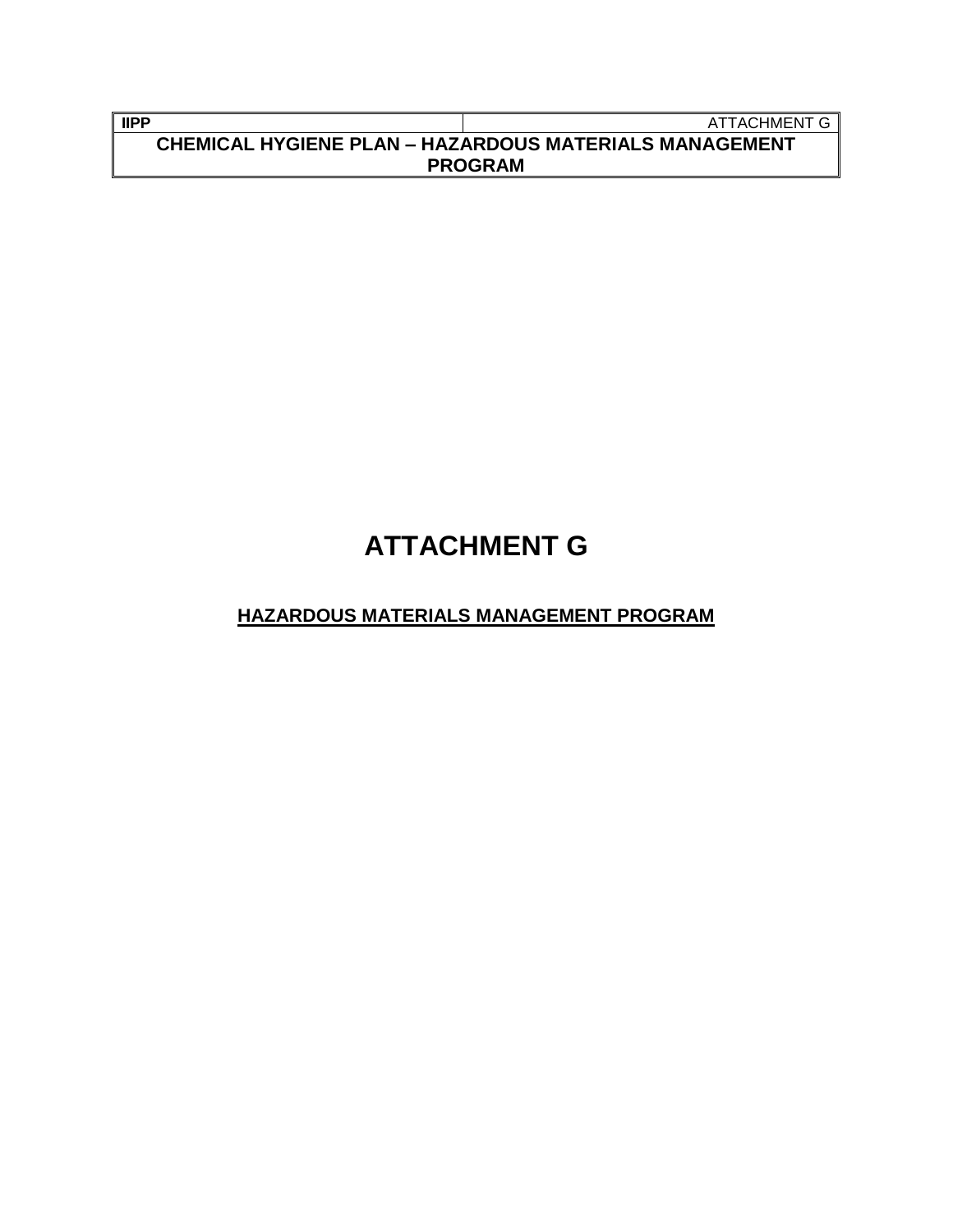#### **Chemical Hygiene Plan Attachment G - Hazardous Materials Management Program**

### **HAZARDOUS MATERIALS MANAGEMENT**

- 1. Deposit chemical waste into appropriately labeled containers. Include identity, quantity, your name and start date of waste generation on your label. Containers for hazardous wastes may be obtained from your departmental stockroom. SH&S also stocks some waste containers for your use.
- 2. Do not discharge to sewer any hazardous materials, which includes concentrated acids or bases, highly toxic, malodorous or lachrymatory substances, radioactive liquids or solids, or substances which might interfere with the biological activity of waste water treatment plants, create fire or explosion hazards, cause structural damage or obstruct flow.
- 3. Significant amounts of particularly hazardous substances (carcinogens, reproductive toxins and highly toxic chemicals) are used only in dedicated areas. These areas are to be signified with an appropriate warning sign (see Attachment E sign).
- 4. Radioactive wastes must be handled in accordance with the Ionizing Radiation (Radioactive Materials) Management Program, refer to IIPP program documents. Further details are described in the Radiation Safety Manual.
- 5. Biohazardous (or biomedical) wastes must be handled in accordance with the Biohazard or Exposure Control Program.
- 6. Store hazardous wastes in appropriate areas prior to SH&S pickup for disposal. Consult SH&S regarding recommended storage for particular waste streams. You may store your waste chemicals under the hoods in the cabinets or in other appropriate areas. The stored waste must not react with the container materials.
- 7. Do not mix dissimilar wastes. Segregate waste chemicals unless they were mixed prior to disposal. Secondary containers are a safe and convenient method of segregation.
- 8. Inform SH&S (X4502) of wastes which you are accumulating and storing within 90 days of initial accumulation date. There are regulations that prohibit storage after 180 days for certain quantities of waste materials.
- 9. SH&S cannot provide storage service but can coordinate the disposal of your hazardous wastes as needed. Contact SH&S at X4502 if you want your waste accumulation evaluated for disposal for either time, space or safety reasons.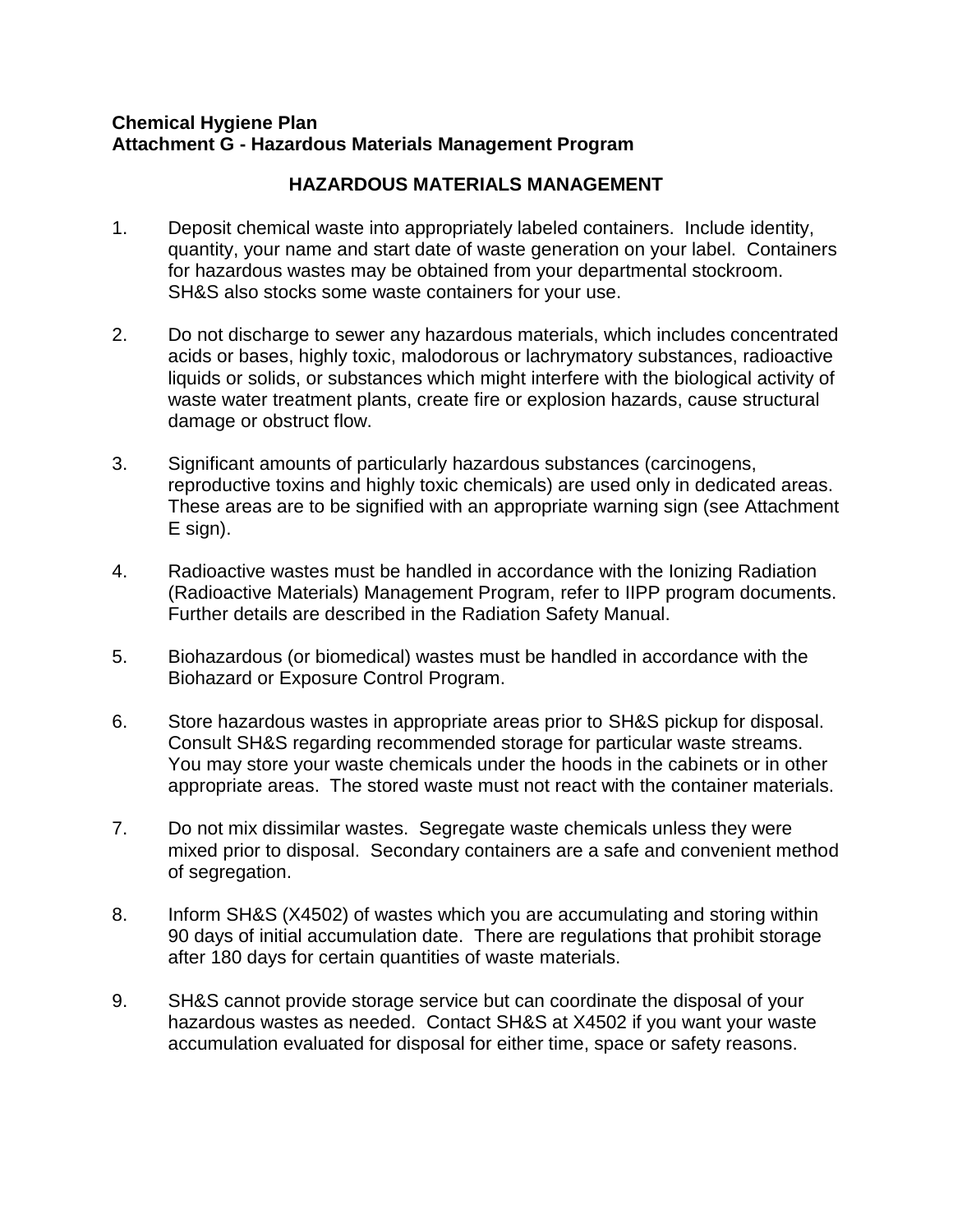#### **Chemical Hygiene Plan Attachment G - Hazardous Materials Management Program**

10. A component of the campus Waste Minimization Program is the sharing of chemical inventories. Please call SH&S to assist in locating current inventory of any chemical or hazardous materials for your use prior to ordering additional amounts. SH&S manages an on-line database for your consultation regarding available surplus chemicals. The Biology and Chemistry Instructional Support Technicians will have access to this database.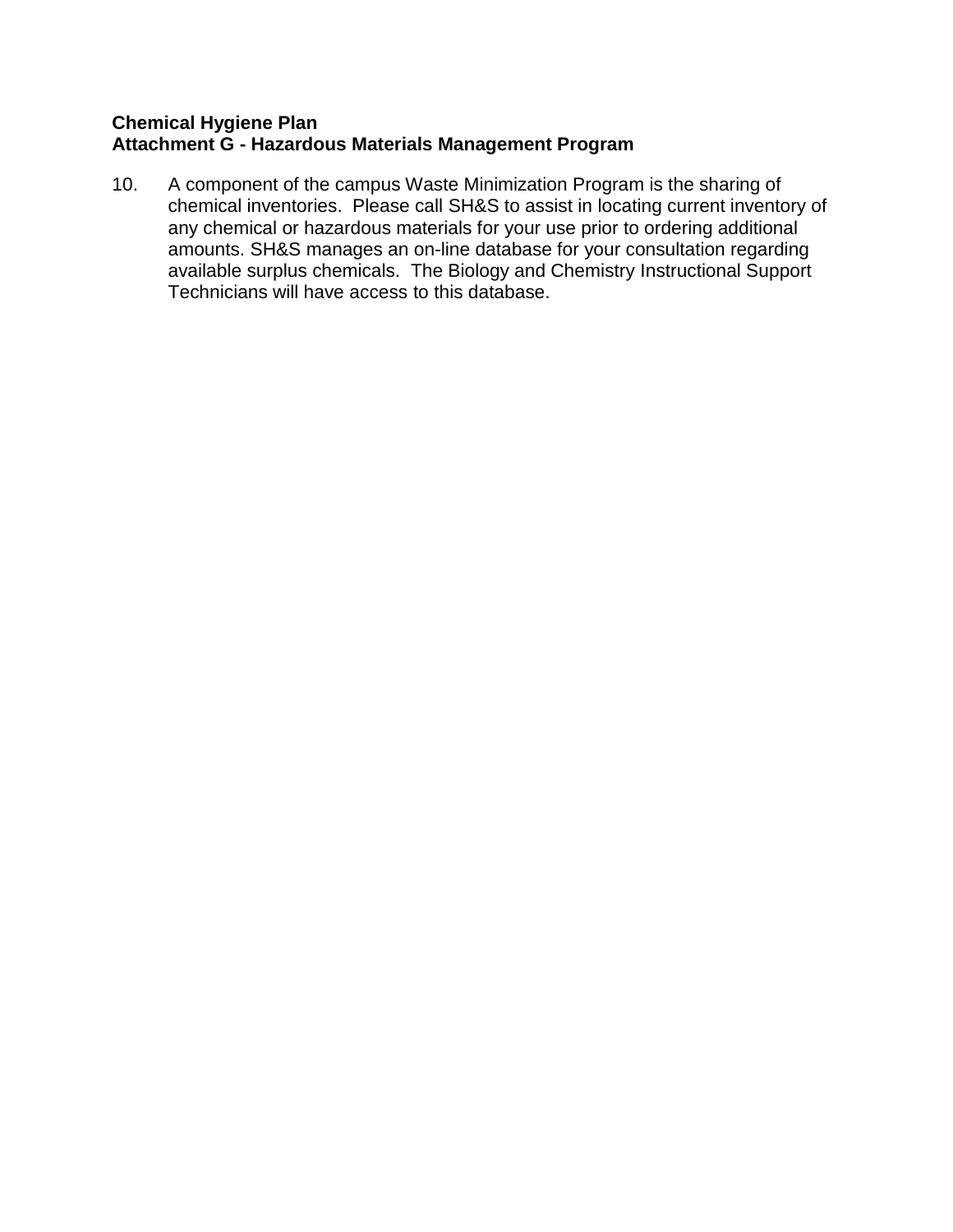| <b>IIPP</b>                                           | . ACHMENT |
|-------------------------------------------------------|-----------|
| <b>CHEMICAL HYGIENE PLAN - LABORATORY INSPECTIONS</b> |           |

## **ATTACHMENT H**

## **LABORATORY INSPECTIONS**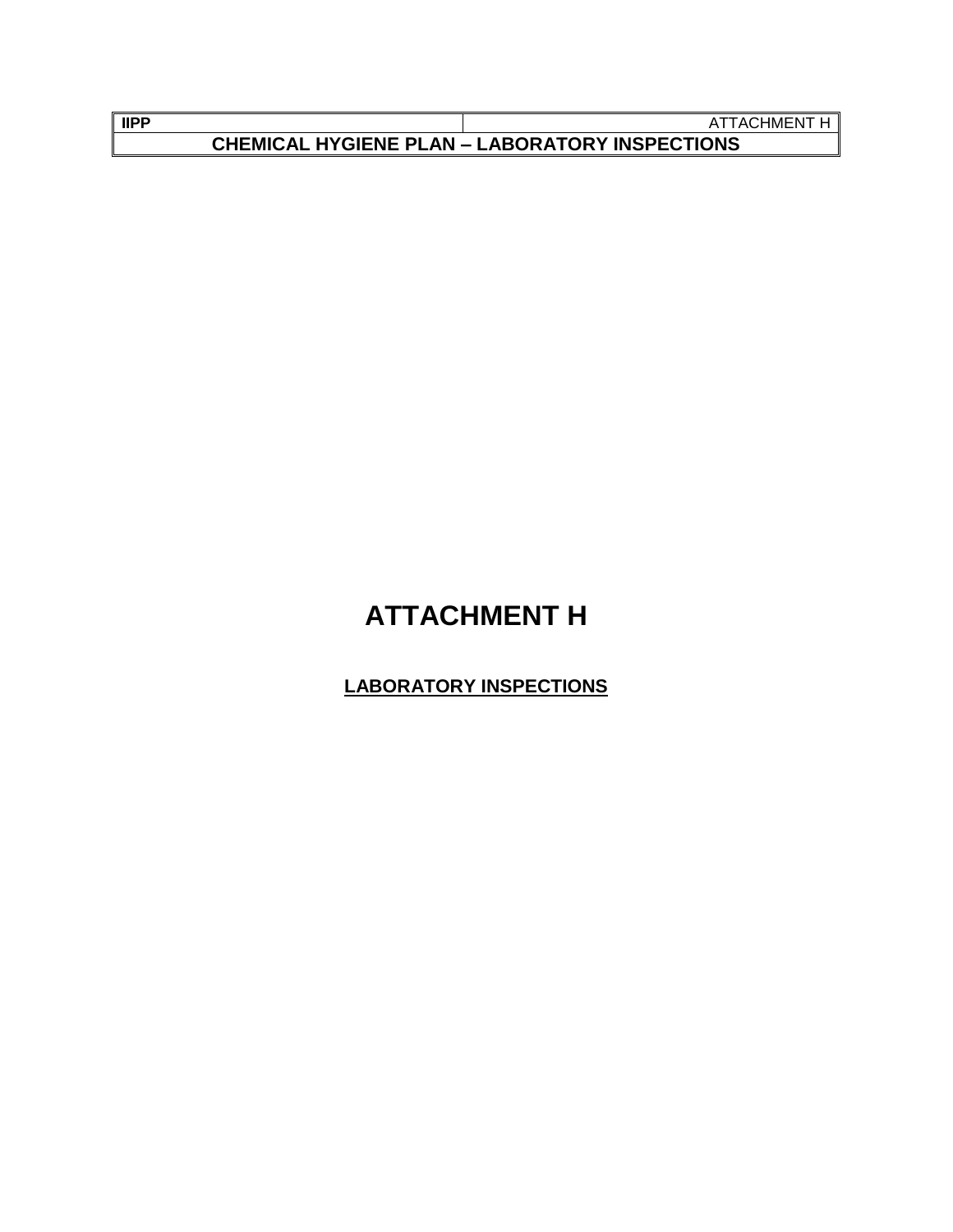| <b>IIPP</b>                                                 | ACHMEN <sup>-</sup> |
|-------------------------------------------------------------|---------------------|
| <b>CHEMICAL HYGIENE PLAN - TRAINING PROGRAM AND RECORDS</b> |                     |

## **ATTACHMENT I**

## **TRAINING PROGRAM and RECORDS**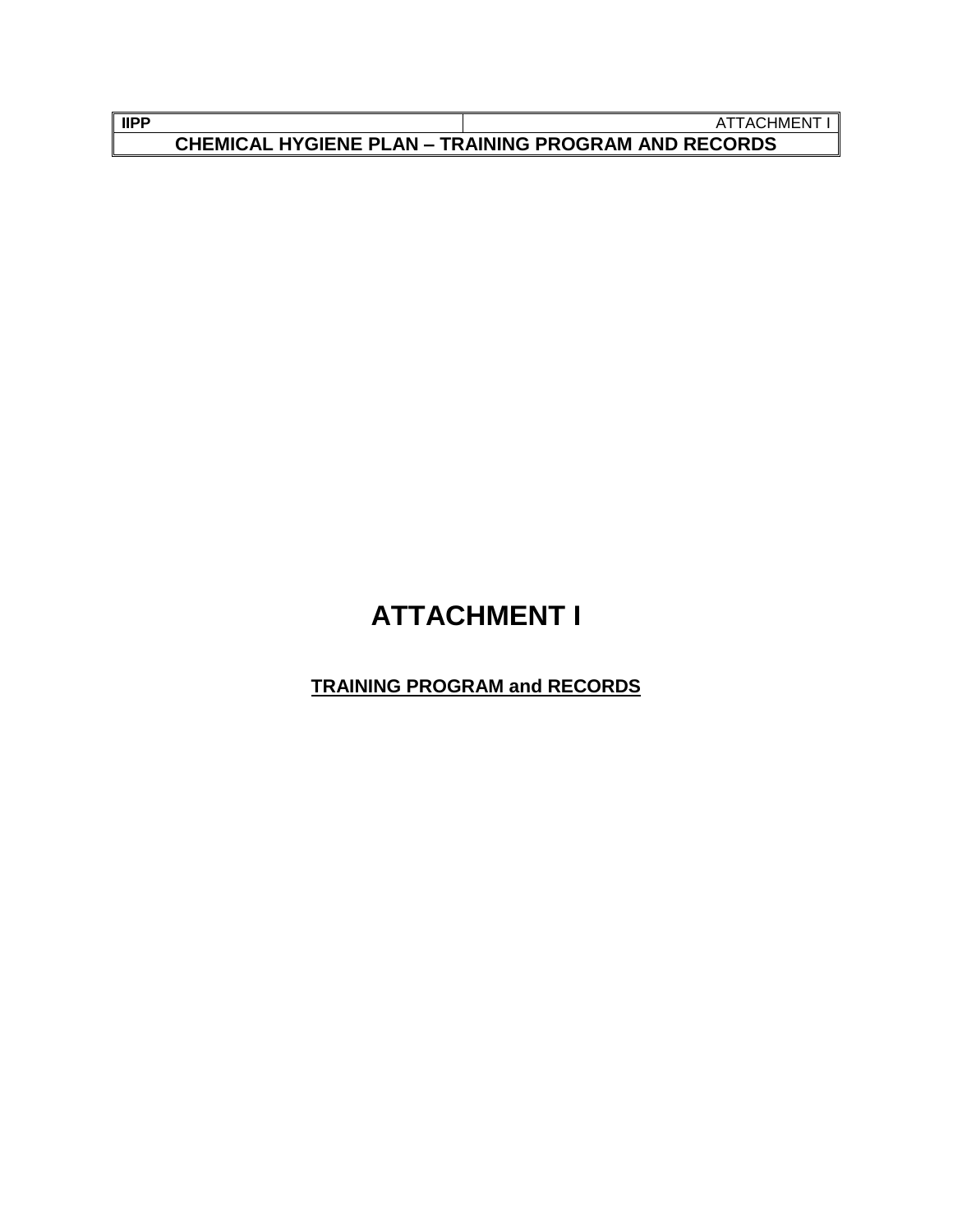#### **IIPP** ATTACHMENT I **CHEMICAL HYGIENE PLAN – TRAINING PROGRAM AND RECORDS**

The following safety training guides are provided upon request:

- I. Chemical Safety and Hazard Communication;
- II. Radioactive Materials Safety;
- III. LASER Safety;
- IV. Bloodborne Pathogen Safety.

Training records are maintained in the SH&S files for employees and within the departments for students. Training is recorded through the Learning Management System for Employees and Student Researchers.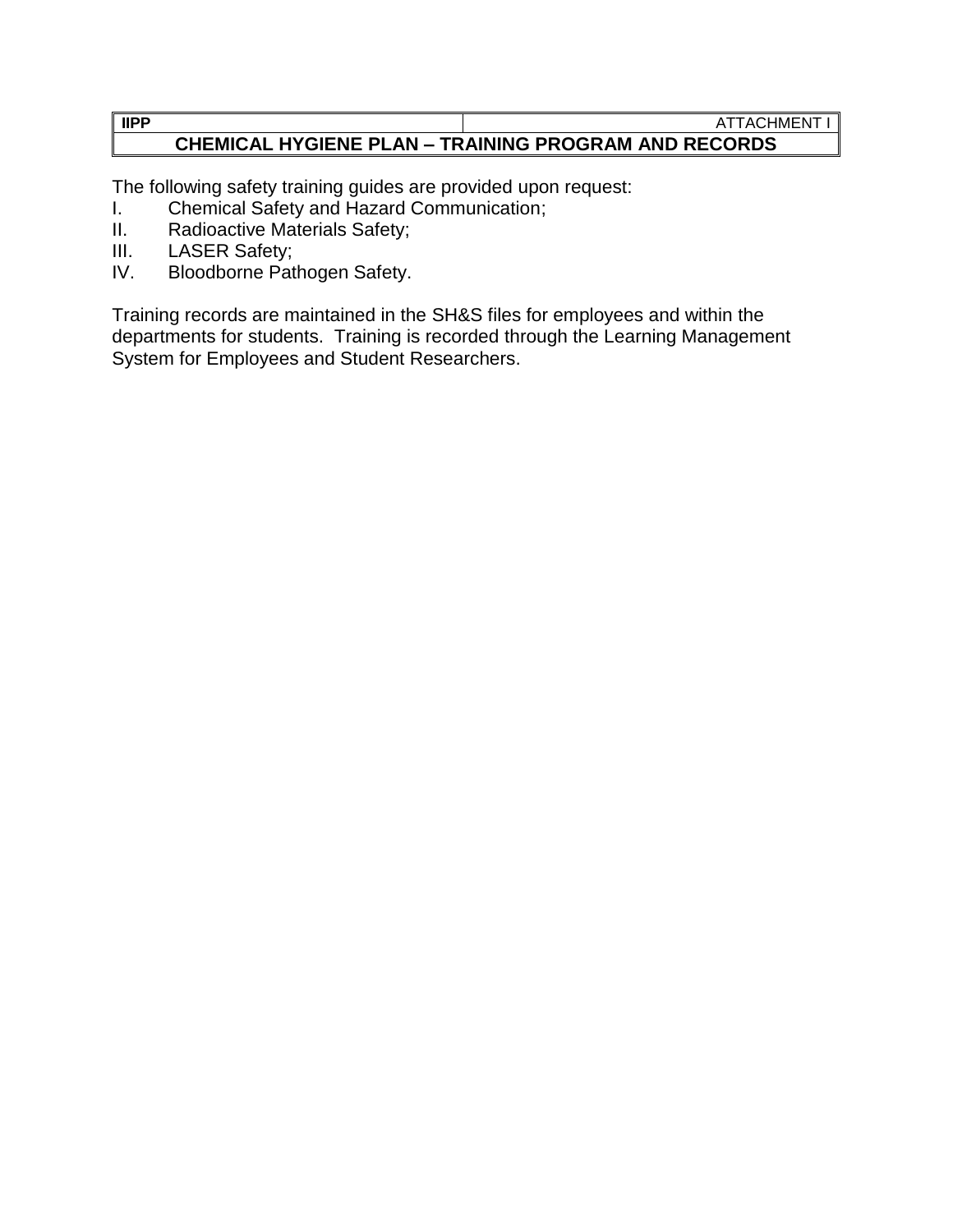| <b>IIPP</b>                                              | . ACHMENT |
|----------------------------------------------------------|-----------|
| L HYGIENE PLAN – PERMISSIBLE EXPOSURE LEVELS<br>CHEMICAL |           |

## **ATTACHMENT J**

**PERMISSIBLE EXPOSURE LEVELS**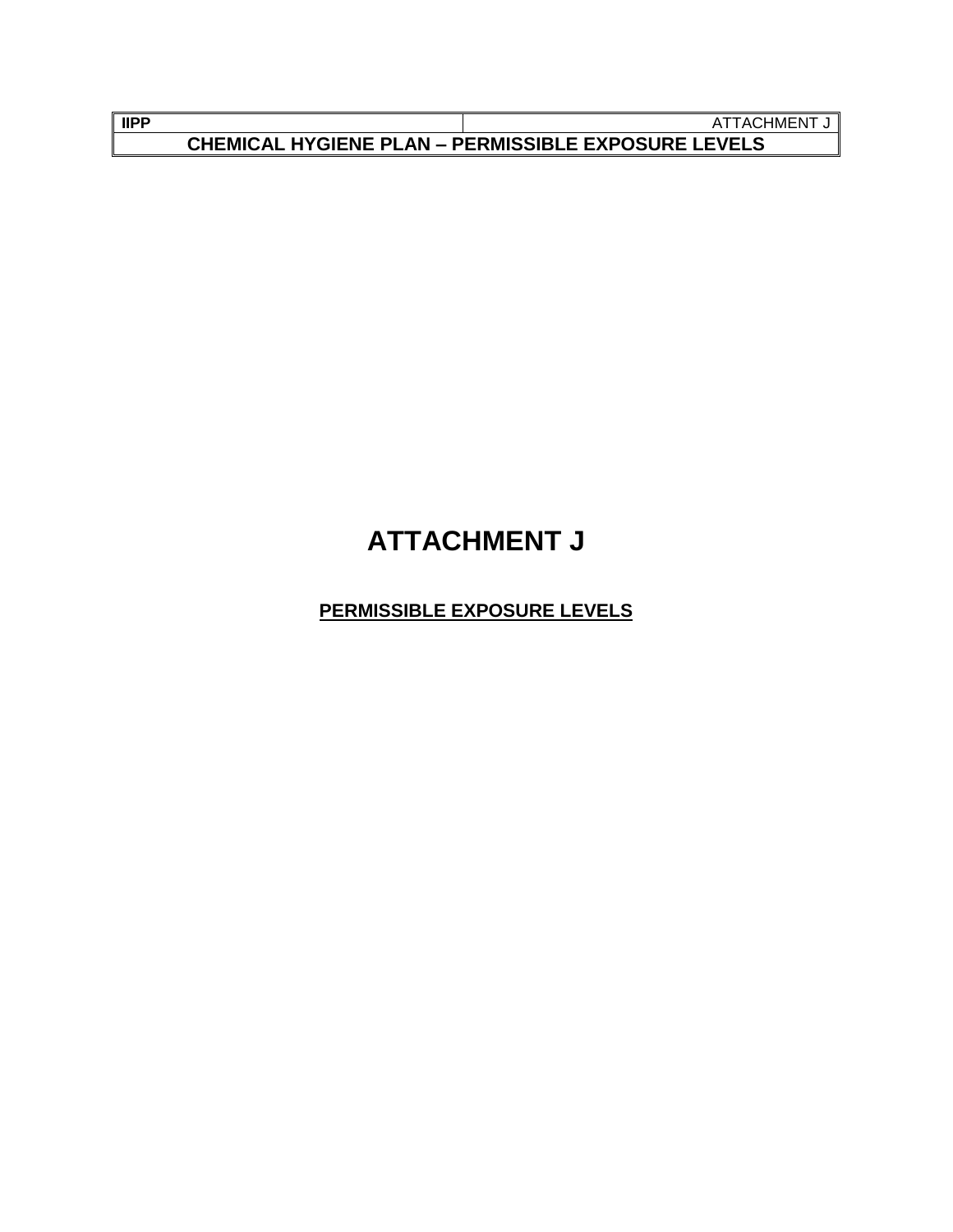#### **IIPP** ATTACHMENT J **CHEMICAL HYGIENE PLAN – PERMISSIBLE EXPOSURE LEVELS**

#### **Permissible Exposure Levels**

OSHA sets enforceable permissible exposure limits (PELs) to protect workers against the health effects of exposure to hazardous substances. PELs are regulatory limits on the amount or concentration of a substance in the air. They may also contain a skin designation.

OSHA PELs are based on an 8-hour time weighted average (TWA) exposure.

Federal OSHA Standards [https://www.osha.gov/pls/oshaweb/owadisp.show\\_document?p\\_table=standards&p\\_id=](https://www.osha.gov/pls/oshaweb/owadisp.show_document?p_table=standards&p_id=9992) [9992](https://www.osha.gov/pls/oshaweb/owadisp.show_document?p_table=standards&p_id=9992)

CALIFORNIA OSHA Standards TABLE AC-1 [\(printable .pdf file 128K\)](http://www.dir.ca.gov/Title8/ac1.pdf) PERMISSIBLE EXPOSURE LIMITS FOR CHEMICAL CONTAMINANTS

[http://www.dir.ca.gov/Title8/5155table\\_ac1.html](http://www.dir.ca.gov/Title8/5155table_ac1.html)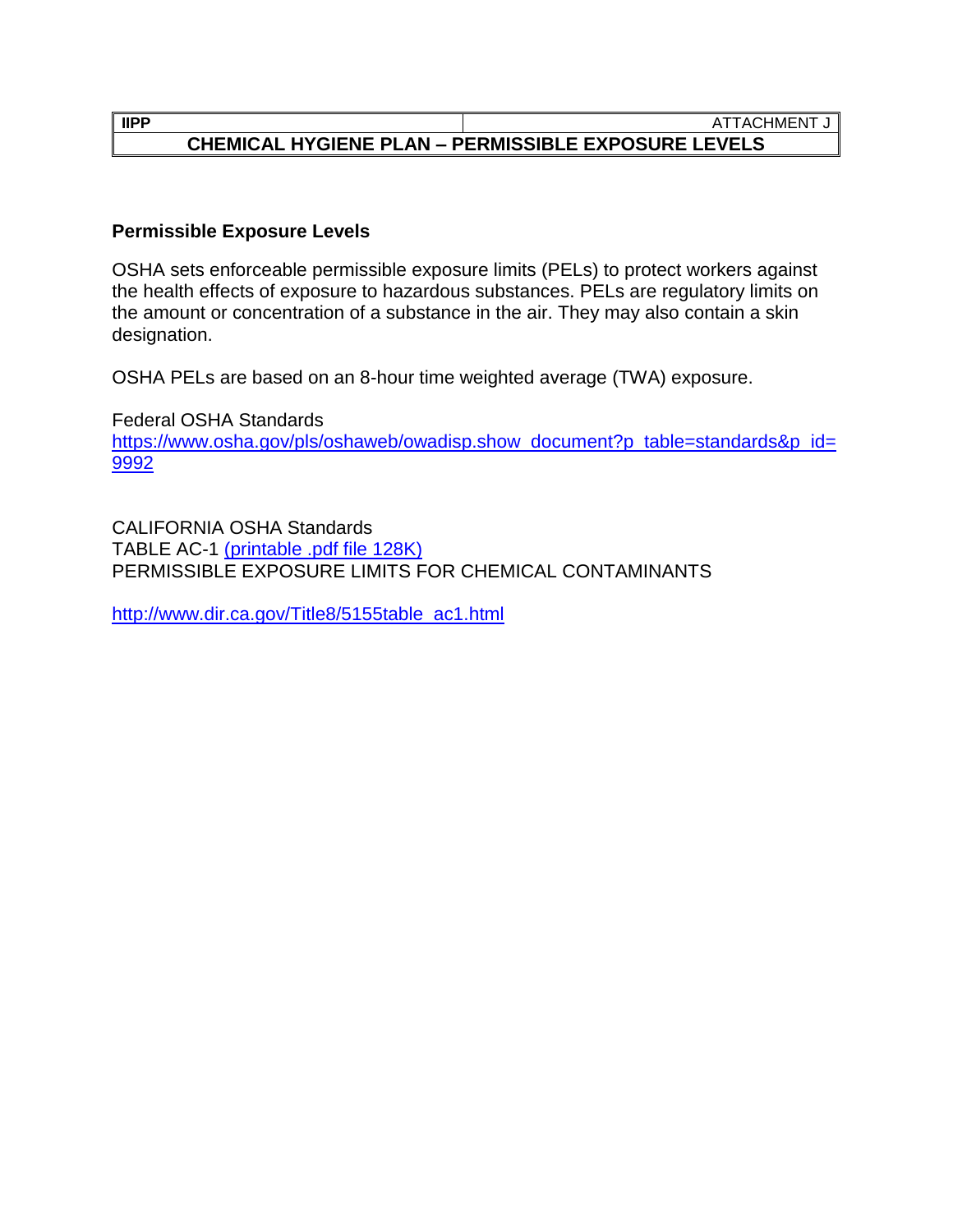| <b>IIPP</b>                                                | ;HMEN<br>ACI |
|------------------------------------------------------------|--------------|
| <b>CHEMICAL HYGIENE PLAN - PERMISSIBLE EXPOSURE LEVELS</b> |              |

## **ATTACHMENT K**

## **REGULATIONS AND STANDARDS**